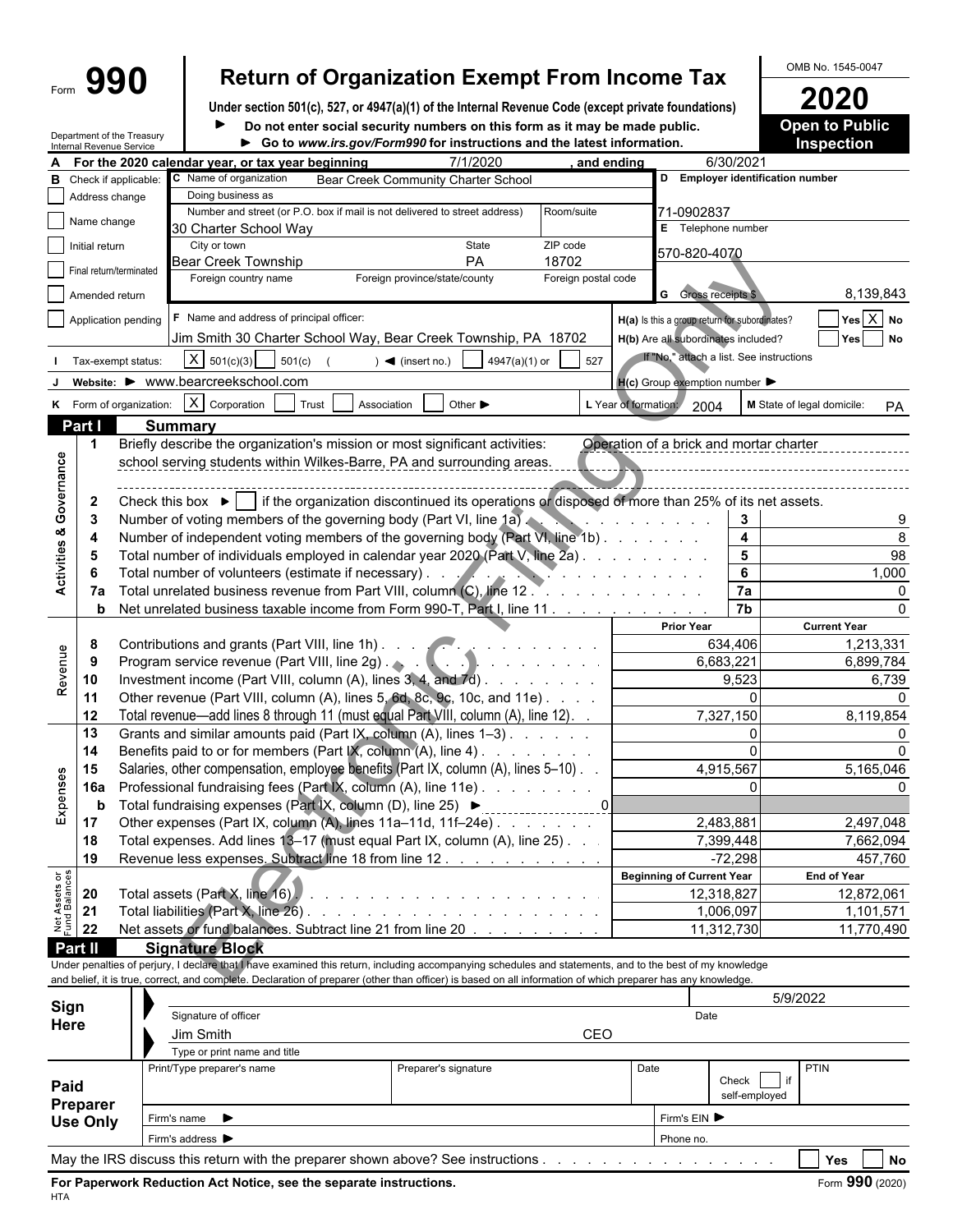|                | Form 990 (2020) | <b>Bear Creek Community Charter School</b>                                                                                     | 71-0902837 | Page 2                   |
|----------------|-----------------|--------------------------------------------------------------------------------------------------------------------------------|------------|--------------------------|
|                | <b>Part III</b> | <b>Statement of Program Service Accomplishments</b>                                                                            |            |                          |
|                |                 | Check if Schedule O contains a response or note to any line in this Part III                                                   |            |                          |
|                |                 | Briefly describe the organization's mission:                                                                                   |            |                          |
|                |                 | Our mission is to embrace a diverse student body and student success through an innovative                                     |            |                          |
|                |                 | curriculum, the cultivation of environmental stewardship, and accountability.                                                  |            |                          |
|                |                 |                                                                                                                                |            |                          |
| $\overline{2}$ |                 | Did the organization undertake any significant program services during the year which were not listed on                       |            |                          |
|                |                 |                                                                                                                                |            | $X$ No<br>Yes            |
|                |                 | If "Yes," describe these new services on Schedule O.                                                                           |            |                          |
|                |                 | Did the organization cease conducting, or make significant changes in how it conducts, any program                             |            |                          |
|                |                 | services?                                                                                                                      |            | $\ X\ $ No<br><b>Yes</b> |
|                |                 | If "Yes," describe these changes on Schedule O.                                                                                |            |                          |
|                |                 | Describe the organization's program service accomplishments for each of its three largest program services, as measured by     |            |                          |
|                |                 | expenses. Section 501(c)(3) and 501(c)(4) organizations are required to report the amount of grants and allocations to others, |            |                          |
|                |                 | the total expenses, and revenue, if any, for each program service reported.                                                    |            |                          |
|                |                 |                                                                                                                                |            |                          |
| 4a             |                 | 4,509,570 including grants of \$<br>(Revenue \$<br>(Code: ) (Expenses \$                                                       |            | 6,906,087                |
|                |                 | Operation of a Brick in Mortar Charter School serving Wilkes-Barre, Pennsylvania and surrounding                               |            |                          |
|                | areas.          |                                                                                                                                |            |                          |
|                |                 |                                                                                                                                |            |                          |
|                |                 | <u>and</u> in                                                                                                                  |            |                          |
|                |                 | ----------------- <u>-</u> ---- <del>---</del> ----                                                                            |            |                          |
|                |                 |                                                                                                                                |            |                          |
|                |                 | -----                                                                                                                          |            |                          |
|                |                 | المحالف                                                                                                                        |            |                          |
|                |                 |                                                                                                                                |            |                          |
|                |                 |                                                                                                                                |            |                          |
|                |                 |                                                                                                                                |            |                          |
| 4b             | (Code:          | /including grants of \$ __________________ ) (Revenue \$ _________________                                                     |            |                          |
|                |                 |                                                                                                                                |            |                          |
|                |                 |                                                                                                                                |            |                          |
|                |                 |                                                                                                                                |            |                          |
|                |                 |                                                                                                                                |            |                          |
|                |                 |                                                                                                                                |            |                          |
|                |                 |                                                                                                                                |            |                          |
|                |                 |                                                                                                                                |            |                          |
|                |                 |                                                                                                                                |            |                          |
|                |                 |                                                                                                                                |            |                          |
|                |                 |                                                                                                                                |            |                          |
|                |                 |                                                                                                                                |            |                          |
| 4c             | (Code:          | (Expenses \$<br>including grants of \$<br>) (Revenue \$                                                                        |            |                          |
|                |                 |                                                                                                                                |            |                          |
|                |                 |                                                                                                                                |            |                          |
|                |                 |                                                                                                                                |            |                          |
|                |                 |                                                                                                                                |            |                          |
|                |                 |                                                                                                                                |            |                          |
|                |                 |                                                                                                                                |            |                          |
|                |                 |                                                                                                                                |            |                          |
|                |                 |                                                                                                                                |            |                          |
|                |                 |                                                                                                                                |            |                          |
|                |                 |                                                                                                                                |            |                          |
|                |                 |                                                                                                                                |            |                          |
|                |                 |                                                                                                                                |            |                          |
|                |                 | 4d Other program services (Describe on Schedule O.)                                                                            |            |                          |
|                | (Expenses \$    | $0$ ) (Revenue \$<br>0 including grants of \$                                                                                  | 0          |                          |
|                |                 | 4,509,570<br>4e Total program service expenses<br>▶                                                                            |            |                          |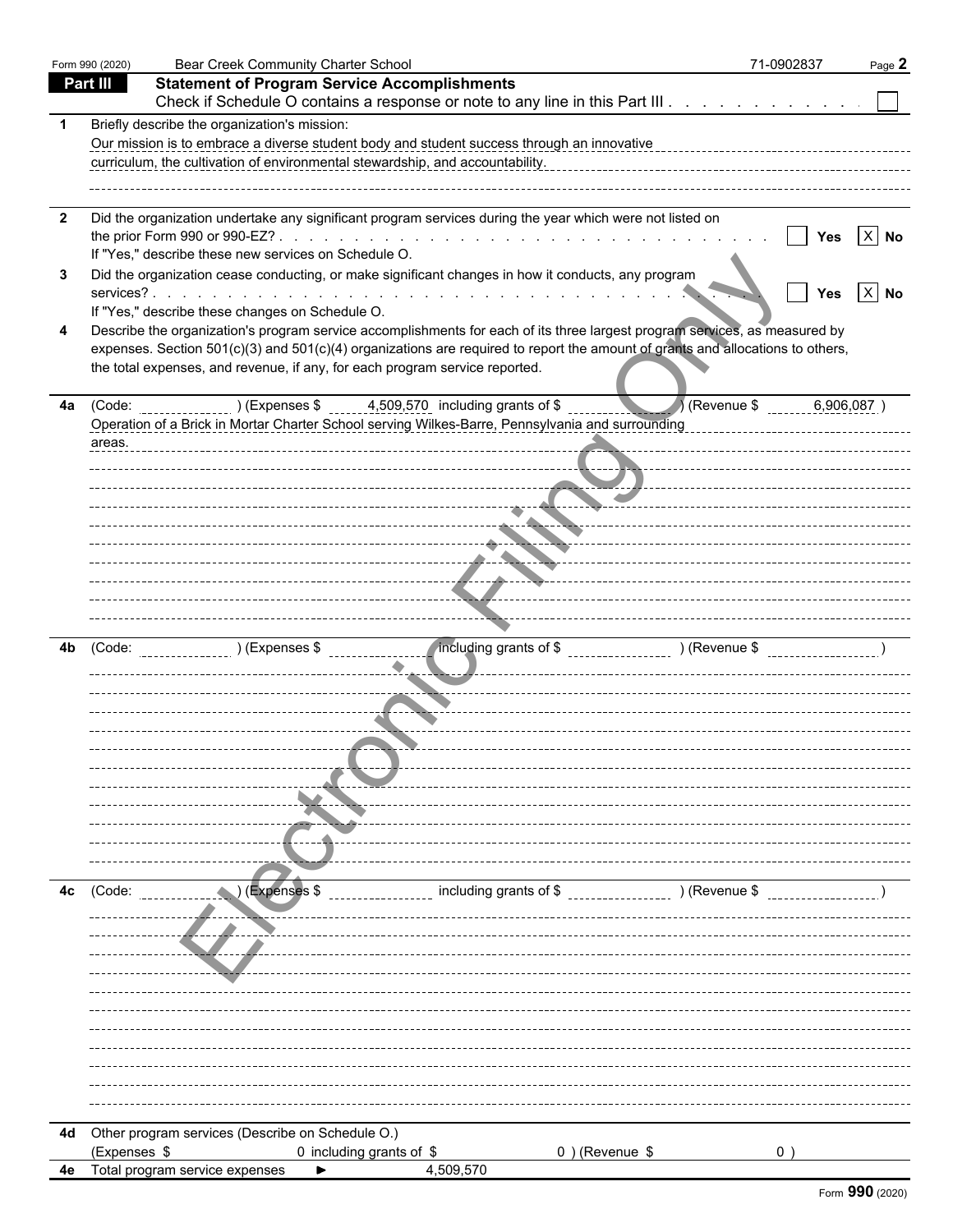Form 990 (2020) Bear Creek Community Charter School 71-0902837 Page **3**

| Part IV | <b>Checklist of Required Schedules</b>                                                                                                                                                                                                                                                                                                                                                                                               |                         |               |                           |  |
|---------|--------------------------------------------------------------------------------------------------------------------------------------------------------------------------------------------------------------------------------------------------------------------------------------------------------------------------------------------------------------------------------------------------------------------------------------|-------------------------|---------------|---------------------------|--|
|         |                                                                                                                                                                                                                                                                                                                                                                                                                                      |                         | Yes           | No                        |  |
|         | Is the organization described in section $501(c)(3)$ or $4947(a)(1)$ (other than a private foundation)? If "Yes,"<br>complete Schedule A.<br>de la caractería de la caractería de la caractería de la                                                                                                                                                                                                                                | -1                      | $\times$      |                           |  |
|         | Is the organization required to complete Schedule B, Schedule of Contributors See instructions?                                                                                                                                                                                                                                                                                                                                      | $\overline{2}$          |               | $\times$                  |  |
| 3       | Did the organization engage in direct or indirect political campaign activities on behalf of or in opposition to<br>candidates for public office? If "Yes," complete Schedule C, Part I. .<br>de la característica de la característica                                                                                                                                                                                              | $\mathbf{3}$            |               | $\times$                  |  |
| 4       | Section 501(c)(3) organizations. Did the organization engage in lobbying activities, or have a section 501(h)<br>election in effect during the tax year? If "Yes," complete Schedule C, Part II. .<br>and the contract of the contract of the contract of the contract of the contract of the contract of the contract of the contract of the contract of the contract of the contract of the contract of the contract of the contra | $\overline{\mathbf{4}}$ |               | $\times$                  |  |
|         | 5 Is the organization a section 501(c)(4), 501(c)(5), or 501(c)(6) organization that receives membership dues,<br>assessments, or similar amounts as defined in Revenue Procedure 98-19? If "Yes," complete Schedule C, Part III                                                                                                                                                                                                     | 5 <sup>5</sup>          |               | $\times$                  |  |
|         | 6 Did the organization maintain any donor advised funds or any similar funds or accounts for which donors                                                                                                                                                                                                                                                                                                                            |                         |               |                           |  |
|         | have the right to provide advice on the distribution or investment of amounts in such funds or accounts? If                                                                                                                                                                                                                                                                                                                          | 6                       |               | X                         |  |
| 7       | Did the organization receive or hold a conservation easement, including easements to preserve open space,<br>the environment, historic land areas, or historic structures? If "Yes," complete Schedule D, Part II                                                                                                                                                                                                                    |                         |               | $\times$                  |  |
|         | 8 Did the organization maintain collections of works of art, historical treasures, or other similar assets? If "Yes,"<br>complete Schedule D, Part III<br>de la caractería de la caractería de la caractería                                                                                                                                                                                                                         | 8                       |               | $\times$                  |  |
|         | 9 Did the organization report an amount in Part X, line 21, for escrow or custodial account liability, serve as a<br>custodian for amounts not listed in Part X; or provide credit counseling, debt management, credit repair, or debt                                                                                                                                                                                               |                         |               |                           |  |
|         |                                                                                                                                                                                                                                                                                                                                                                                                                                      | 9                       |               | X                         |  |
| 10      | Did the organization, directly or through a related organization, hold assets in donor-restricted endowments                                                                                                                                                                                                                                                                                                                         | 10                      |               | $\times$                  |  |
| 11      | If the organization's answer to any of the following questions is "Yes," then complete Schedule D, Parts VI,<br>VII, VIII, IX, or X as applicable.                                                                                                                                                                                                                                                                                   |                         |               |                           |  |
|         | a Did the organization report an amount for land, buildings, and equipment in Part X, line 10? If "Yes," complete<br>Schedule D, Part VI.                                                                                                                                                                                                                                                                                            | $11a$ $X$               |               |                           |  |
|         | <b>b</b> Did the organization report an amount for investments—other securities in Part X, line 12, that is 5% or more<br>of its total assets reported in Part X, line 16? If "Yes," complete Schedule D, Part VII.                                                                                                                                                                                                                  | 11b                     |               | $\times$                  |  |
|         | c Did the organization report an amount for investments-program related in Part X, line 13, that is 5% or more<br>of its total assets reported in Part X, line 16? If "Yes," complete Schedule D, Part VIII.                                                                                                                                                                                                                         | 11c                     |               | $\times$                  |  |
|         | d Did the organization report an amount for other assets in Part $X$ , line 15, that is 5% or more of its total assets<br>reported in Part X, line 16? If "Yes," complete Schedule D, Part IX. .                                                                                                                                                                                                                                     | 11d                     |               | $\mathsf{X}$              |  |
|         | e Did the organization report an amount for other liabilities in Part X, line 25? If "Yes," complete Schedule D, Part X. .<br>f Did the organization's separate or consolidated financial statements for the tax year include a footnote that addresses                                                                                                                                                                              | <b>11e</b>              |               | $\mathsf{x}$              |  |
|         | the organization's liability for uncertain tax positions under FIN 48 (ASC 740)? If "Yes," complete Schedule D, Part X.                                                                                                                                                                                                                                                                                                              | 11f                     |               | X                         |  |
|         | 12a Did the organization obtain separate, independent audited financial statements for the tax year? If "Yes," complete                                                                                                                                                                                                                                                                                                              |                         | 12a   X       |                           |  |
|         | b Was the organization included in consolidated, independent audited financial statements for the tax year? If "Yes,"<br>and if the organization answered "No" to line 12a, then completing Schedule D, Parts XI and XII is optional                                                                                                                                                                                                 | 12 <sub>b</sub>         |               | X                         |  |
| 13      | Is the organization a school described in section $170(b)(1)(A)(ii)$ ? If "Yes," complete Schedule E.                                                                                                                                                                                                                                                                                                                                |                         | $13$ $\times$ |                           |  |
|         | 14a Did the organization maintain an office, employees, or agents outside of the United States?                                                                                                                                                                                                                                                                                                                                      | 14a                     |               | X                         |  |
|         | <b>b</b> Did the organization have aggregate revenues or expenses of more than \$10,000 from grantmaking,<br>fundraising, business, investment, and program service activities outside the United States, or aggregate                                                                                                                                                                                                               |                         |               |                           |  |
|         | foreign investments valued at \$100,000 or more? If "Yes," complete Schedule F, Parts I and IV.<br>15 Did the organization report on Part IX, column (A), line 3, more than \$5,000 of grants or other assistance to or                                                                                                                                                                                                              | 14 <sub>b</sub>         |               | X                         |  |
| 16      | Did the organization report on Part IX, column (A), line 3, more than \$5,000 of aggregate grants or other                                                                                                                                                                                                                                                                                                                           | 15                      |               | $\mathsf{X}$              |  |
| 17      | assistance to or for foreign individuals? If "Yes," complete Schedule F, Parts III and IV.<br>Did the organization report a total of more than \$15,000 of expenses for professional fundraising services                                                                                                                                                                                                                            | 16                      |               | $\boldsymbol{\mathsf{X}}$ |  |
| 18      | on Part IX, column (A), lines 6 and 11e? If "Yes," complete Schedule G, Part I See instructions.<br>Did the organization report more than \$15,000 total of fundraising event gross income and contributions on                                                                                                                                                                                                                      | 17                      |               | $\mathsf{X}$              |  |
| 19      | Did the organization report more than \$15,000 of gross income from gaming activities on Part VIII, line 9a?                                                                                                                                                                                                                                                                                                                         | 18                      |               | $\boldsymbol{\mathsf{X}}$ |  |
|         |                                                                                                                                                                                                                                                                                                                                                                                                                                      | 19                      |               | X                         |  |
|         | 20a Did the organization operate one or more hospital facilities? If "Yes," complete Schedule H.<br><b>b</b> If "Yes" to line 20a, did the organization attach a copy of its audited financial statements to this return?                                                                                                                                                                                                            | 20a<br>20 <sub>b</sub>  |               | $\sf X$                   |  |
|         | 21 Did the organization report more than \$5,000 of grants or other assistance to any domestic organization or                                                                                                                                                                                                                                                                                                                       |                         |               |                           |  |
|         | domestic government on Part IX, column (A), line 1? If "Yes," complete Schedule I, Parts I and II.                                                                                                                                                                                                                                                                                                                                   | 21                      |               |                           |  |

Form **990** (2020)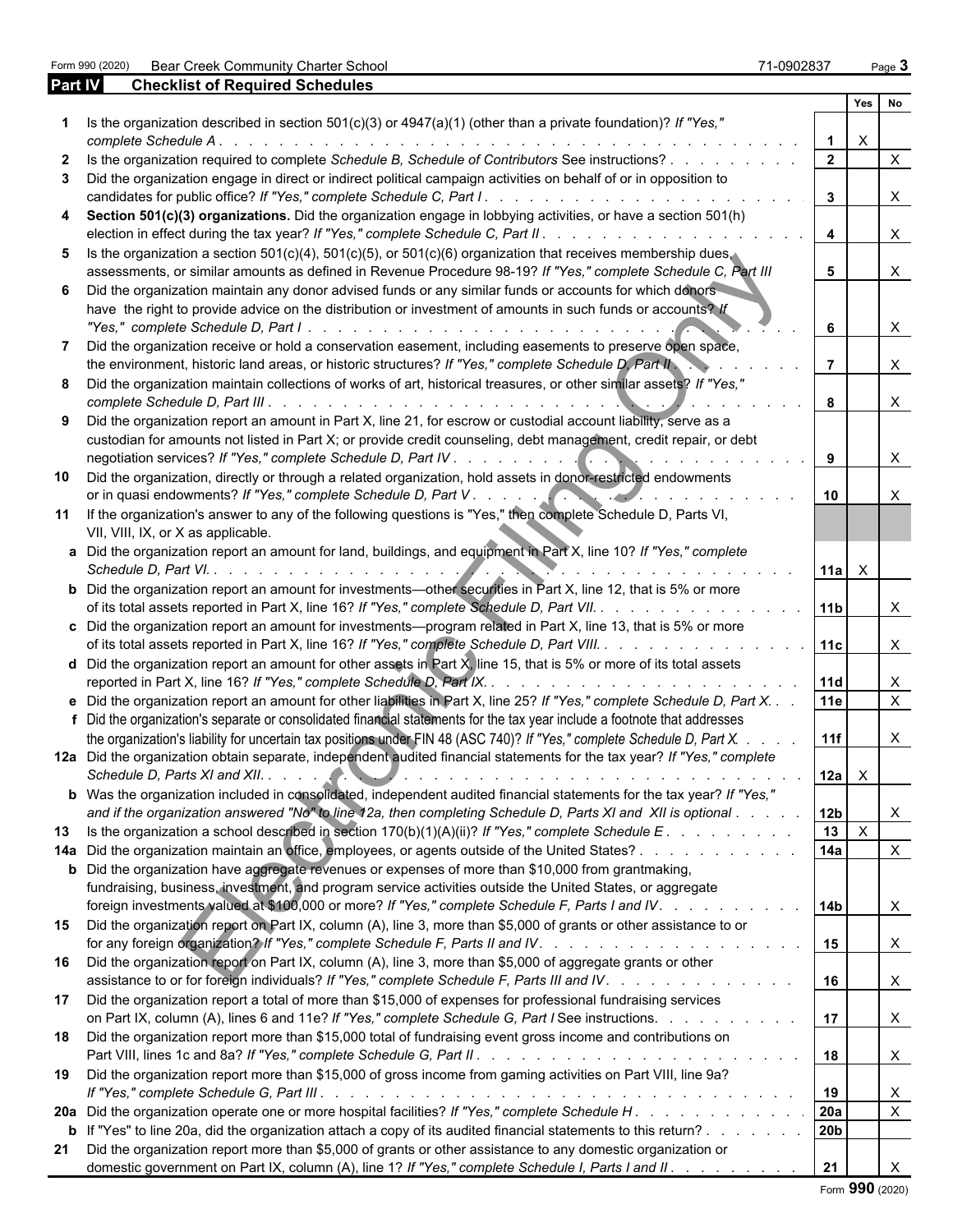| <b>Part IV</b> | <b>Checklist of Required Schedules (continued)</b>                                                                                                                                                                                              |                 |                 |                           |  |
|----------------|-------------------------------------------------------------------------------------------------------------------------------------------------------------------------------------------------------------------------------------------------|-----------------|-----------------|---------------------------|--|
|                |                                                                                                                                                                                                                                                 |                 | Yes             | No                        |  |
| 22             | Did the organization report more than \$5,000 of grants or other assistance to or for domestic individuals on                                                                                                                                   |                 |                 |                           |  |
|                | Part IX, column (A), line 2? If "Yes," complete Schedule I, Parts I and III. .<br>$\frac{1}{2}$ . $\frac{1}{2}$ . $\frac{1}{2}$ . $\frac{1}{2}$ . $\frac{1}{2}$ . $\frac{1}{2}$ . $\frac{1}{2}$ . $\frac{1}{2}$ . $\frac{1}{2}$ . $\frac{1}{2}$ | 22              |                 |                           |  |
| 23             | Did the organization answer "Yes" to Part VII, Section A, line 3, 4, or 5 about compensation of the                                                                                                                                             |                 |                 |                           |  |
|                | organization's current and former officers, directors, trustees, key employees, and highest compensated                                                                                                                                         |                 |                 |                           |  |
|                | employees? If "Yes," complete Schedule J.                                                                                                                                                                                                       | 23              | $\mathsf{X}$    |                           |  |
|                | 24a Did the organization have a tax-exempt bond issue with an outstanding principal amount of more than                                                                                                                                         |                 |                 |                           |  |
|                | \$100,000 as of the last day of the year, that was issued after December 31, 2002? If "Yes," answer lines                                                                                                                                       |                 |                 |                           |  |
|                | 24b through 24d and complete Schedule K. If "No," go to line 25a.                                                                                                                                                                               | 24a             |                 |                           |  |
|                | b Did the organization invest any proceeds of tax-exempt bonds beyond a temporary period exception?.                                                                                                                                            | 24 <sub>b</sub> |                 |                           |  |
|                | c Did the organization maintain an escrow account other than a refunding escrow at any time during the year                                                                                                                                     |                 |                 |                           |  |
|                | to defease any tax-exempt bonds?.<br>design and the contract of the contract of the contract of the contract of the contract of the contract of the                                                                                             | 24c             |                 |                           |  |
|                | d Did the organization act as an "on behalf of" issuer for bonds outstanding at any time during the year?                                                                                                                                       | <b>24d</b>      |                 |                           |  |
|                | 25a Section 501(c)(3), 501(c)(4), and 501(c)(29) organizations. Did the organization engage in an excess benefit                                                                                                                                |                 |                 |                           |  |
|                |                                                                                                                                                                                                                                                 |                 |                 |                           |  |
|                | transaction with a disqualified person during the year? If "Yes," complete Schedule L, Part I.                                                                                                                                                  | <b>25a</b>      |                 |                           |  |
|                | <b>b</b> Is the organization aware that it engaged in an excess benefit transaction with a disqualified person in a                                                                                                                             |                 |                 |                           |  |
|                | prior year, and that the transaction has not been reported on any of the organization's prior Forms 990 or                                                                                                                                      |                 |                 |                           |  |
|                |                                                                                                                                                                                                                                                 | <b>25b</b>      |                 | X                         |  |
| -26            | Did the organization report any amount on Part X, line 5 or 22, for receivables from or payables to any current                                                                                                                                 |                 |                 |                           |  |
|                | or former officer, director, trustee, key employee, creator or founder, substantial contributor, or 35%                                                                                                                                         |                 |                 |                           |  |
|                | controlled entity or family member of any of these persons? If "Yes," complete Schedule L, Part II.                                                                                                                                             | 26              |                 |                           |  |
| 27             | Did the organization provide a grant or other assistance to any current or former officer, director, trustee, key                                                                                                                               |                 |                 |                           |  |
|                | employee, creator or founder, substantial contributor or employee thereof, a grant selection committee                                                                                                                                          |                 |                 |                           |  |
|                | member, or to a 35% controlled entity (including an employee thereof) or family member of any of these                                                                                                                                          |                 |                 |                           |  |
|                | persons? If "Yes," complete Schedule L, Part III.                                                                                                                                                                                               | 27              |                 |                           |  |
| -28            | Was the organization a party to a business transaction with one of the following parties (see Schedule L,                                                                                                                                       |                 |                 |                           |  |
|                |                                                                                                                                                                                                                                                 |                 |                 |                           |  |
|                | Part IV instructions, for applicable filing thresholds, conditions, and exceptions):                                                                                                                                                            |                 |                 |                           |  |
|                | a A current or former officer, director, trustee, key employee, creator or founder, or substantial contributor? If                                                                                                                              |                 |                 |                           |  |
|                | If"Yes," complete Schedule L, Part IV. .<br>0.                                                                                                                                                                                                  | 28a             |                 | X                         |  |
|                | <b>b</b> A family member of any individual described in line 28a? If "Yes," complete Schedule L, Part IV                                                                                                                                        | <b>28b</b>      |                 | $\mathsf{X}$              |  |
|                | c A 35% controlled entity of one or more individuals and/or organizations described in lines 28a or 28b? If                                                                                                                                     |                 |                 |                           |  |
|                | If"Yes," complete Schedule L, Part IV                                                                                                                                                                                                           | <b>28c</b>      |                 | X                         |  |
| 29             | Did the organization receive more than \$25,000 in non-cash contributions? If "Yes," complete Schedule M. .                                                                                                                                     | 29              |                 | $\mathsf{X}$              |  |
| 30             | Did the organization receive contributions of art, historical treasures, or other similar assets, or qualified                                                                                                                                  |                 |                 |                           |  |
|                | conservation contributions? If "Yes," complete Schedule M.                                                                                                                                                                                      | 30              |                 |                           |  |
|                | 31 Did the organization liquidate, terminate, or dissolve and cease operations? If "Yes," complete Schedule N, Part I                                                                                                                           | 31              |                 | X                         |  |
|                | Did the organization sell, exchange, dispose of, or transfer more than 25% of its net assets?                                                                                                                                                   |                 |                 |                           |  |
|                | If "Yes," complete Schedule N, Part II<br>the contract of the contract of the contract of the contract of the contract of the contract of the contract of                                                                                       | 32              |                 | $\boldsymbol{X}$          |  |
|                |                                                                                                                                                                                                                                                 |                 |                 |                           |  |
|                | 33 Did the organization own 100% of an entity disregarded as separate from the organization under Regulations                                                                                                                                   |                 |                 |                           |  |
|                |                                                                                                                                                                                                                                                 | 33              |                 | X                         |  |
|                | 34 Was the organization related to any tax-exempt or taxable entity? If "Yes," complete Schedule R, Part II,                                                                                                                                    |                 |                 |                           |  |
|                | III, or IV, and Part V, line 1. A contract to the contract of the contract of the contract of the contract of                                                                                                                                   | 34              |                 | $\boldsymbol{\mathsf{X}}$ |  |
|                | 35a Did the organization have a controlled entity within the meaning of section 512(b)(13)?                                                                                                                                                     | 35a             |                 |                           |  |
|                | b If "Yes" to line 35a, did the organization receive any payment from or engage in any transaction with a controlled                                                                                                                            |                 |                 |                           |  |
|                | entity within the meaning of section 512(b)(13)? If "Yes," complete Schedule R, Part V, line 2                                                                                                                                                  | 35 <sub>b</sub> |                 |                           |  |
|                | 36 Section 501(c)(3) organizations. Did the organization make any transfers to an exempt non-charitable related                                                                                                                                 |                 |                 |                           |  |
|                |                                                                                                                                                                                                                                                 | 36              |                 |                           |  |
|                |                                                                                                                                                                                                                                                 |                 |                 | $\boldsymbol{\mathsf{X}}$ |  |
| 37             | Did the organization conduct more than 5% of its activities through an entity that is not a related organization                                                                                                                                |                 |                 |                           |  |
|                | and that is treated as a partnership for federal income tax purposes? If "Yes," complete Schedule R, Part VI.                                                                                                                                   | 37              |                 | $\boldsymbol{\mathsf{X}}$ |  |
| 38             | Did the organization complete Schedule O and provide explanations in Schedule O for Part VI, lines 11b and                                                                                                                                      |                 |                 |                           |  |
|                |                                                                                                                                                                                                                                                 | $38$ $\times$   |                 |                           |  |
| <b>Part V</b>  | <b>Statements Regarding Other IRS Filings and Tax Compliance</b>                                                                                                                                                                                |                 |                 |                           |  |
|                | Check if Schedule O contains a response or note to any line in this Part V                                                                                                                                                                      |                 |                 |                           |  |
|                |                                                                                                                                                                                                                                                 |                 |                 |                           |  |
|                |                                                                                                                                                                                                                                                 |                 |                 | Yes No                    |  |
| 1a             | 1a<br>Enter the number reported in Box 3 of Form 1096. Enter -0- if not applicable                                                                                                                                                              | 9               |                 |                           |  |
| b              | 1 <sub>b</sub><br>Enter the number of Forms W-2G included in line 1a. Enter -0- if not applicable                                                                                                                                               | $\Omega$        |                 |                           |  |
| С              | Did the organization comply with backup withholding rules for reportable payments to vendors and reportable                                                                                                                                     |                 |                 |                           |  |
|                |                                                                                                                                                                                                                                                 | 1c              | $\mathsf{X}$    |                           |  |
|                |                                                                                                                                                                                                                                                 |                 | Form 990 (2020) |                           |  |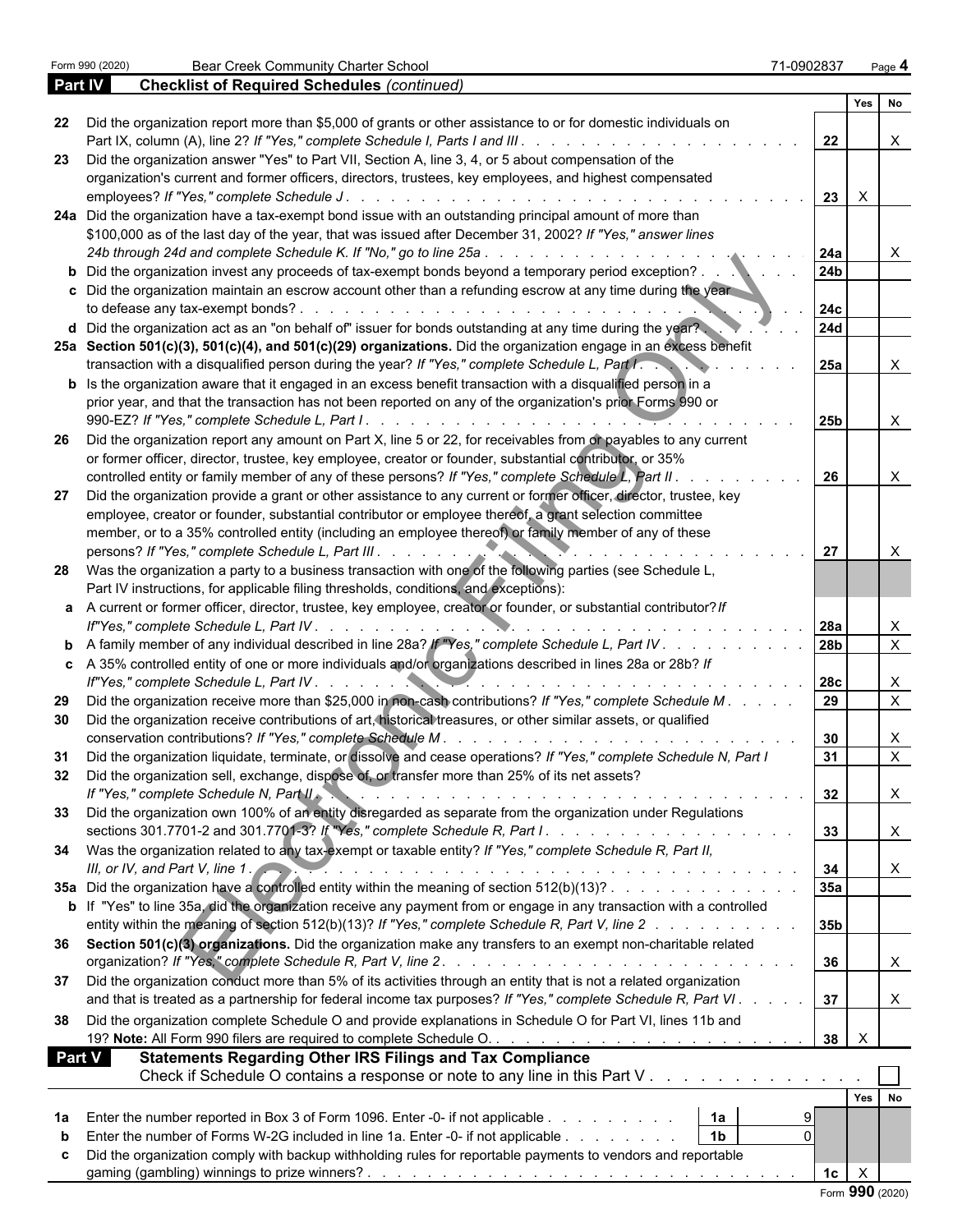|               | Form 990 (2020) | <b>Bear Creek Community Charter School</b>                                                                                                                                                                                                                            | 71-0902837 | Page 5                         |              |  |
|---------------|-----------------|-----------------------------------------------------------------------------------------------------------------------------------------------------------------------------------------------------------------------------------------------------------------------|------------|--------------------------------|--------------|--|
| <b>Part V</b> |                 | Statements Regarding Other IRS Filings and Tax Compliance (continued)                                                                                                                                                                                                 |            |                                |              |  |
|               |                 |                                                                                                                                                                                                                                                                       |            | Yes  <br>No                    |              |  |
|               |                 | 2a Enter the number of employees reported on Form W-3, Transmittal of Wage and Tax                                                                                                                                                                                    |            |                                |              |  |
|               |                 | Statements, filed for the calendar year ending with or within the year covered by this return.<br>2а                                                                                                                                                                  | 98         |                                |              |  |
|               |                 | b If at least one is reported on line 2a, did the organization file all required federal employment tax returns?.                                                                                                                                                     |            | 2 <sub>b</sub><br>$\mathsf{X}$ |              |  |
|               |                 | Note: If the sum of lines 1a and 2a is greater than 250, you may be required to e-file. (see instructions)                                                                                                                                                            |            |                                |              |  |
| За            |                 | Did the organization have unrelated business gross income of \$1,000 or more during the year?.                                                                                                                                                                        |            | 3a                             |              |  |
|               |                 | If "Yes," has it filed a Form 990-T for this year? If "No" to line 3b, provide an explanation on Schedule O                                                                                                                                                           |            | 3 <sub>b</sub>                 |              |  |
|               |                 | 4a At any time during the calendar year, did the organization have an interest in, or a signature or other authority over,                                                                                                                                            |            |                                |              |  |
|               |                 | a financial account in a foreign country (such as a bank account, securities account, or other financial account)?                                                                                                                                                    |            | 4a                             |              |  |
|               |                 | <b>b</b> If "Yes," enter the name of the foreign country ▶                                                                                                                                                                                                            |            |                                |              |  |
|               |                 | See instructions for filing requirements for FinCEN Form 114, Report of Foreign Bank and Financial Accounts (FBAR).                                                                                                                                                   |            |                                |              |  |
| 5a            |                 | Was the organization a party to a prohibited tax shelter transaction at any time during the tax year?                                                                                                                                                                 |            | 5a                             |              |  |
|               |                 | Did any taxable party notify the organization that it was or is a party to a prohibited tax shelter transaction?                                                                                                                                                      |            | 5 <sub>b</sub>                 |              |  |
|               |                 | "Yes" to line 5a or 5b, did the organization file Form 8886-T?.                                                                                                                                                                                                       |            | 5 <sub>c</sub>                 |              |  |
| 6а            |                 | Does the organization have annual gross receipts that are normally greater than \$100,000, and did the                                                                                                                                                                |            |                                |              |  |
|               |                 | organization solicit any contributions that were not tax deductible as charitable contributions?.                                                                                                                                                                     |            | 6a                             | X            |  |
|               |                 | <b>b</b> If "Yes," did the organization include with every solicitation an express statement that such contributions or                                                                                                                                               |            |                                |              |  |
|               |                 | gifts were not tax deductible?.<br>$\mathcal{L}$ . The set of the set of the set of the set of the set of the set of the set of the set of the set of the set of the set of the set of the set of the set of the set of the set of the set of the set of the set of t |            | 6b                             |              |  |
|               |                 | Organizations that may receive deductible contributions under section 170(c).                                                                                                                                                                                         |            |                                |              |  |
|               |                 | Did the organization receive a payment in excess of \$75 made partly as a contribution and partly for goods                                                                                                                                                           |            |                                |              |  |
|               |                 | and services provided to the payor?.                                                                                                                                                                                                                                  |            | 7a                             |              |  |
|               |                 | "Yes," did the organization notify the donor of the value of the goods or services provided?.                                                                                                                                                                         |            | 7b                             |              |  |
|               |                 | c Did the organization sell, exchange, or otherwise dispose of tangible personal property for which it was                                                                                                                                                            |            |                                |              |  |
|               |                 | required to file Form 8282?                                                                                                                                                                                                                                           |            | 7c                             | X            |  |
|               |                 | "Yes," indicate the number of Forms 8282 filed during the year.<br>7d                                                                                                                                                                                                 |            |                                |              |  |
|               |                 | Did the organization receive any funds, directly or indirectly, to pay premiums on a personal benefit contract?.                                                                                                                                                      |            | 7e                             | Χ            |  |
|               |                 | Did the organization, during the year, pay premiums, directly or indirectly, on a personal benefit contract? .                                                                                                                                                        |            | 7f                             |              |  |
|               |                 | If the organization received a contribution of qualified intellectual property, did the organization file Form 8899 as required?.                                                                                                                                     |            | 7g                             |              |  |
|               |                 | If the organization received a contribution of cars, boats, airplanes, or other vehicles, did the organization file a Form 1098-C?.                                                                                                                                   |            | 7h                             |              |  |
| 8             |                 | Sponsoring organizations maintaining donor advised funds. Did a donor advised fund maintained by the                                                                                                                                                                  |            |                                |              |  |
|               |                 | sponsoring organization have excess business holdings at any time during the year?                                                                                                                                                                                    |            | 8                              |              |  |
| 9             |                 | Sponsoring organizations maintaining donor advised funds.                                                                                                                                                                                                             |            |                                |              |  |
|               |                 | Did the sponsoring organization make any taxable distributions under section 4966?.                                                                                                                                                                                   |            | 9a                             |              |  |
|               |                 | Did the sponsoring organization make a distribution to a donor, donor advisor, or related person?                                                                                                                                                                     |            | 9 <sub>b</sub>                 |              |  |
|               |                 | Section 501(c)(7) organizations. Enter:                                                                                                                                                                                                                               |            |                                |              |  |
|               |                 | Initiation fees and capital contributions included on Part VIII, line 12.<br>10a                                                                                                                                                                                      |            |                                |              |  |
|               |                 | 10 <sub>b</sub><br>Gross receipts, included on Form 990, Part VIII, line 12, for public use of club facilities                                                                                                                                                        |            |                                |              |  |
| 11            |                 | Section 501(c)(12) organizations. Entert                                                                                                                                                                                                                              |            |                                |              |  |
|               |                 | 11a<br>Gross income from members or shareholders<br>and a straightful and a straight and a                                                                                                                                                                            |            |                                |              |  |
|               |                 | Gross income from other sources (Do not net amounts due or paid to other sources                                                                                                                                                                                      |            |                                |              |  |
|               |                 | 11 <sub>b</sub>                                                                                                                                                                                                                                                       |            |                                |              |  |
|               |                 | 12a Section 4947(a)(1) non-exempt charitable trusts. Is the organization filing Form 990 in lieu of Form 1041?.<br>If "Yes," enter the amount of tax-exempt interest received or accrued during the year                                                              |            | 12a                            |              |  |
| b             |                 | 12 <sub>b</sub>                                                                                                                                                                                                                                                       |            |                                |              |  |
| 13            |                 | Section 501(c)(29) qualified nonprofit health insurance issuers.                                                                                                                                                                                                      |            | 13a                            |              |  |
|               |                 | a Is the organization licensed to issue qualified health plans in more than one state?                                                                                                                                                                                |            |                                |              |  |
|               |                 | Note: See the instructions for additional information the organization must report on Schedule O.                                                                                                                                                                     |            |                                |              |  |
|               |                 | <b>b</b> Enter the amount of reserves the organization is required to maintain by the states in which                                                                                                                                                                 |            |                                |              |  |
|               |                 | 13 <sub>c</sub>                                                                                                                                                                                                                                                       |            |                                |              |  |
|               |                 | Did the organization receive any payments for indoor tanning services during the tax year?.                                                                                                                                                                           |            | 14a                            | $\mathsf{X}$ |  |
| 14a           |                 |                                                                                                                                                                                                                                                                       |            | 14 <sub>b</sub>                |              |  |
| $\mathbf b$   |                 | If "Yes," has it filed a Form 720 to report these payments? If "No," provide an explanation on Schedule O.                                                                                                                                                            |            |                                |              |  |
| 15            |                 | Is the organization subject to the section 4960 tax on payment(s) of more than \$1,000,000 in remuneration or                                                                                                                                                         |            |                                |              |  |
|               |                 |                                                                                                                                                                                                                                                                       |            | 15                             | X            |  |
|               |                 | If "Yes," see instructions and file Form 4720, Schedule N.                                                                                                                                                                                                            |            |                                |              |  |
| 16            |                 | Is the organization an educational institution subject to the section 4968 excise tax on net investment income?                                                                                                                                                       |            | 16                             |              |  |
|               |                 | If "Yes," complete Form 4720, Schedule O.                                                                                                                                                                                                                             |            |                                |              |  |
|               |                 |                                                                                                                                                                                                                                                                       |            |                                |              |  |

| Form 990 (2020) |  |  |
|-----------------|--|--|
|-----------------|--|--|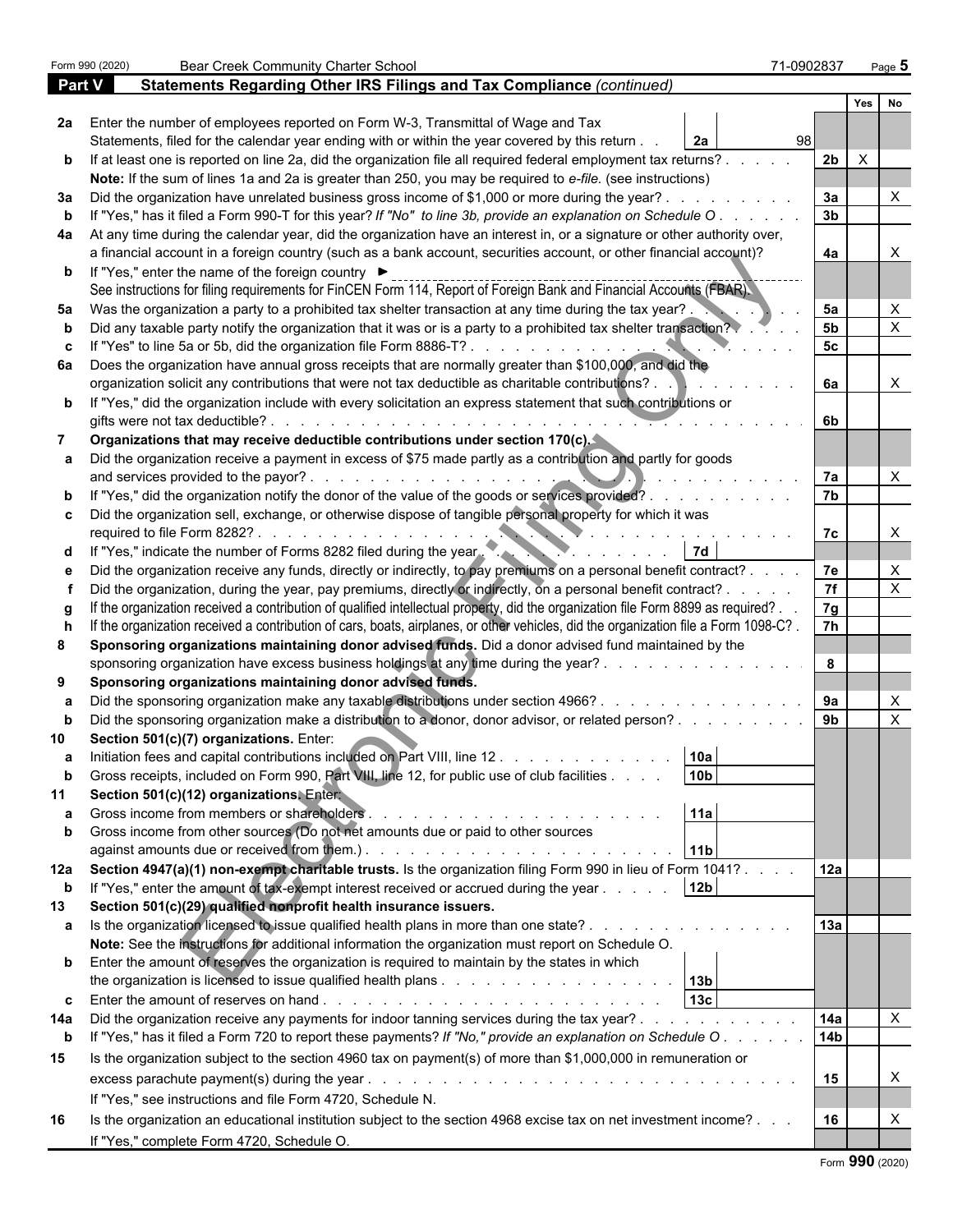|    | Form 990 (2020) | Bear Creek Community Charter School                                                                                                                                                                                                                                        | 71-0902837 |                                     | Page $6$                  |  |  |
|----|-----------------|----------------------------------------------------------------------------------------------------------------------------------------------------------------------------------------------------------------------------------------------------------------------------|------------|-------------------------------------|---------------------------|--|--|
|    | <b>Part VI</b>  | Governance, Management, and Disclosure For each "Yes" response to lines 2 through 7b below, and for a "No"                                                                                                                                                                 |            |                                     |                           |  |  |
|    |                 | response to line 8a, 8b, or 10b below, describe the circumstances, processes, or changes on Schedule O. See instructions.                                                                                                                                                  |            |                                     |                           |  |  |
|    |                 |                                                                                                                                                                                                                                                                            |            |                                     |                           |  |  |
|    |                 | <b>Section A. Governing Body and Management</b>                                                                                                                                                                                                                            |            |                                     |                           |  |  |
|    |                 |                                                                                                                                                                                                                                                                            |            | Yes                                 | No                        |  |  |
|    |                 | 1a Enter the number of voting members of the governing body at the end of the tax year<br>1a                                                                                                                                                                               |            |                                     |                           |  |  |
|    |                 | If there are material differences in voting rights among members of the governing body, or                                                                                                                                                                                 |            |                                     |                           |  |  |
|    |                 | if the governing body delegated broad authority to an executive committee or similar                                                                                                                                                                                       |            |                                     |                           |  |  |
|    |                 | committee, explain on Schedule O.                                                                                                                                                                                                                                          |            |                                     |                           |  |  |
|    |                 | Enter the number of voting members included on line 1a, above, who are independent.<br>  1b                                                                                                                                                                                |            |                                     |                           |  |  |
|    |                 | Did any officer, director, trustee, or key employee have a family relationship or a business relationship with                                                                                                                                                             |            |                                     |                           |  |  |
|    |                 |                                                                                                                                                                                                                                                                            |            | $\overline{2}$                      |                           |  |  |
| 3  |                 | Did the organization delegate control over management duties customarily performed by or under the direct                                                                                                                                                                  |            |                                     |                           |  |  |
|    |                 | supervision of officers, directors, trustees, or key employees to a management company or other person?                                                                                                                                                                    |            | $\mathbf{3}$                        |                           |  |  |
|    |                 | Did the organization make any significant changes to its governing documents since the prior Form 990 was filed?                                                                                                                                                           |            | $\overline{4}$                      | $\boldsymbol{\mathsf{X}}$ |  |  |
|    |                 | Did the organization become aware during the year of a significant diversion of the organization's assets?                                                                                                                                                                 |            | 5 <sup>1</sup>                      | $\times$                  |  |  |
|    |                 |                                                                                                                                                                                                                                                                            |            | 6                                   | $\mathsf{X}$              |  |  |
|    |                 | 7a Did the organization have members, stockholders, or other persons who had the power to elect or appoint                                                                                                                                                                 |            |                                     |                           |  |  |
|    |                 |                                                                                                                                                                                                                                                                            |            | 7a                                  |                           |  |  |
|    |                 | <b>b</b> Are any governance decisions of the organization reserved to (or subject to approval by) members,                                                                                                                                                                 |            |                                     |                           |  |  |
|    |                 | stockholders, or persons other than the governing body?.<br>. <b>.</b>                                                                                                                                                                                                     |            | 7b                                  |                           |  |  |
| 8  |                 | Did the organization contemporaneously document the meetings held or written actions undertaken during                                                                                                                                                                     |            |                                     |                           |  |  |
|    |                 | the year by the following:                                                                                                                                                                                                                                                 |            |                                     |                           |  |  |
|    |                 | <b>a</b> The governing body?.<br>and the state of the state of the state of                                                                                                                                                                                                |            | 8а<br>$\mathsf{X}$                  |                           |  |  |
|    |                 | Each committee with authority to act on behalf of the governing body?                                                                                                                                                                                                      |            | 8 <sub>b</sub><br>$\mathsf{X}$      |                           |  |  |
|    |                 | Is there any officer, director, trustee, or key employee listed in Part VII, Section A, who cannot be reached                                                                                                                                                              |            |                                     |                           |  |  |
|    |                 | at the organization's mailing address? If "Yes," provide the names and addresses on Schedule O.                                                                                                                                                                            |            |                                     | $\times$                  |  |  |
|    |                 | Section B. Policies (This Section B requests information about policies not required by the Internal Revenue Code.)                                                                                                                                                        |            |                                     |                           |  |  |
|    |                 |                                                                                                                                                                                                                                                                            |            | 10a                                 | Yes No<br>$\mathsf{X}$    |  |  |
|    |                 |                                                                                                                                                                                                                                                                            |            |                                     |                           |  |  |
|    |                 | <b>b</b> If "Yes," did the organization have written policies and procedures governing the activities of such chapters,<br>affiliates, and branches to ensure their operations are consistent with the organization's exempt purposes? .                                   |            | 10 <sub>b</sub>                     |                           |  |  |
|    |                 | 11a Has the organization provided a complete copy of this Form 990 to all members of its governing body before filing the form?.                                                                                                                                           |            | 11a<br>$\mathsf{X}$                 |                           |  |  |
|    |                 | <b>b</b> Describe in Schedule O the process, if any, used by the organization to review this Form 990.                                                                                                                                                                     |            |                                     |                           |  |  |
|    |                 | 12a Did the organization have a written conflict of interest policy? If "No," go to line 13.                                                                                                                                                                               |            | 12a<br>X,                           |                           |  |  |
|    |                 | <b>b</b> Were officers, directors, or trustees, and key employees required to disclose annually interests that could give rise to conflicts?                                                                                                                               |            | 12 <sub>b</sub><br>$\mathsf{X}$     |                           |  |  |
|    |                 | Did the organization regularly and consistently monitor and enforce compliance with the policy? If "Yes,"                                                                                                                                                                  |            |                                     |                           |  |  |
|    |                 | describe in Schedule O how this was done<br>and a complete discussion of the complete discussion of the complete state of the complete state of the complete state of the complete state of the complete state of the complete state of the complete state of the complete |            | $12c \times$                        |                           |  |  |
| 13 |                 |                                                                                                                                                                                                                                                                            |            | 13                                  | $\mathsf{X}$              |  |  |
| 14 |                 |                                                                                                                                                                                                                                                                            |            | $14 \mid X$                         |                           |  |  |
| 15 |                 | Did the process for determining compensation of the following persons include a review and approval by                                                                                                                                                                     |            |                                     |                           |  |  |
|    |                 | independent persons, comparability data, and contemporaneous substantiation of the deliberation and decision?                                                                                                                                                              |            |                                     |                           |  |  |
|    |                 |                                                                                                                                                                                                                                                                            |            | $15a$ $X$                           |                           |  |  |
|    |                 |                                                                                                                                                                                                                                                                            |            | $15b \overline{\phantom{a}} \times$ |                           |  |  |
|    |                 | If "Yes" to line 15a or 15b, describe the process in Schedule O (see instructions).                                                                                                                                                                                        |            |                                     |                           |  |  |
|    |                 | 16a Did the organization invest in, contribute assets to, or participate in a joint venture or similar arrangement                                                                                                                                                         |            |                                     |                           |  |  |
|    |                 |                                                                                                                                                                                                                                                                            |            | 16a                                 |                           |  |  |
|    |                 | <b>b</b> If "Yes," did the organization follow a written policy or procedure requiring the organization to evaluate its                                                                                                                                                    |            |                                     |                           |  |  |
|    |                 | participation in joint venture arrangements under applicable federal tax law, and take steps to safeguard                                                                                                                                                                  |            |                                     |                           |  |  |
|    |                 |                                                                                                                                                                                                                                                                            |            | 16 <sub>b</sub>                     |                           |  |  |
|    |                 | <b>Section C. Disclosure</b>                                                                                                                                                                                                                                               |            |                                     |                           |  |  |
| 17 |                 | List the states with which a copy of this Form 990 is required to be filed $\blacktriangleright$                                                                                                                                                                           |            |                                     |                           |  |  |
| 18 |                 | Section 6104 requires an organization to make its Forms 1023 (1024 or 1024-A, if applicable), 990, and 990-T (Section 501(c)                                                                                                                                               |            |                                     |                           |  |  |
|    |                 | (3)s only) available for public inspection. Indicate how you made these available. Check all that apply.                                                                                                                                                                   |            |                                     |                           |  |  |
|    |                 | X Upon request<br>Own website<br>Another's website<br>Other (explain on Schedule O)                                                                                                                                                                                        |            |                                     |                           |  |  |
| 19 |                 | Describe on Schedule O whether (and if so, how) the organization made its governing documents, conflict of interest policy,                                                                                                                                                |            |                                     |                           |  |  |
|    |                 | and financial statements available to the public during the tax year.                                                                                                                                                                                                      |            |                                     |                           |  |  |
| 20 |                 | State the name, address, and telephone number of the person who possesses the organization's books and records<br>Jim Smith                                                                                                                                                |            |                                     |                           |  |  |
|    |                 | --------------<br>30 Charter School Way, Bear Creek Township, PA 18702                                                                                                                                                                                                     |            | -------------------                 |                           |  |  |
|    |                 |                                                                                                                                                                                                                                                                            |            |                                     |                           |  |  |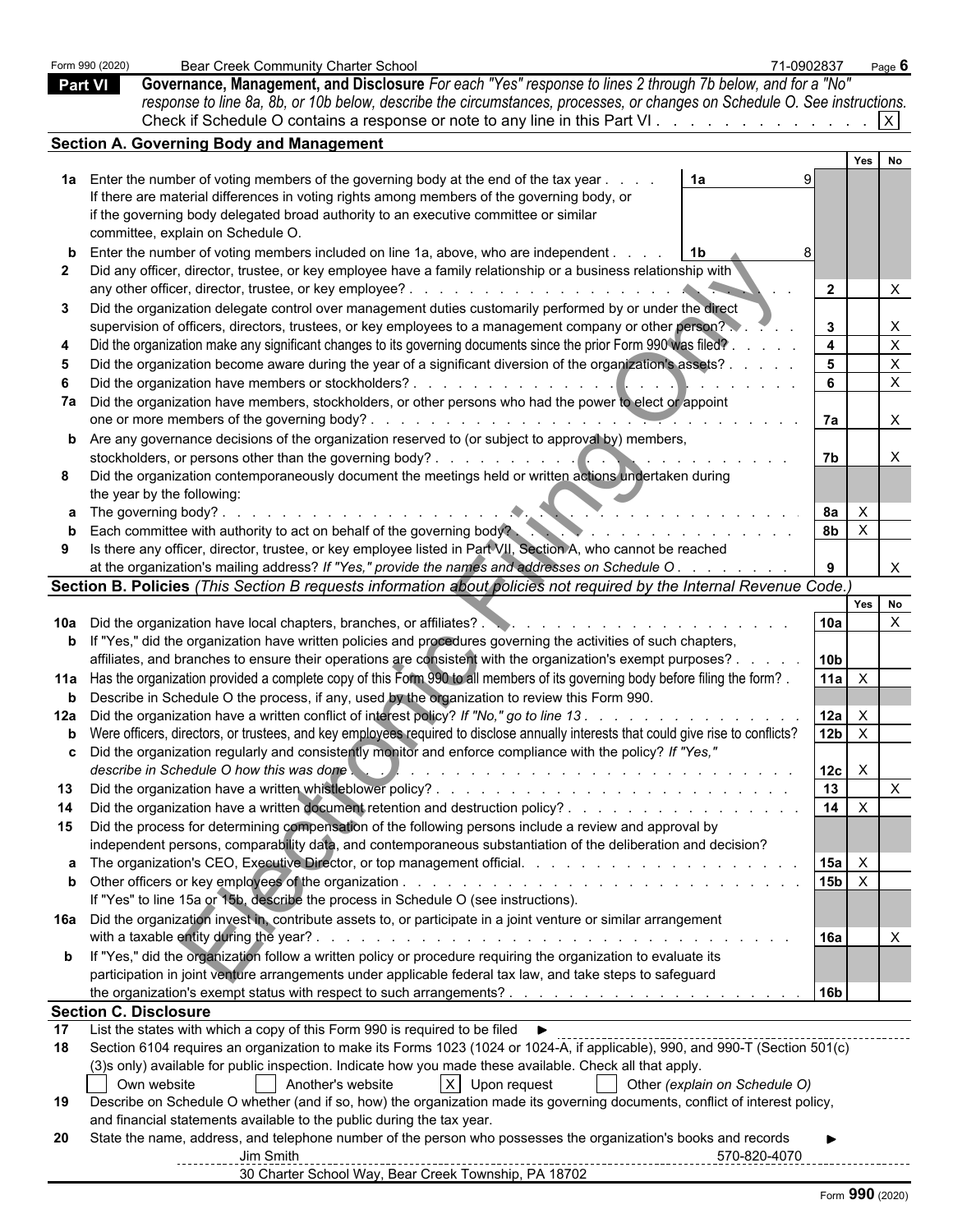| Form 990 (2020)          | Bear Creek Community Charter School                                                                                               | 71-0902837 | Page 7 |
|--------------------------|-----------------------------------------------------------------------------------------------------------------------------------|------------|--------|
| <b>Part VII</b>          | Compensation of Officers, Directors, Trustees, Key Employees, Highest Compensated                                                 |            |        |
|                          | <b>Employees, and Independent Contractors</b>                                                                                     |            |        |
|                          | Section A. Officers, Directors, Trustees, Key Employees, and Highest Compensated Employees                                        |            |        |
| organization's tax year. | 1a Complete this table for all persons required to be listed. Report compensation for the calendar year ending with or within the |            |        |

List all of the organization's **current** officers, directors, trustees (whether individuals or organizations), regardless of amount of compensation. Enter -0- in columns (D), (E), and (F) if no compensation was paid.

- List all of the organization's **current** key employees, if any. See instructions for definition of "key employee."
- List the organization's five **current** highest compensated employees (other than an officer, director, trustee, or key employee)

| $\bullet$ List the organization's five current highest compensated employees (other than an officer, director, trustee, or key employee)<br>who received reportable compensation (Box 5 of Form W-2 and/or Box 7 of Form 1099-MISC) of more than \$100,000 from the |                       |                                   |                       |          |  |                                                              |                   |                          |                              |                                           |  |  |  |
|---------------------------------------------------------------------------------------------------------------------------------------------------------------------------------------------------------------------------------------------------------------------|-----------------------|-----------------------------------|-----------------------|----------|--|--------------------------------------------------------------|-------------------|--------------------------|------------------------------|-------------------------------------------|--|--|--|
| organization and any related organizations.                                                                                                                                                                                                                         |                       |                                   |                       |          |  |                                                              |                   |                          |                              |                                           |  |  |  |
| • List all of the organization's former officers, key employees, and highest compensated employees who received more than                                                                                                                                           |                       |                                   |                       |          |  |                                                              |                   |                          |                              |                                           |  |  |  |
| \$100,000 of reportable compensation from the organization and any related organizations.                                                                                                                                                                           |                       |                                   |                       |          |  |                                                              |                   |                          |                              |                                           |  |  |  |
| • List all of the organization's former directors or trustees that received, in the capacity as a former director or trustee of the<br>organization, more than \$10,000 of reportable compensation from the organization and any related organizations.             |                       |                                   |                       |          |  |                                                              |                   |                          |                              |                                           |  |  |  |
|                                                                                                                                                                                                                                                                     |                       |                                   |                       |          |  |                                                              |                   |                          |                              |                                           |  |  |  |
| See instructions for the order in which to list the persons above.                                                                                                                                                                                                  |                       |                                   |                       |          |  |                                                              |                   |                          |                              |                                           |  |  |  |
| Check this box if neither the organization nor any related organization compensated any current officer, director, or trustee.                                                                                                                                      |                       |                                   |                       |          |  |                                                              |                   |                          |                              |                                           |  |  |  |
|                                                                                                                                                                                                                                                                     |                       |                                   |                       | (C)      |  |                                                              |                   |                          |                              |                                           |  |  |  |
|                                                                                                                                                                                                                                                                     |                       |                                   |                       | Position |  |                                                              |                   |                          |                              |                                           |  |  |  |
| (A)<br>Name and title                                                                                                                                                                                                                                               | (B)<br>Average        |                                   |                       |          |  | (do not check more than one<br>box, unless person is both an |                   | (D)<br>Reportable        | (E)<br>Reportable            | (F)<br>Estimated amount                   |  |  |  |
|                                                                                                                                                                                                                                                                     | hours<br>per week     |                                   |                       |          |  | officer and a director/trustee)                              |                   | compensation<br>from the | compensation<br>from related | of other<br>compensation                  |  |  |  |
|                                                                                                                                                                                                                                                                     | (list any             |                                   |                       | Officer  |  |                                                              | $F_{\text{oume}}$ | organization             | organizations                | from the                                  |  |  |  |
|                                                                                                                                                                                                                                                                     | hours for<br>related  | or director<br>Individual trustee | Institutional trustee |          |  |                                                              |                   | (W-2/1099-MISC)          | (W-2/1099-MISC)              | organization and<br>related organizations |  |  |  |
|                                                                                                                                                                                                                                                                     | organizations         |                                   |                       |          |  |                                                              |                   |                          |                              |                                           |  |  |  |
|                                                                                                                                                                                                                                                                     | below<br>dotted line) |                                   |                       |          |  |                                                              |                   |                          |                              |                                           |  |  |  |
|                                                                                                                                                                                                                                                                     |                       |                                   |                       |          |  | Highest compensated<br>employee<br>Key employee              |                   |                          |                              |                                           |  |  |  |
|                                                                                                                                                                                                                                                                     |                       |                                   |                       |          |  |                                                              |                   |                          |                              |                                           |  |  |  |
| Jim Smith,<br>(1)<br>CEO, Secretary                                                                                                                                                                                                                                 | 45.00<br>0.00         | X                                 |                       | X        |  |                                                              |                   | 139,441                  |                              | 82,673                                    |  |  |  |
|                                                                                                                                                                                                                                                                     | 45.00                 |                                   |                       |          |  |                                                              |                   |                          |                              |                                           |  |  |  |
| Tammy Miller<br>(2)<br><b>Business Manager</b>                                                                                                                                                                                                                      | 0.00                  |                                   |                       | X        |  |                                                              |                   | 86,469                   |                              | 54,470                                    |  |  |  |
| (3) Kristen Young                                                                                                                                                                                                                                                   | 45.00                 |                                   |                       |          |  |                                                              |                   |                          |                              |                                           |  |  |  |
| Director of Curriculum                                                                                                                                                                                                                                              | 0.00                  |                                   |                       |          |  | Χ                                                            |                   | 95,719                   |                              | 43,510                                    |  |  |  |
| (4) Dan Steber                                                                                                                                                                                                                                                      | 45.00                 |                                   |                       |          |  |                                                              |                   |                          |                              |                                           |  |  |  |
| <b>Technology Administrator</b>                                                                                                                                                                                                                                     | 0.00                  |                                   |                       |          |  | X                                                            |                   | 76,149                   |                              | 41,510                                    |  |  |  |
| (5) Bridget Deeble                                                                                                                                                                                                                                                  | 45.00                 |                                   |                       |          |  |                                                              |                   |                          |                              |                                           |  |  |  |
| Director of Intervention                                                                                                                                                                                                                                            | 0.00                  |                                   |                       |          |  | X                                                            |                   | 73,186                   |                              | 42,780                                    |  |  |  |
| (6) Kim Stevens                                                                                                                                                                                                                                                     | 45.00                 |                                   |                       |          |  |                                                              |                   |                          |                              |                                           |  |  |  |
| <b>Director of Student Affairs</b>                                                                                                                                                                                                                                  | 0.00                  |                                   |                       |          |  | X                                                            |                   | 90,778                   |                              | 21,476                                    |  |  |  |
| (7) Jennifer Smith                                                                                                                                                                                                                                                  | 45.00                 |                                   |                       |          |  |                                                              |                   |                          |                              |                                           |  |  |  |
| <b>Math Specilialist</b>                                                                                                                                                                                                                                            | 0.00                  |                                   |                       |          |  | X                                                            |                   | 65,309                   |                              | 42,842                                    |  |  |  |
| (8) Dave Blazejewski                                                                                                                                                                                                                                                | 2.00                  |                                   |                       |          |  |                                                              |                   |                          |                              |                                           |  |  |  |
| President                                                                                                                                                                                                                                                           | 0.00                  | X                                 |                       | X        |  |                                                              |                   |                          |                              |                                           |  |  |  |
| (9) Wendy Lutchko                                                                                                                                                                                                                                                   | 2.00                  |                                   |                       |          |  |                                                              |                   |                          |                              |                                           |  |  |  |
| Vice President                                                                                                                                                                                                                                                      | 0.00                  | X                                 |                       | X        |  |                                                              |                   |                          |                              |                                           |  |  |  |
| (10) Peter Austin                                                                                                                                                                                                                                                   | 2.00                  |                                   |                       |          |  |                                                              |                   |                          |                              |                                           |  |  |  |
| <b>Board Member</b>                                                                                                                                                                                                                                                 | $0.00\quad$ X         |                                   |                       |          |  |                                                              |                   |                          |                              |                                           |  |  |  |
| (11) Kim Popple                                                                                                                                                                                                                                                     | 2.00                  |                                   |                       |          |  |                                                              |                   |                          |                              |                                           |  |  |  |
| <b>Board Member</b>                                                                                                                                                                                                                                                 | 0.00                  | X                                 |                       |          |  |                                                              |                   |                          |                              |                                           |  |  |  |
| (12) Sue Barry                                                                                                                                                                                                                                                      | 2.00                  |                                   |                       |          |  |                                                              |                   |                          |                              |                                           |  |  |  |
| <b>Board Member</b>                                                                                                                                                                                                                                                 | 0.00                  | X                                 |                       |          |  |                                                              |                   |                          |                              |                                           |  |  |  |
| (13) Stacy Scullion                                                                                                                                                                                                                                                 | 2.00                  |                                   |                       |          |  |                                                              |                   |                          |                              |                                           |  |  |  |
| <b>Board Member</b>                                                                                                                                                                                                                                                 | 0.00                  | X                                 |                       |          |  |                                                              |                   |                          |                              |                                           |  |  |  |
| (14) Nicole Pachucki                                                                                                                                                                                                                                                | 2.00                  |                                   |                       |          |  |                                                              |                   |                          |                              |                                           |  |  |  |
| <b>Board Member</b>                                                                                                                                                                                                                                                 | 0.00                  | X                                 |                       |          |  |                                                              |                   |                          |                              |                                           |  |  |  |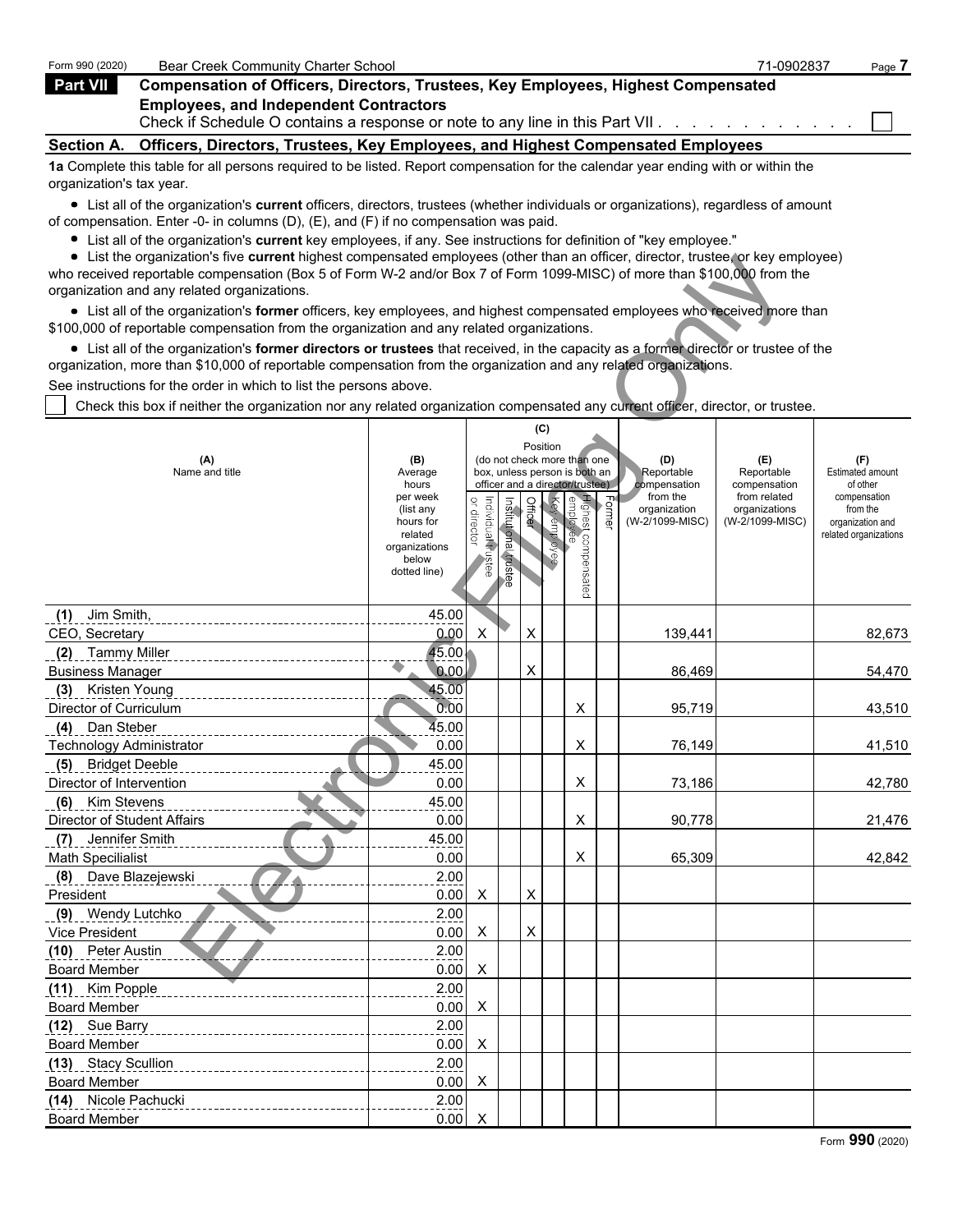| Form 990 (2020)                            | <b>Bear Creek Community Charter School</b>                                                                                                                                                                                                             |                                                                             |                                                                                         |                       |         |                 |                                                                                                 |               |                                                               |                                                   | 71-0902837       | Page 8                                                |
|--------------------------------------------|--------------------------------------------------------------------------------------------------------------------------------------------------------------------------------------------------------------------------------------------------------|-----------------------------------------------------------------------------|-----------------------------------------------------------------------------------------|-----------------------|---------|-----------------|-------------------------------------------------------------------------------------------------|---------------|---------------------------------------------------------------|---------------------------------------------------|------------------|-------------------------------------------------------|
| <b>Part VII</b>                            | Section A. Officers, Directors, Trustees, Key Employees, and Highest Compensated Employees (continued)                                                                                                                                                 |                                                                             |                                                                                         |                       |         |                 |                                                                                                 |               |                                                               |                                                   |                  |                                                       |
|                                            | (A)<br>Name and title                                                                                                                                                                                                                                  | (B)<br>Average<br>hours<br>per week                                         |                                                                                         |                       |         | (C)<br>Position | (do not check more than one<br>box, unless person is both an<br>officer and a director/trustee) |               | (D)<br>Reportable<br>compensation<br>from the<br>organization | (E)<br>Reportable<br>compensation<br>from related |                  | (F)<br>Estimated amount<br>of other<br>compensation   |
|                                            |                                                                                                                                                                                                                                                        | (list any<br>hours for<br>related<br>organizations<br>below<br>dotted line) | ndividual trustee<br>director                                                           | Institutional trustee | Officer | Key employee    | Highest co<br>compensated                                                                       | <b>Former</b> | (W-2/1099-MISC)                                               | organizations<br>(W-2/1099-MISC)                  |                  | from the<br>organization and<br>related organizations |
|                                            | (15) Brandy Lewis<br>----------------------------------                                                                                                                                                                                                | 2.00<br>---------                                                           |                                                                                         |                       |         |                 |                                                                                                 |               |                                                               |                                                   |                  |                                                       |
| <b>Board Member</b><br><b>Board Member</b> |                                                                                                                                                                                                                                                        | $0.00\quad$ X<br>2.00<br>0.00                                               | $\mathsf{X}$                                                                            |                       |         |                 |                                                                                                 |               |                                                               |                                                   |                  |                                                       |
|                                            |                                                                                                                                                                                                                                                        |                                                                             |                                                                                         |                       |         |                 |                                                                                                 |               |                                                               |                                                   |                  |                                                       |
|                                            |                                                                                                                                                                                                                                                        |                                                                             |                                                                                         |                       |         |                 |                                                                                                 |               |                                                               |                                                   |                  |                                                       |
|                                            |                                                                                                                                                                                                                                                        |                                                                             |                                                                                         |                       |         |                 |                                                                                                 |               |                                                               |                                                   |                  |                                                       |
|                                            |                                                                                                                                                                                                                                                        |                                                                             |                                                                                         |                       |         |                 |                                                                                                 |               |                                                               |                                                   |                  |                                                       |
|                                            |                                                                                                                                                                                                                                                        |                                                                             |                                                                                         |                       |         |                 |                                                                                                 |               |                                                               |                                                   |                  |                                                       |
|                                            |                                                                                                                                                                                                                                                        |                                                                             |                                                                                         |                       |         |                 |                                                                                                 |               |                                                               |                                                   |                  |                                                       |
|                                            |                                                                                                                                                                                                                                                        |                                                                             |                                                                                         |                       |         |                 |                                                                                                 |               |                                                               |                                                   |                  |                                                       |
|                                            |                                                                                                                                                                                                                                                        |                                                                             |                                                                                         |                       |         |                 |                                                                                                 |               |                                                               |                                                   |                  |                                                       |
| (25)                                       |                                                                                                                                                                                                                                                        |                                                                             |                                                                                         |                       |         |                 |                                                                                                 |               |                                                               |                                                   |                  |                                                       |
| 1b                                         | Subtotal                                                                                                                                                                                                                                               |                                                                             | $\mathbf{r}$ , $\mathbf{r}$ , $\mathbf{r}$ , $\mathbf{r}$ , $\mathbf{r}$ , $\mathbf{r}$ |                       |         |                 |                                                                                                 |               | 627,051                                                       |                                                   | 0                | 329,261                                               |
| d                                          | Total from continuation sheets to Part VII, Section A. A. A. A. A. A. A. A. A. A. A.                                                                                                                                                                   |                                                                             |                                                                                         |                       |         |                 |                                                                                                 |               | $\overline{0}$                                                |                                                   | 0<br>$\mathbf 0$ | 329,261                                               |
| 2                                          | Total (add lines 1b and 1c).<br>Total number of individuals (including but not limited to those listed above) who received more than \$100,000 of                                                                                                      |                                                                             |                                                                                         |                       |         |                 |                                                                                                 |               |                                                               |                                                   |                  |                                                       |
|                                            | reportable compensation from the organization                                                                                                                                                                                                          |                                                                             |                                                                                         |                       |         |                 |                                                                                                 |               |                                                               |                                                   |                  | Yes No                                                |
| 3                                          | Did the organization list any former officer, director, trustee, key employee, or highest compensated<br>employee on line 1a? If "Yes," complete Schedule J for such individual                                                                        |                                                                             |                                                                                         |                       |         |                 |                                                                                                 |               |                                                               |                                                   |                  | Χ<br>3                                                |
| 4                                          | For any individual listed on line 1a, is the sum of reportable compensation and other compensation from<br>the organization and related organizations greater than \$150,000? If "Yes," complete Schedule J for such                                   |                                                                             |                                                                                         |                       |         |                 |                                                                                                 |               |                                                               |                                                   |                  | X<br>4                                                |
| 5                                          | Did any person listed on line 1a receive or accrue compensation from any unrelated organization or individual<br>for services rendered to the organization? If "Yes," complete Schedule J for such person                                              |                                                                             |                                                                                         |                       |         |                 |                                                                                                 |               |                                                               |                                                   |                  | X<br>5                                                |
|                                            | <b>Section B. Independent Contractors</b>                                                                                                                                                                                                              |                                                                             |                                                                                         |                       |         |                 |                                                                                                 |               |                                                               |                                                   |                  |                                                       |
| $\mathbf 1$                                | Complete this table for your five highest compensated independent contractors that received more than \$100,000 of<br>compensation from the organization. Report compensation for the calendar year ending with or within the organization's tax year. |                                                                             |                                                                                         |                       |         |                 |                                                                                                 |               |                                                               |                                                   |                  |                                                       |
|                                            | (A)<br>Name and business address                                                                                                                                                                                                                       |                                                                             |                                                                                         |                       |         |                 |                                                                                                 |               | (B)<br>Description of services                                |                                                   |                  | (C)<br>Compensation                                   |
|                                            | Bear Creek Foundation, Inc.                                                                                                                                                                                                                            | 47 Charter School Way Bear Creek Township, PA 18 Rent                       |                                                                                         |                       |         |                 |                                                                                                 |               |                                                               |                                                   |                  | 977,882                                               |
|                                            |                                                                                                                                                                                                                                                        |                                                                             |                                                                                         |                       |         |                 |                                                                                                 |               |                                                               |                                                   |                  |                                                       |
|                                            |                                                                                                                                                                                                                                                        |                                                                             |                                                                                         |                       |         |                 |                                                                                                 |               |                                                               |                                                   |                  | ŋ<br>O                                                |
|                                            |                                                                                                                                                                                                                                                        |                                                                             |                                                                                         |                       |         |                 |                                                                                                 |               |                                                               |                                                   |                  |                                                       |
| 2                                          | Total number of independent contractors (including but not limited to those listed above) who received<br>more than \$100,000 of compensation from the organization ▶                                                                                  |                                                                             |                                                                                         |                       |         |                 |                                                                                                 |               |                                                               |                                                   |                  |                                                       |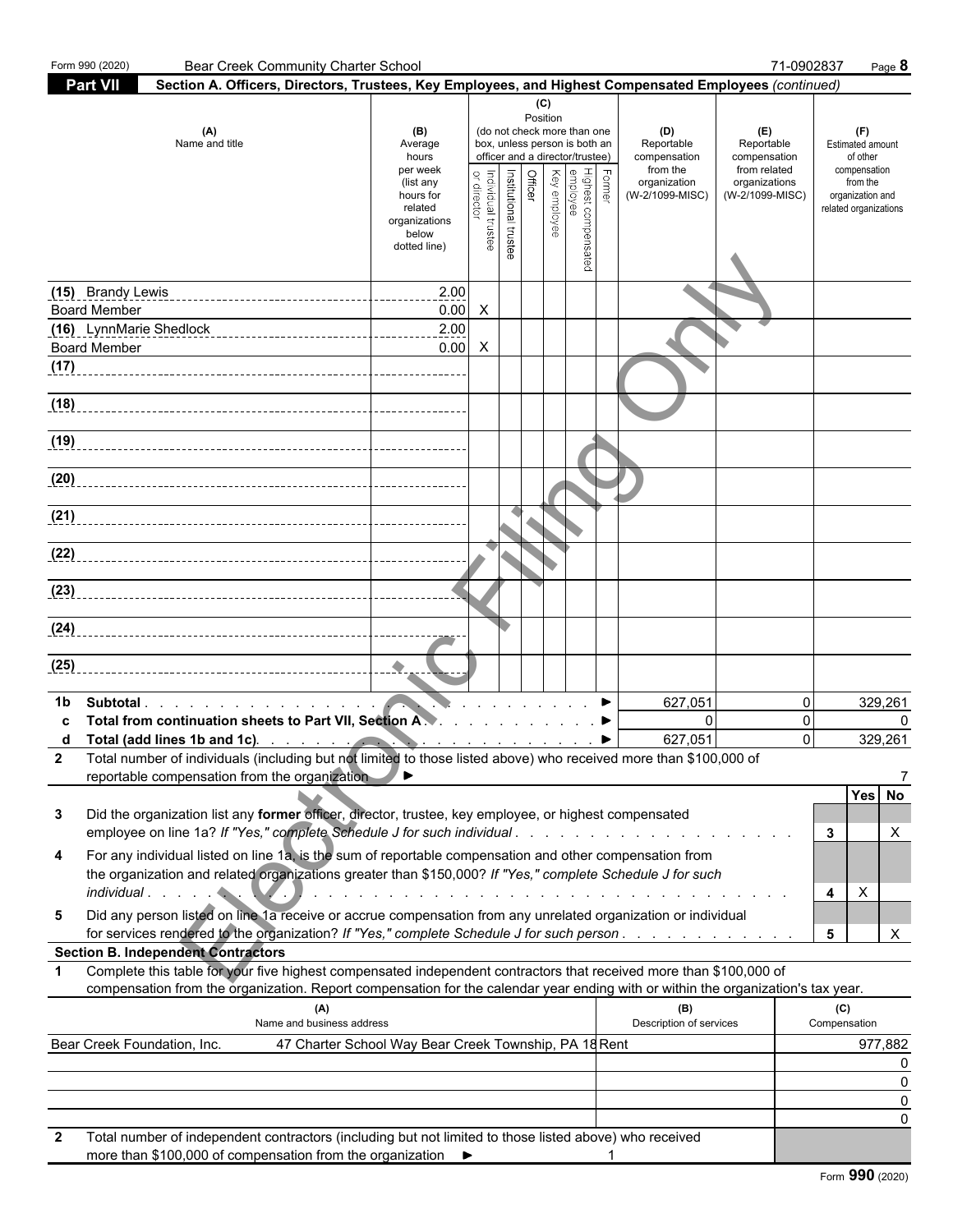| Part VIII<br><b>Statement of Revenue</b><br>Check if Schedule O contains a response or note to any line in this Part VIII.<br>(B)<br>$\overline{c}$<br>(A)<br>(D)<br>Unrelated<br>Total revenue<br>Related or exempt<br>Revenue excluded<br>from tax under<br>function revenue<br>business revenue<br>sections 512-514<br>Federated campaigns<br>1a<br>1a<br><b>Contributions, Gifts, Grants</b><br>and Other Similar Amounts<br>1 <sub>b</sub><br>Membership dues<br>b<br>1 <sub>c</sub><br>Fundraising events<br>c<br>$\overline{1d}$<br>Related organizations<br>Government grants (contributions)<br>1,198,954<br>1e<br>All other contributions, gifts, grants, and<br>similar amounts not included above<br>1f<br>14,377<br>Noncash contributions included in<br>a<br>lines $1a-1f$ .<br>$1g$   \$<br>Total. Add lines 1a-1f<br>▶<br>1,213,331<br>h.<br><b>Business Code</b><br>Program Service<br>Revenue<br>6,822,483<br>6,822,483<br>Student Tuition ________________________________<br>2a<br>77,301<br>-----------<br>Food <u>Service</u><br>77,301<br>$\Omega$<br>$\Omega$<br>$\overline{O}$<br>$\mathbf{0}$<br>All other program service revenue |
|--------------------------------------------------------------------------------------------------------------------------------------------------------------------------------------------------------------------------------------------------------------------------------------------------------------------------------------------------------------------------------------------------------------------------------------------------------------------------------------------------------------------------------------------------------------------------------------------------------------------------------------------------------------------------------------------------------------------------------------------------------------------------------------------------------------------------------------------------------------------------------------------------------------------------------------------------------------------------------------------------------------------------------------------------------------------------------------------------------------------------------------------------------------|
|                                                                                                                                                                                                                                                                                                                                                                                                                                                                                                                                                                                                                                                                                                                                                                                                                                                                                                                                                                                                                                                                                                                                                              |
|                                                                                                                                                                                                                                                                                                                                                                                                                                                                                                                                                                                                                                                                                                                                                                                                                                                                                                                                                                                                                                                                                                                                                              |
|                                                                                                                                                                                                                                                                                                                                                                                                                                                                                                                                                                                                                                                                                                                                                                                                                                                                                                                                                                                                                                                                                                                                                              |
|                                                                                                                                                                                                                                                                                                                                                                                                                                                                                                                                                                                                                                                                                                                                                                                                                                                                                                                                                                                                                                                                                                                                                              |
|                                                                                                                                                                                                                                                                                                                                                                                                                                                                                                                                                                                                                                                                                                                                                                                                                                                                                                                                                                                                                                                                                                                                                              |
|                                                                                                                                                                                                                                                                                                                                                                                                                                                                                                                                                                                                                                                                                                                                                                                                                                                                                                                                                                                                                                                                                                                                                              |
|                                                                                                                                                                                                                                                                                                                                                                                                                                                                                                                                                                                                                                                                                                                                                                                                                                                                                                                                                                                                                                                                                                                                                              |
|                                                                                                                                                                                                                                                                                                                                                                                                                                                                                                                                                                                                                                                                                                                                                                                                                                                                                                                                                                                                                                                                                                                                                              |
|                                                                                                                                                                                                                                                                                                                                                                                                                                                                                                                                                                                                                                                                                                                                                                                                                                                                                                                                                                                                                                                                                                                                                              |
|                                                                                                                                                                                                                                                                                                                                                                                                                                                                                                                                                                                                                                                                                                                                                                                                                                                                                                                                                                                                                                                                                                                                                              |
|                                                                                                                                                                                                                                                                                                                                                                                                                                                                                                                                                                                                                                                                                                                                                                                                                                                                                                                                                                                                                                                                                                                                                              |
|                                                                                                                                                                                                                                                                                                                                                                                                                                                                                                                                                                                                                                                                                                                                                                                                                                                                                                                                                                                                                                                                                                                                                              |
|                                                                                                                                                                                                                                                                                                                                                                                                                                                                                                                                                                                                                                                                                                                                                                                                                                                                                                                                                                                                                                                                                                                                                              |
|                                                                                                                                                                                                                                                                                                                                                                                                                                                                                                                                                                                                                                                                                                                                                                                                                                                                                                                                                                                                                                                                                                                                                              |
|                                                                                                                                                                                                                                                                                                                                                                                                                                                                                                                                                                                                                                                                                                                                                                                                                                                                                                                                                                                                                                                                                                                                                              |
|                                                                                                                                                                                                                                                                                                                                                                                                                                                                                                                                                                                                                                                                                                                                                                                                                                                                                                                                                                                                                                                                                                                                                              |
|                                                                                                                                                                                                                                                                                                                                                                                                                                                                                                                                                                                                                                                                                                                                                                                                                                                                                                                                                                                                                                                                                                                                                              |
|                                                                                                                                                                                                                                                                                                                                                                                                                                                                                                                                                                                                                                                                                                                                                                                                                                                                                                                                                                                                                                                                                                                                                              |
| $\blacktriangleright$<br>6,899,784<br>Total. Add lines 2a-2f.<br>o                                                                                                                                                                                                                                                                                                                                                                                                                                                                                                                                                                                                                                                                                                                                                                                                                                                                                                                                                                                                                                                                                           |
| Investment income (including dividends, interest, and<br>3                                                                                                                                                                                                                                                                                                                                                                                                                                                                                                                                                                                                                                                                                                                                                                                                                                                                                                                                                                                                                                                                                                   |
| other similar amounts).<br>6,303<br>6,303                                                                                                                                                                                                                                                                                                                                                                                                                                                                                                                                                                                                                                                                                                                                                                                                                                                                                                                                                                                                                                                                                                                    |
| Income from investment of tax-exempt bond proceeds<br>$\Omega$<br>4<br>$\Omega$<br>5                                                                                                                                                                                                                                                                                                                                                                                                                                                                                                                                                                                                                                                                                                                                                                                                                                                                                                                                                                                                                                                                         |
| Royalties <u>.</u><br>(i) Real<br>(ii) Personal                                                                                                                                                                                                                                                                                                                                                                                                                                                                                                                                                                                                                                                                                                                                                                                                                                                                                                                                                                                                                                                                                                              |
| 6a<br>Gross rents<br>6а                                                                                                                                                                                                                                                                                                                                                                                                                                                                                                                                                                                                                                                                                                                                                                                                                                                                                                                                                                                                                                                                                                                                      |
| 6b<br>Less: rental expenses.                                                                                                                                                                                                                                                                                                                                                                                                                                                                                                                                                                                                                                                                                                                                                                                                                                                                                                                                                                                                                                                                                                                                 |
| 6c<br>$\mathbf 0$<br>Rental income or (loss)                                                                                                                                                                                                                                                                                                                                                                                                                                                                                                                                                                                                                                                                                                                                                                                                                                                                                                                                                                                                                                                                                                                 |
| Net rental income or (loss).<br>$\Omega$<br>the company of the company of                                                                                                                                                                                                                                                                                                                                                                                                                                                                                                                                                                                                                                                                                                                                                                                                                                                                                                                                                                                                                                                                                    |
| (i) Securities<br>(ii) Other<br>Gross amount from<br>7a                                                                                                                                                                                                                                                                                                                                                                                                                                                                                                                                                                                                                                                                                                                                                                                                                                                                                                                                                                                                                                                                                                      |
| sales of assets                                                                                                                                                                                                                                                                                                                                                                                                                                                                                                                                                                                                                                                                                                                                                                                                                                                                                                                                                                                                                                                                                                                                              |
| other than inventory<br>7a<br>$\mathbf{0}$<br>20,425<br>Less: cost or other basis                                                                                                                                                                                                                                                                                                                                                                                                                                                                                                                                                                                                                                                                                                                                                                                                                                                                                                                                                                                                                                                                            |
| enue<br>19,989<br>7b<br>and sales expenses.                                                                                                                                                                                                                                                                                                                                                                                                                                                                                                                                                                                                                                                                                                                                                                                                                                                                                                                                                                                                                                                                                                                  |
| 0 (<br> 7c <br>436<br>Gain or (loss)<br>C                                                                                                                                                                                                                                                                                                                                                                                                                                                                                                                                                                                                                                                                                                                                                                                                                                                                                                                                                                                                                                                                                                                    |
| Other Rev<br>Net gain or (loss)<br>436<br>$\sim$ $\sim$ $\sim$ $\sim$ $\sim$                                                                                                                                                                                                                                                                                                                                                                                                                                                                                                                                                                                                                                                                                                                                                                                                                                                                                                                                                                                                                                                                                 |
| Gross income from fundraising<br>8a                                                                                                                                                                                                                                                                                                                                                                                                                                                                                                                                                                                                                                                                                                                                                                                                                                                                                                                                                                                                                                                                                                                          |
| events (not including \$                                                                                                                                                                                                                                                                                                                                                                                                                                                                                                                                                                                                                                                                                                                                                                                                                                                                                                                                                                                                                                                                                                                                     |
| of contributions reported on line 1c).                                                                                                                                                                                                                                                                                                                                                                                                                                                                                                                                                                                                                                                                                                                                                                                                                                                                                                                                                                                                                                                                                                                       |
| See Part IV, line 18.<br><b>8a</b><br>0<br>Less: direct expenses<br>8b<br>$\Omega$                                                                                                                                                                                                                                                                                                                                                                                                                                                                                                                                                                                                                                                                                                                                                                                                                                                                                                                                                                                                                                                                           |
| b<br>Net income or (loss) from fundraising events<br>$\Omega$                                                                                                                                                                                                                                                                                                                                                                                                                                                                                                                                                                                                                                                                                                                                                                                                                                                                                                                                                                                                                                                                                                |
| Gross income from gaming activities.<br>9а                                                                                                                                                                                                                                                                                                                                                                                                                                                                                                                                                                                                                                                                                                                                                                                                                                                                                                                                                                                                                                                                                                                   |
| See Part IV, line 19.<br>9a<br>0                                                                                                                                                                                                                                                                                                                                                                                                                                                                                                                                                                                                                                                                                                                                                                                                                                                                                                                                                                                                                                                                                                                             |
| Less: direct expenses<br>9 <sub>b</sub><br>$\Omega$                                                                                                                                                                                                                                                                                                                                                                                                                                                                                                                                                                                                                                                                                                                                                                                                                                                                                                                                                                                                                                                                                                          |
| $\blacktriangleright$<br>Net income or (loss) from gaming activities<br>$\Omega$<br>C                                                                                                                                                                                                                                                                                                                                                                                                                                                                                                                                                                                                                                                                                                                                                                                                                                                                                                                                                                                                                                                                        |
| Gross sales of inventory, less<br>10a                                                                                                                                                                                                                                                                                                                                                                                                                                                                                                                                                                                                                                                                                                                                                                                                                                                                                                                                                                                                                                                                                                                        |
| returns and allowances $\vert$ 10a<br>0                                                                                                                                                                                                                                                                                                                                                                                                                                                                                                                                                                                                                                                                                                                                                                                                                                                                                                                                                                                                                                                                                                                      |
| Less: cost of goods sold $\vert$ 10b<br>$\Omega$<br>b                                                                                                                                                                                                                                                                                                                                                                                                                                                                                                                                                                                                                                                                                                                                                                                                                                                                                                                                                                                                                                                                                                        |
| c Net income or (loss) from sales of inventory<br>$\Omega$                                                                                                                                                                                                                                                                                                                                                                                                                                                                                                                                                                                                                                                                                                                                                                                                                                                                                                                                                                                                                                                                                                   |
| <b>Business Code</b><br>Miscellaneous<br>Revenue<br>11a                                                                                                                                                                                                                                                                                                                                                                                                                                                                                                                                                                                                                                                                                                                                                                                                                                                                                                                                                                                                                                                                                                      |
|                                                                                                                                                                                                                                                                                                                                                                                                                                                                                                                                                                                                                                                                                                                                                                                                                                                                                                                                                                                                                                                                                                                                                              |
|                                                                                                                                                                                                                                                                                                                                                                                                                                                                                                                                                                                                                                                                                                                                                                                                                                                                                                                                                                                                                                                                                                                                                              |
| All other revenue                                                                                                                                                                                                                                                                                                                                                                                                                                                                                                                                                                                                                                                                                                                                                                                                                                                                                                                                                                                                                                                                                                                                            |
| Total. Add lines 11a-11d<br>. ▶<br>е                                                                                                                                                                                                                                                                                                                                                                                                                                                                                                                                                                                                                                                                                                                                                                                                                                                                                                                                                                                                                                                                                                                         |
| ▶<br>$12 \,$<br>Total revenue. See instructions.<br>8,119,854<br>6,906,087<br>$\overline{0}$                                                                                                                                                                                                                                                                                                                                                                                                                                                                                                                                                                                                                                                                                                                                                                                                                                                                                                                                                                                                                                                                 |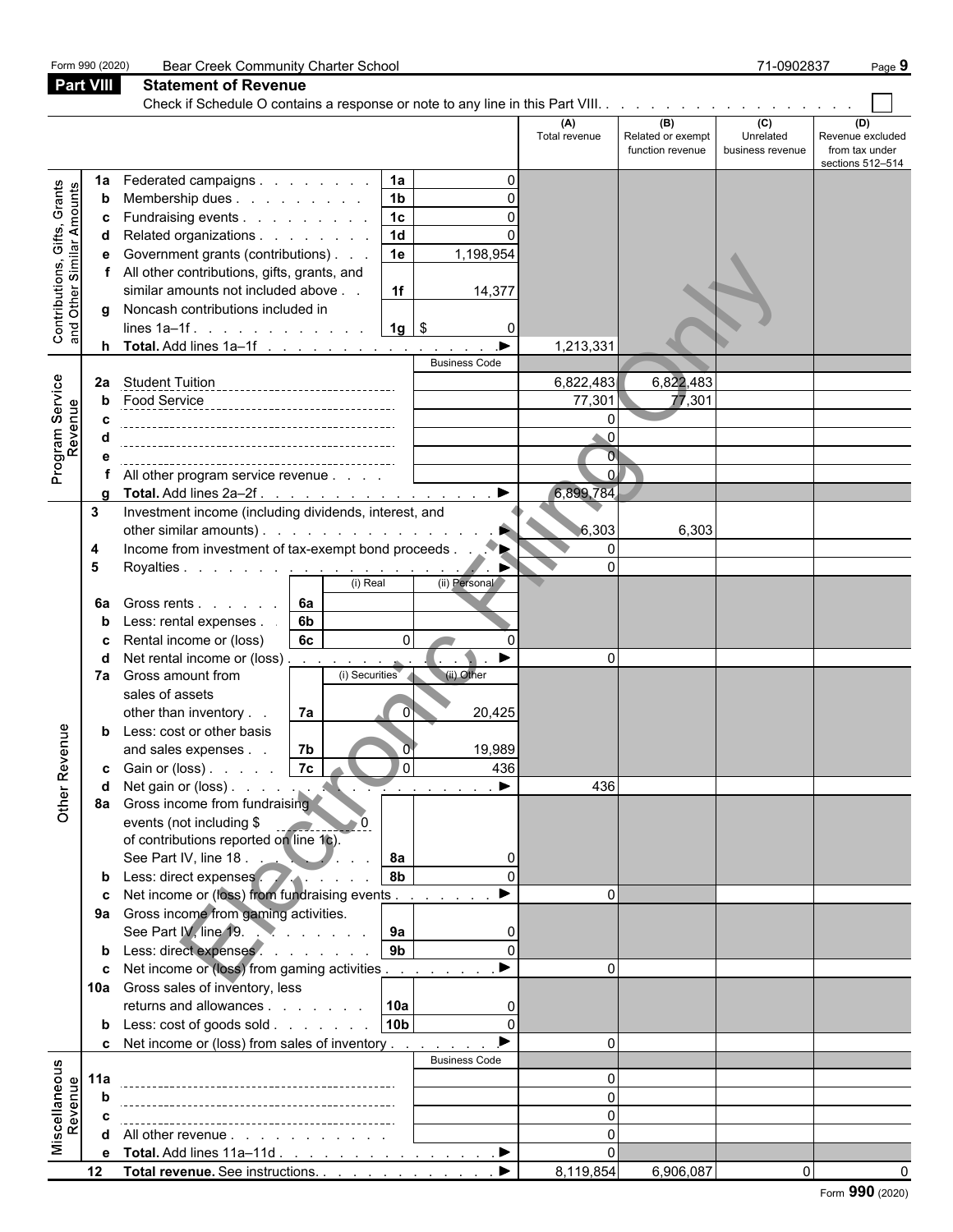| <b>Part IX</b> | <b>Statement of Functional Expenses</b>                                                                                                                                                                                        |                 |                             |                                    |                         |
|----------------|--------------------------------------------------------------------------------------------------------------------------------------------------------------------------------------------------------------------------------|-----------------|-----------------------------|------------------------------------|-------------------------|
|                | Section 501(c)(3) and 501(c)(4) organizations must complete all columns. All other organizations must complete column (A).                                                                                                     |                 |                             |                                    |                         |
|                |                                                                                                                                                                                                                                |                 |                             |                                    |                         |
|                |                                                                                                                                                                                                                                | (A)             | (B)                         | (C)                                | (D)                     |
|                | Do not include amounts reported on lines 6b, 7b,<br>8b, 9b, and 10b of Part VIII.                                                                                                                                              | Total expenses  | Program service<br>expenses | Management and<br>general expenses | Fundraising<br>expenses |
| $\mathbf 1$    | Grants and other assistance to domestic organizations                                                                                                                                                                          |                 |                             |                                    |                         |
|                | domestic governments. See Part IV, line 21                                                                                                                                                                                     | 0               |                             |                                    |                         |
| $\mathbf{2}$   | Grants and other assistance to domestic                                                                                                                                                                                        |                 |                             |                                    |                         |
|                | individuals. See Part IV, line 22.                                                                                                                                                                                             | 0               |                             |                                    |                         |
| 3              | Grants and other assistance to foreign                                                                                                                                                                                         |                 |                             |                                    |                         |
|                | organizations, foreign governments, and foreign                                                                                                                                                                                |                 |                             |                                    |                         |
|                | individuals. See Part IV, lines 15 and 16                                                                                                                                                                                      | $\mathbf{0}$    |                             |                                    |                         |
| 4              | Benefits paid to or for members                                                                                                                                                                                                |                 |                             |                                    |                         |
| 5              | Compensation of current officers, directors,                                                                                                                                                                                   |                 |                             |                                    |                         |
|                | trustees, and key employees                                                                                                                                                                                                    | 680,928         | 354,791                     | 326,137                            |                         |
| 6              | Compensation not included above to disqualified                                                                                                                                                                                |                 |                             |                                    |                         |
|                | persons (as defined under section 4958(f)(1)) and                                                                                                                                                                              |                 |                             |                                    |                         |
|                | persons described in section 4958(c)(3)(B)                                                                                                                                                                                     |                 |                             |                                    |                         |
| 7              | Other salaries and wages                                                                                                                                                                                                       | 2,816,775       | 2,387,903                   | 428,872                            |                         |
| 8              | Pension plan accruals and contributions (include                                                                                                                                                                               |                 |                             |                                    |                         |
|                | section 401(k) and 403(b) employer contributions).                                                                                                                                                                             | 697,513         | 559,555                     | 137,958                            |                         |
| 9              | Other employee benefits                                                                                                                                                                                                        | 695,206         | 536,137                     | 159,069                            |                         |
| 10             | Payroll taxes                                                                                                                                                                                                                  | 274,624         | $-215,230$                  | 59,394                             |                         |
| 11             | Fees for services (nonemployees):                                                                                                                                                                                              |                 |                             |                                    |                         |
| a              | Management.                                                                                                                                                                                                                    | $\sim$ $\sigma$ |                             |                                    |                         |
| b              | L <mark>egal.</mark>                                                                                                                                                                                                           | 17,919          |                             | 17,919                             |                         |
| c              | Accounting.                                                                                                                                                                                                                    | 14,950          |                             | 14,950                             |                         |
| d              |                                                                                                                                                                                                                                | 0 ל             |                             |                                    |                         |
| е              | Professional fundraising services. See Part IV, line 17.                                                                                                                                                                       | $\Omega$        |                             |                                    |                         |
|                | Investment management fees                                                                                                                                                                                                     | $\Omega$        |                             |                                    |                         |
| g              | Other. (If line 11g amount exceeds 10% of line 25, column                                                                                                                                                                      |                 |                             |                                    |                         |
|                | (A) amount, list line 11g expenses on Schedule O.)                                                                                                                                                                             | 0               |                             |                                    |                         |
| 12             |                                                                                                                                                                                                                                | 6,821           |                             | 6,821                              |                         |
| 13             | Office expenses                                                                                                                                                                                                                | 27,453          |                             | 27,453                             |                         |
| 14             |                                                                                                                                                                                                                                | 33,745          | 8,578                       | 25,167                             |                         |
| 15             | Royalties                                                                                                                                                                                                                      | $\Omega$        |                             |                                    |                         |
| 16             |                                                                                                                                                                                                                                | 1,255,352       |                             | 1,255,352                          |                         |
| 17             |                                                                                                                                                                                                                                | 2,166           | 1,850                       | 316                                |                         |
| 18             | Payments of travel or entertainment expenses                                                                                                                                                                                   |                 |                             |                                    |                         |
|                | for any federal, state, or local public officials                                                                                                                                                                              | 0               |                             |                                    |                         |
| 19             | Conferences, conventions, and meetings. Webletter and the contract of the contract of the contract of the contract of the contract of the contract of the contract of the contract of the contract of the contract of the cont | 7,446           | 5,976                       | 1,470                              |                         |
| 20             | Interest.                                                                                                                                                                                                                      | $\mathbf{0}$    |                             |                                    |                         |
| 21             |                                                                                                                                                                                                                                | $\Omega$        |                             |                                    |                         |
| 22             | Depreciation, depletion, and amortization                                                                                                                                                                                      | 620,145         | 27,142                      | 593,003                            | 0                       |
| 23             | Insurance. $\cdots$ . $\qquad \qquad$ $\qquad \qquad$                                                                                                                                                                          | 74,453          |                             | 74,453                             |                         |
| 24             | Other expenses. Itemize expenses not covered                                                                                                                                                                                   |                 |                             |                                    |                         |
|                | above (List miscellaneous expenses on line 24e. If<br>line 24e amount exceeds 10% of line 25, column                                                                                                                           |                 |                             |                                    |                         |
|                | (A) amount, list line 24e expenses on Schedule O.)                                                                                                                                                                             |                 |                             |                                    |                         |
|                |                                                                                                                                                                                                                                | 53,766          | 53,766                      |                                    |                         |
| a<br>b         | <b>Student Activities</b>                                                                                                                                                                                                      | 226,655         | 226,655                     |                                    |                         |
| c              |                                                                                                                                                                                                                                | 46,257          | 46,257                      |                                    |                         |
| d              |                                                                                                                                                                                                                                | 9,025           | 6,310                       | 2,715                              |                         |
| е              | All other expenses                                                                                                                                                                                                             | 100,895         | 79,420                      | 21,475                             |                         |
| 25             | -------------------------------------<br>Total functional expenses. Add lines 1 through 24e.                                                                                                                                   | 7,662,094       | 4,509,570                   | 3,152,524                          | $\mathbf{0}$            |
| 26             | Joint costs. Complete this line only if the                                                                                                                                                                                    |                 |                             |                                    |                         |
|                | organization reported in column (B) joint costs                                                                                                                                                                                |                 |                             |                                    |                         |
|                | from a combined educational campaign and                                                                                                                                                                                       |                 |                             |                                    |                         |
|                | fundraising solicitation. Check here $\blacktriangleright$   if                                                                                                                                                                |                 |                             |                                    |                         |
|                | following SOP 98-2 (ASC 958-720)                                                                                                                                                                                               |                 |                             |                                    |                         |
|                |                                                                                                                                                                                                                                |                 |                             |                                    |                         |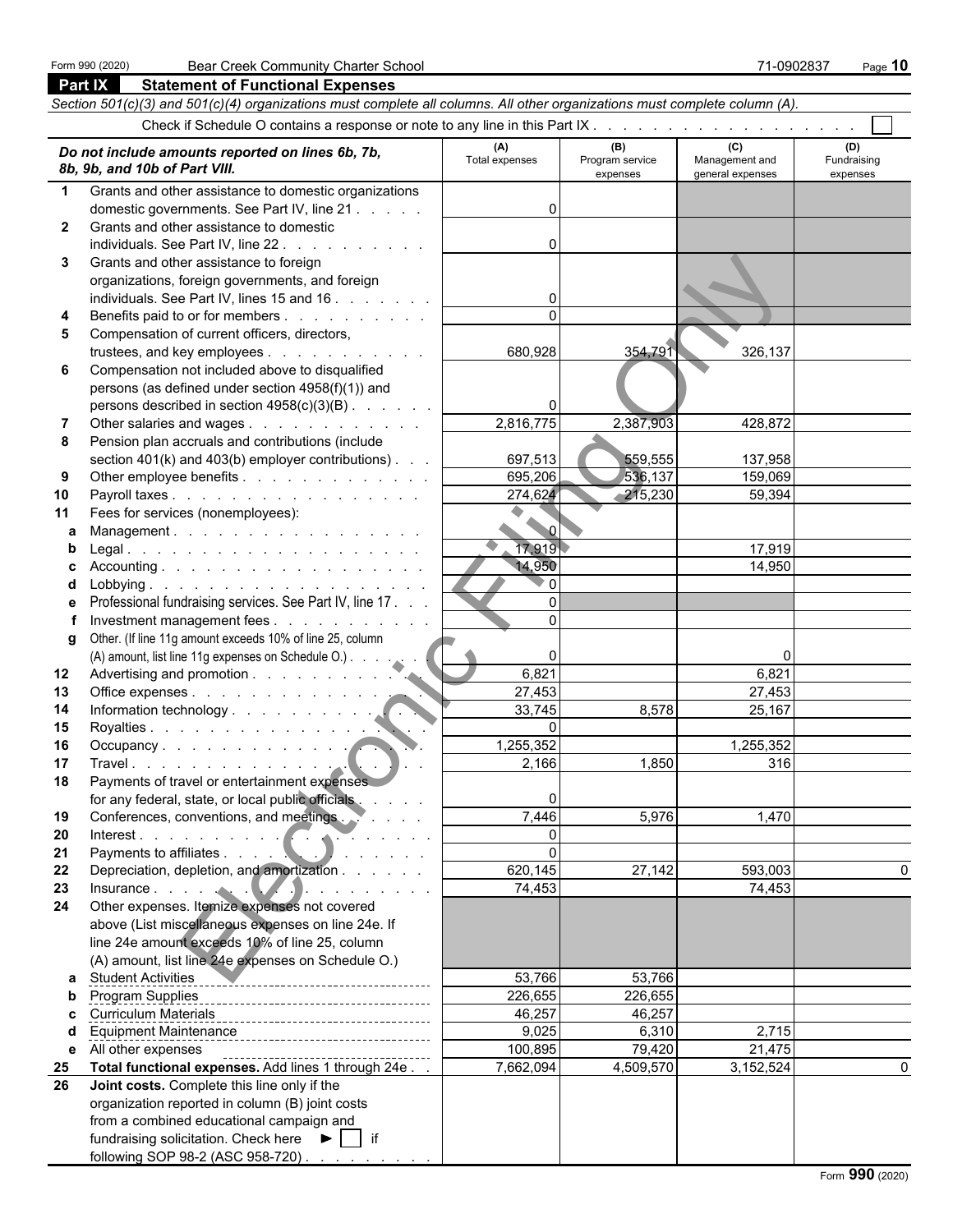| Part X<br><b>Balance Sheet</b><br>(A)<br>(B)<br>Beginning of year<br>End of year<br>427<br>$\overline{\mathbf{1}}$<br>472<br>2,005,742<br>3,051,037<br>$\overline{\mathbf{2}}$<br>$\overline{2}$<br>Savings and temporary cash investments<br>$\overline{\mathbf{3}}$<br>140,605<br>114,639<br>3<br>818,575<br>$\overline{4}$<br>619,848<br>4<br>Loans and other receivables from any current or former officer, director,<br>5<br>trustee, key employee, creator or founder, substantial contributor, or 35%<br>controlled entity or family member of any of these persons<br>$\overline{\mathbf{5}}$<br>ΩI<br>Loans and other receivables from other disqualified persons (as defined<br>6<br>under section $4958(f)(1)$ ), and persons described in section $4958(c)(3)(B)$<br>6<br>Assets<br>$\overline{\ }$<br>8<br>8<br>136,387<br>9<br>Prepaid expenses and deferred charges<br>212,102<br>9<br>Land, buildings, and equipment: cost or<br>10a<br>other basis. Complete Part VI of Schedule D<br>12,130,724<br>  10a<br>3,256,761<br>$\sqrt{10b}$<br>9,217,091 10c<br>Less: accumulated depreciation<br>8,873,963<br>b<br>$\Omega$<br>11<br>Investments—publicly traded securities<br>11<br>12<br>Investments—other securities. See Part IV, line 11<br>12<br>ΩI<br>13<br>13<br>ΩL<br>Investments-program-related. See Part IV, line 11<br>14<br>$\Omega$<br>14<br>15<br>15<br>οI<br>12,318,827<br>16<br>16<br>12,872,061<br>1,006,097<br>17<br>17<br>Total assets. Add lines 1 through to mean experience of the counts payable and accrued expenses.<br>1,101,571<br>18<br>18<br>ΩL<br>19<br>19<br>ΩL<br>20<br>ΩL<br>20<br>21<br>Escrow or custodial account liability. Complete Part IV of Schedule D<br>$\overline{0}$<br>21<br>Liabilities<br>22<br>Loans and other payables to any current or former officer, director,<br>trustee, key employee, creator or founder, substantial contributor, or 35%<br>controlled entity or family member of any of these persons<br>22<br>$\Omega$<br>23<br>Secured mortgages and notes payable to unrelated third parties<br>$\Omega$<br>23<br>Unsecured notes and loans payable to unrelated third parties<br>24<br>$\Omega$<br>24<br>$\Omega$<br>25<br>Other liabilities (including federal income tax, payables to related third<br>parties, and other liabilities not included on lines 17-24). Complete<br>25<br>Total liabilities. Add lines 17 through 25.<br>1,006,097<br>1,101,571<br>26<br>26<br>or Fund Balances<br>Organizations that follow FASB ASC 958, check here $\blacktriangleright$ $\vert \times \vert$<br>and complete lines 27, 28, 32, and 33.<br>Net assets without donor restrictions<br>11,312,730 27<br>27<br>11,770,490<br>and a series of the contract of the<br>28<br>28<br>$\Omega$<br>Organizations that do not follow FASB ASC 958, check here ▶  <br>and complete lines 29 through 33.<br>Capital stock or trust principal, or current funds<br>29<br>29<br>ΩI<br><b>Net Assets</b><br>Paid-in or capital surplus, or land, building, or equipment fund<br>30<br>30<br>31<br>Retained earnings, endowment, accumulated income, or other funds<br>31<br>ΩI<br>11,312,730 32<br>11,770,490<br>32<br>33<br>Total liabilities and net assets/fund balances<br>12,318,827 33<br>12,872,061 | Form 990 (2020) | Bear Creek Community Charter School |  | 71-0902837<br>Page 11 |
|---------------------------------------------------------------------------------------------------------------------------------------------------------------------------------------------------------------------------------------------------------------------------------------------------------------------------------------------------------------------------------------------------------------------------------------------------------------------------------------------------------------------------------------------------------------------------------------------------------------------------------------------------------------------------------------------------------------------------------------------------------------------------------------------------------------------------------------------------------------------------------------------------------------------------------------------------------------------------------------------------------------------------------------------------------------------------------------------------------------------------------------------------------------------------------------------------------------------------------------------------------------------------------------------------------------------------------------------------------------------------------------------------------------------------------------------------------------------------------------------------------------------------------------------------------------------------------------------------------------------------------------------------------------------------------------------------------------------------------------------------------------------------------------------------------------------------------------------------------------------------------------------------------------------------------------------------------------------------------------------------------------------------------------------------------------------------------------------------------------------------------------------------------------------------------------------------------------------------------------------------------------------------------------------------------------------------------------------------------------------------------------------------------------------------------------------------------------------------------------------------------------------------------------------------------------------------------------------------------------------------------------------------------------------------------------------------------------------------------------------------------------------------------------------------------------------------------------------------------------------------------------------------------------------------------------------------------------------------------------------------------------------------------------------------------------------------------------------------------------------------------------------------------------------------------------------------------------------------------------------------------------------------|-----------------|-------------------------------------|--|-----------------------|
|                                                                                                                                                                                                                                                                                                                                                                                                                                                                                                                                                                                                                                                                                                                                                                                                                                                                                                                                                                                                                                                                                                                                                                                                                                                                                                                                                                                                                                                                                                                                                                                                                                                                                                                                                                                                                                                                                                                                                                                                                                                                                                                                                                                                                                                                                                                                                                                                                                                                                                                                                                                                                                                                                                                                                                                                                                                                                                                                                                                                                                                                                                                                                                                                                                                                           |                 |                                     |  |                       |
|                                                                                                                                                                                                                                                                                                                                                                                                                                                                                                                                                                                                                                                                                                                                                                                                                                                                                                                                                                                                                                                                                                                                                                                                                                                                                                                                                                                                                                                                                                                                                                                                                                                                                                                                                                                                                                                                                                                                                                                                                                                                                                                                                                                                                                                                                                                                                                                                                                                                                                                                                                                                                                                                                                                                                                                                                                                                                                                                                                                                                                                                                                                                                                                                                                                                           |                 |                                     |  |                       |
|                                                                                                                                                                                                                                                                                                                                                                                                                                                                                                                                                                                                                                                                                                                                                                                                                                                                                                                                                                                                                                                                                                                                                                                                                                                                                                                                                                                                                                                                                                                                                                                                                                                                                                                                                                                                                                                                                                                                                                                                                                                                                                                                                                                                                                                                                                                                                                                                                                                                                                                                                                                                                                                                                                                                                                                                                                                                                                                                                                                                                                                                                                                                                                                                                                                                           |                 |                                     |  |                       |
|                                                                                                                                                                                                                                                                                                                                                                                                                                                                                                                                                                                                                                                                                                                                                                                                                                                                                                                                                                                                                                                                                                                                                                                                                                                                                                                                                                                                                                                                                                                                                                                                                                                                                                                                                                                                                                                                                                                                                                                                                                                                                                                                                                                                                                                                                                                                                                                                                                                                                                                                                                                                                                                                                                                                                                                                                                                                                                                                                                                                                                                                                                                                                                                                                                                                           |                 |                                     |  |                       |
|                                                                                                                                                                                                                                                                                                                                                                                                                                                                                                                                                                                                                                                                                                                                                                                                                                                                                                                                                                                                                                                                                                                                                                                                                                                                                                                                                                                                                                                                                                                                                                                                                                                                                                                                                                                                                                                                                                                                                                                                                                                                                                                                                                                                                                                                                                                                                                                                                                                                                                                                                                                                                                                                                                                                                                                                                                                                                                                                                                                                                                                                                                                                                                                                                                                                           |                 |                                     |  |                       |
|                                                                                                                                                                                                                                                                                                                                                                                                                                                                                                                                                                                                                                                                                                                                                                                                                                                                                                                                                                                                                                                                                                                                                                                                                                                                                                                                                                                                                                                                                                                                                                                                                                                                                                                                                                                                                                                                                                                                                                                                                                                                                                                                                                                                                                                                                                                                                                                                                                                                                                                                                                                                                                                                                                                                                                                                                                                                                                                                                                                                                                                                                                                                                                                                                                                                           |                 |                                     |  |                       |
|                                                                                                                                                                                                                                                                                                                                                                                                                                                                                                                                                                                                                                                                                                                                                                                                                                                                                                                                                                                                                                                                                                                                                                                                                                                                                                                                                                                                                                                                                                                                                                                                                                                                                                                                                                                                                                                                                                                                                                                                                                                                                                                                                                                                                                                                                                                                                                                                                                                                                                                                                                                                                                                                                                                                                                                                                                                                                                                                                                                                                                                                                                                                                                                                                                                                           |                 |                                     |  |                       |
|                                                                                                                                                                                                                                                                                                                                                                                                                                                                                                                                                                                                                                                                                                                                                                                                                                                                                                                                                                                                                                                                                                                                                                                                                                                                                                                                                                                                                                                                                                                                                                                                                                                                                                                                                                                                                                                                                                                                                                                                                                                                                                                                                                                                                                                                                                                                                                                                                                                                                                                                                                                                                                                                                                                                                                                                                                                                                                                                                                                                                                                                                                                                                                                                                                                                           |                 |                                     |  |                       |
|                                                                                                                                                                                                                                                                                                                                                                                                                                                                                                                                                                                                                                                                                                                                                                                                                                                                                                                                                                                                                                                                                                                                                                                                                                                                                                                                                                                                                                                                                                                                                                                                                                                                                                                                                                                                                                                                                                                                                                                                                                                                                                                                                                                                                                                                                                                                                                                                                                                                                                                                                                                                                                                                                                                                                                                                                                                                                                                                                                                                                                                                                                                                                                                                                                                                           |                 |                                     |  |                       |
|                                                                                                                                                                                                                                                                                                                                                                                                                                                                                                                                                                                                                                                                                                                                                                                                                                                                                                                                                                                                                                                                                                                                                                                                                                                                                                                                                                                                                                                                                                                                                                                                                                                                                                                                                                                                                                                                                                                                                                                                                                                                                                                                                                                                                                                                                                                                                                                                                                                                                                                                                                                                                                                                                                                                                                                                                                                                                                                                                                                                                                                                                                                                                                                                                                                                           |                 |                                     |  |                       |
|                                                                                                                                                                                                                                                                                                                                                                                                                                                                                                                                                                                                                                                                                                                                                                                                                                                                                                                                                                                                                                                                                                                                                                                                                                                                                                                                                                                                                                                                                                                                                                                                                                                                                                                                                                                                                                                                                                                                                                                                                                                                                                                                                                                                                                                                                                                                                                                                                                                                                                                                                                                                                                                                                                                                                                                                                                                                                                                                                                                                                                                                                                                                                                                                                                                                           |                 |                                     |  |                       |
|                                                                                                                                                                                                                                                                                                                                                                                                                                                                                                                                                                                                                                                                                                                                                                                                                                                                                                                                                                                                                                                                                                                                                                                                                                                                                                                                                                                                                                                                                                                                                                                                                                                                                                                                                                                                                                                                                                                                                                                                                                                                                                                                                                                                                                                                                                                                                                                                                                                                                                                                                                                                                                                                                                                                                                                                                                                                                                                                                                                                                                                                                                                                                                                                                                                                           |                 |                                     |  |                       |
|                                                                                                                                                                                                                                                                                                                                                                                                                                                                                                                                                                                                                                                                                                                                                                                                                                                                                                                                                                                                                                                                                                                                                                                                                                                                                                                                                                                                                                                                                                                                                                                                                                                                                                                                                                                                                                                                                                                                                                                                                                                                                                                                                                                                                                                                                                                                                                                                                                                                                                                                                                                                                                                                                                                                                                                                                                                                                                                                                                                                                                                                                                                                                                                                                                                                           |                 |                                     |  |                       |
|                                                                                                                                                                                                                                                                                                                                                                                                                                                                                                                                                                                                                                                                                                                                                                                                                                                                                                                                                                                                                                                                                                                                                                                                                                                                                                                                                                                                                                                                                                                                                                                                                                                                                                                                                                                                                                                                                                                                                                                                                                                                                                                                                                                                                                                                                                                                                                                                                                                                                                                                                                                                                                                                                                                                                                                                                                                                                                                                                                                                                                                                                                                                                                                                                                                                           |                 |                                     |  |                       |
|                                                                                                                                                                                                                                                                                                                                                                                                                                                                                                                                                                                                                                                                                                                                                                                                                                                                                                                                                                                                                                                                                                                                                                                                                                                                                                                                                                                                                                                                                                                                                                                                                                                                                                                                                                                                                                                                                                                                                                                                                                                                                                                                                                                                                                                                                                                                                                                                                                                                                                                                                                                                                                                                                                                                                                                                                                                                                                                                                                                                                                                                                                                                                                                                                                                                           |                 |                                     |  |                       |
|                                                                                                                                                                                                                                                                                                                                                                                                                                                                                                                                                                                                                                                                                                                                                                                                                                                                                                                                                                                                                                                                                                                                                                                                                                                                                                                                                                                                                                                                                                                                                                                                                                                                                                                                                                                                                                                                                                                                                                                                                                                                                                                                                                                                                                                                                                                                                                                                                                                                                                                                                                                                                                                                                                                                                                                                                                                                                                                                                                                                                                                                                                                                                                                                                                                                           |                 |                                     |  |                       |
|                                                                                                                                                                                                                                                                                                                                                                                                                                                                                                                                                                                                                                                                                                                                                                                                                                                                                                                                                                                                                                                                                                                                                                                                                                                                                                                                                                                                                                                                                                                                                                                                                                                                                                                                                                                                                                                                                                                                                                                                                                                                                                                                                                                                                                                                                                                                                                                                                                                                                                                                                                                                                                                                                                                                                                                                                                                                                                                                                                                                                                                                                                                                                                                                                                                                           |                 |                                     |  |                       |
|                                                                                                                                                                                                                                                                                                                                                                                                                                                                                                                                                                                                                                                                                                                                                                                                                                                                                                                                                                                                                                                                                                                                                                                                                                                                                                                                                                                                                                                                                                                                                                                                                                                                                                                                                                                                                                                                                                                                                                                                                                                                                                                                                                                                                                                                                                                                                                                                                                                                                                                                                                                                                                                                                                                                                                                                                                                                                                                                                                                                                                                                                                                                                                                                                                                                           |                 |                                     |  |                       |
|                                                                                                                                                                                                                                                                                                                                                                                                                                                                                                                                                                                                                                                                                                                                                                                                                                                                                                                                                                                                                                                                                                                                                                                                                                                                                                                                                                                                                                                                                                                                                                                                                                                                                                                                                                                                                                                                                                                                                                                                                                                                                                                                                                                                                                                                                                                                                                                                                                                                                                                                                                                                                                                                                                                                                                                                                                                                                                                                                                                                                                                                                                                                                                                                                                                                           |                 |                                     |  |                       |
|                                                                                                                                                                                                                                                                                                                                                                                                                                                                                                                                                                                                                                                                                                                                                                                                                                                                                                                                                                                                                                                                                                                                                                                                                                                                                                                                                                                                                                                                                                                                                                                                                                                                                                                                                                                                                                                                                                                                                                                                                                                                                                                                                                                                                                                                                                                                                                                                                                                                                                                                                                                                                                                                                                                                                                                                                                                                                                                                                                                                                                                                                                                                                                                                                                                                           |                 |                                     |  |                       |
|                                                                                                                                                                                                                                                                                                                                                                                                                                                                                                                                                                                                                                                                                                                                                                                                                                                                                                                                                                                                                                                                                                                                                                                                                                                                                                                                                                                                                                                                                                                                                                                                                                                                                                                                                                                                                                                                                                                                                                                                                                                                                                                                                                                                                                                                                                                                                                                                                                                                                                                                                                                                                                                                                                                                                                                                                                                                                                                                                                                                                                                                                                                                                                                                                                                                           |                 |                                     |  |                       |
|                                                                                                                                                                                                                                                                                                                                                                                                                                                                                                                                                                                                                                                                                                                                                                                                                                                                                                                                                                                                                                                                                                                                                                                                                                                                                                                                                                                                                                                                                                                                                                                                                                                                                                                                                                                                                                                                                                                                                                                                                                                                                                                                                                                                                                                                                                                                                                                                                                                                                                                                                                                                                                                                                                                                                                                                                                                                                                                                                                                                                                                                                                                                                                                                                                                                           |                 |                                     |  |                       |
|                                                                                                                                                                                                                                                                                                                                                                                                                                                                                                                                                                                                                                                                                                                                                                                                                                                                                                                                                                                                                                                                                                                                                                                                                                                                                                                                                                                                                                                                                                                                                                                                                                                                                                                                                                                                                                                                                                                                                                                                                                                                                                                                                                                                                                                                                                                                                                                                                                                                                                                                                                                                                                                                                                                                                                                                                                                                                                                                                                                                                                                                                                                                                                                                                                                                           |                 |                                     |  |                       |
|                                                                                                                                                                                                                                                                                                                                                                                                                                                                                                                                                                                                                                                                                                                                                                                                                                                                                                                                                                                                                                                                                                                                                                                                                                                                                                                                                                                                                                                                                                                                                                                                                                                                                                                                                                                                                                                                                                                                                                                                                                                                                                                                                                                                                                                                                                                                                                                                                                                                                                                                                                                                                                                                                                                                                                                                                                                                                                                                                                                                                                                                                                                                                                                                                                                                           |                 |                                     |  |                       |
|                                                                                                                                                                                                                                                                                                                                                                                                                                                                                                                                                                                                                                                                                                                                                                                                                                                                                                                                                                                                                                                                                                                                                                                                                                                                                                                                                                                                                                                                                                                                                                                                                                                                                                                                                                                                                                                                                                                                                                                                                                                                                                                                                                                                                                                                                                                                                                                                                                                                                                                                                                                                                                                                                                                                                                                                                                                                                                                                                                                                                                                                                                                                                                                                                                                                           |                 |                                     |  |                       |
|                                                                                                                                                                                                                                                                                                                                                                                                                                                                                                                                                                                                                                                                                                                                                                                                                                                                                                                                                                                                                                                                                                                                                                                                                                                                                                                                                                                                                                                                                                                                                                                                                                                                                                                                                                                                                                                                                                                                                                                                                                                                                                                                                                                                                                                                                                                                                                                                                                                                                                                                                                                                                                                                                                                                                                                                                                                                                                                                                                                                                                                                                                                                                                                                                                                                           |                 |                                     |  |                       |
|                                                                                                                                                                                                                                                                                                                                                                                                                                                                                                                                                                                                                                                                                                                                                                                                                                                                                                                                                                                                                                                                                                                                                                                                                                                                                                                                                                                                                                                                                                                                                                                                                                                                                                                                                                                                                                                                                                                                                                                                                                                                                                                                                                                                                                                                                                                                                                                                                                                                                                                                                                                                                                                                                                                                                                                                                                                                                                                                                                                                                                                                                                                                                                                                                                                                           |                 |                                     |  |                       |
|                                                                                                                                                                                                                                                                                                                                                                                                                                                                                                                                                                                                                                                                                                                                                                                                                                                                                                                                                                                                                                                                                                                                                                                                                                                                                                                                                                                                                                                                                                                                                                                                                                                                                                                                                                                                                                                                                                                                                                                                                                                                                                                                                                                                                                                                                                                                                                                                                                                                                                                                                                                                                                                                                                                                                                                                                                                                                                                                                                                                                                                                                                                                                                                                                                                                           |                 |                                     |  |                       |
|                                                                                                                                                                                                                                                                                                                                                                                                                                                                                                                                                                                                                                                                                                                                                                                                                                                                                                                                                                                                                                                                                                                                                                                                                                                                                                                                                                                                                                                                                                                                                                                                                                                                                                                                                                                                                                                                                                                                                                                                                                                                                                                                                                                                                                                                                                                                                                                                                                                                                                                                                                                                                                                                                                                                                                                                                                                                                                                                                                                                                                                                                                                                                                                                                                                                           |                 |                                     |  |                       |
|                                                                                                                                                                                                                                                                                                                                                                                                                                                                                                                                                                                                                                                                                                                                                                                                                                                                                                                                                                                                                                                                                                                                                                                                                                                                                                                                                                                                                                                                                                                                                                                                                                                                                                                                                                                                                                                                                                                                                                                                                                                                                                                                                                                                                                                                                                                                                                                                                                                                                                                                                                                                                                                                                                                                                                                                                                                                                                                                                                                                                                                                                                                                                                                                                                                                           |                 |                                     |  |                       |
|                                                                                                                                                                                                                                                                                                                                                                                                                                                                                                                                                                                                                                                                                                                                                                                                                                                                                                                                                                                                                                                                                                                                                                                                                                                                                                                                                                                                                                                                                                                                                                                                                                                                                                                                                                                                                                                                                                                                                                                                                                                                                                                                                                                                                                                                                                                                                                                                                                                                                                                                                                                                                                                                                                                                                                                                                                                                                                                                                                                                                                                                                                                                                                                                                                                                           |                 |                                     |  |                       |
|                                                                                                                                                                                                                                                                                                                                                                                                                                                                                                                                                                                                                                                                                                                                                                                                                                                                                                                                                                                                                                                                                                                                                                                                                                                                                                                                                                                                                                                                                                                                                                                                                                                                                                                                                                                                                                                                                                                                                                                                                                                                                                                                                                                                                                                                                                                                                                                                                                                                                                                                                                                                                                                                                                                                                                                                                                                                                                                                                                                                                                                                                                                                                                                                                                                                           |                 |                                     |  |                       |
|                                                                                                                                                                                                                                                                                                                                                                                                                                                                                                                                                                                                                                                                                                                                                                                                                                                                                                                                                                                                                                                                                                                                                                                                                                                                                                                                                                                                                                                                                                                                                                                                                                                                                                                                                                                                                                                                                                                                                                                                                                                                                                                                                                                                                                                                                                                                                                                                                                                                                                                                                                                                                                                                                                                                                                                                                                                                                                                                                                                                                                                                                                                                                                                                                                                                           |                 |                                     |  |                       |
|                                                                                                                                                                                                                                                                                                                                                                                                                                                                                                                                                                                                                                                                                                                                                                                                                                                                                                                                                                                                                                                                                                                                                                                                                                                                                                                                                                                                                                                                                                                                                                                                                                                                                                                                                                                                                                                                                                                                                                                                                                                                                                                                                                                                                                                                                                                                                                                                                                                                                                                                                                                                                                                                                                                                                                                                                                                                                                                                                                                                                                                                                                                                                                                                                                                                           |                 |                                     |  |                       |
|                                                                                                                                                                                                                                                                                                                                                                                                                                                                                                                                                                                                                                                                                                                                                                                                                                                                                                                                                                                                                                                                                                                                                                                                                                                                                                                                                                                                                                                                                                                                                                                                                                                                                                                                                                                                                                                                                                                                                                                                                                                                                                                                                                                                                                                                                                                                                                                                                                                                                                                                                                                                                                                                                                                                                                                                                                                                                                                                                                                                                                                                                                                                                                                                                                                                           |                 |                                     |  |                       |
|                                                                                                                                                                                                                                                                                                                                                                                                                                                                                                                                                                                                                                                                                                                                                                                                                                                                                                                                                                                                                                                                                                                                                                                                                                                                                                                                                                                                                                                                                                                                                                                                                                                                                                                                                                                                                                                                                                                                                                                                                                                                                                                                                                                                                                                                                                                                                                                                                                                                                                                                                                                                                                                                                                                                                                                                                                                                                                                                                                                                                                                                                                                                                                                                                                                                           |                 |                                     |  |                       |
|                                                                                                                                                                                                                                                                                                                                                                                                                                                                                                                                                                                                                                                                                                                                                                                                                                                                                                                                                                                                                                                                                                                                                                                                                                                                                                                                                                                                                                                                                                                                                                                                                                                                                                                                                                                                                                                                                                                                                                                                                                                                                                                                                                                                                                                                                                                                                                                                                                                                                                                                                                                                                                                                                                                                                                                                                                                                                                                                                                                                                                                                                                                                                                                                                                                                           |                 |                                     |  |                       |
|                                                                                                                                                                                                                                                                                                                                                                                                                                                                                                                                                                                                                                                                                                                                                                                                                                                                                                                                                                                                                                                                                                                                                                                                                                                                                                                                                                                                                                                                                                                                                                                                                                                                                                                                                                                                                                                                                                                                                                                                                                                                                                                                                                                                                                                                                                                                                                                                                                                                                                                                                                                                                                                                                                                                                                                                                                                                                                                                                                                                                                                                                                                                                                                                                                                                           |                 |                                     |  |                       |
|                                                                                                                                                                                                                                                                                                                                                                                                                                                                                                                                                                                                                                                                                                                                                                                                                                                                                                                                                                                                                                                                                                                                                                                                                                                                                                                                                                                                                                                                                                                                                                                                                                                                                                                                                                                                                                                                                                                                                                                                                                                                                                                                                                                                                                                                                                                                                                                                                                                                                                                                                                                                                                                                                                                                                                                                                                                                                                                                                                                                                                                                                                                                                                                                                                                                           |                 |                                     |  |                       |
|                                                                                                                                                                                                                                                                                                                                                                                                                                                                                                                                                                                                                                                                                                                                                                                                                                                                                                                                                                                                                                                                                                                                                                                                                                                                                                                                                                                                                                                                                                                                                                                                                                                                                                                                                                                                                                                                                                                                                                                                                                                                                                                                                                                                                                                                                                                                                                                                                                                                                                                                                                                                                                                                                                                                                                                                                                                                                                                                                                                                                                                                                                                                                                                                                                                                           |                 |                                     |  |                       |
|                                                                                                                                                                                                                                                                                                                                                                                                                                                                                                                                                                                                                                                                                                                                                                                                                                                                                                                                                                                                                                                                                                                                                                                                                                                                                                                                                                                                                                                                                                                                                                                                                                                                                                                                                                                                                                                                                                                                                                                                                                                                                                                                                                                                                                                                                                                                                                                                                                                                                                                                                                                                                                                                                                                                                                                                                                                                                                                                                                                                                                                                                                                                                                                                                                                                           |                 |                                     |  |                       |
|                                                                                                                                                                                                                                                                                                                                                                                                                                                                                                                                                                                                                                                                                                                                                                                                                                                                                                                                                                                                                                                                                                                                                                                                                                                                                                                                                                                                                                                                                                                                                                                                                                                                                                                                                                                                                                                                                                                                                                                                                                                                                                                                                                                                                                                                                                                                                                                                                                                                                                                                                                                                                                                                                                                                                                                                                                                                                                                                                                                                                                                                                                                                                                                                                                                                           |                 |                                     |  |                       |
|                                                                                                                                                                                                                                                                                                                                                                                                                                                                                                                                                                                                                                                                                                                                                                                                                                                                                                                                                                                                                                                                                                                                                                                                                                                                                                                                                                                                                                                                                                                                                                                                                                                                                                                                                                                                                                                                                                                                                                                                                                                                                                                                                                                                                                                                                                                                                                                                                                                                                                                                                                                                                                                                                                                                                                                                                                                                                                                                                                                                                                                                                                                                                                                                                                                                           |                 |                                     |  |                       |
|                                                                                                                                                                                                                                                                                                                                                                                                                                                                                                                                                                                                                                                                                                                                                                                                                                                                                                                                                                                                                                                                                                                                                                                                                                                                                                                                                                                                                                                                                                                                                                                                                                                                                                                                                                                                                                                                                                                                                                                                                                                                                                                                                                                                                                                                                                                                                                                                                                                                                                                                                                                                                                                                                                                                                                                                                                                                                                                                                                                                                                                                                                                                                                                                                                                                           |                 |                                     |  |                       |
|                                                                                                                                                                                                                                                                                                                                                                                                                                                                                                                                                                                                                                                                                                                                                                                                                                                                                                                                                                                                                                                                                                                                                                                                                                                                                                                                                                                                                                                                                                                                                                                                                                                                                                                                                                                                                                                                                                                                                                                                                                                                                                                                                                                                                                                                                                                                                                                                                                                                                                                                                                                                                                                                                                                                                                                                                                                                                                                                                                                                                                                                                                                                                                                                                                                                           |                 |                                     |  |                       |
|                                                                                                                                                                                                                                                                                                                                                                                                                                                                                                                                                                                                                                                                                                                                                                                                                                                                                                                                                                                                                                                                                                                                                                                                                                                                                                                                                                                                                                                                                                                                                                                                                                                                                                                                                                                                                                                                                                                                                                                                                                                                                                                                                                                                                                                                                                                                                                                                                                                                                                                                                                                                                                                                                                                                                                                                                                                                                                                                                                                                                                                                                                                                                                                                                                                                           |                 |                                     |  |                       |
|                                                                                                                                                                                                                                                                                                                                                                                                                                                                                                                                                                                                                                                                                                                                                                                                                                                                                                                                                                                                                                                                                                                                                                                                                                                                                                                                                                                                                                                                                                                                                                                                                                                                                                                                                                                                                                                                                                                                                                                                                                                                                                                                                                                                                                                                                                                                                                                                                                                                                                                                                                                                                                                                                                                                                                                                                                                                                                                                                                                                                                                                                                                                                                                                                                                                           |                 |                                     |  |                       |
|                                                                                                                                                                                                                                                                                                                                                                                                                                                                                                                                                                                                                                                                                                                                                                                                                                                                                                                                                                                                                                                                                                                                                                                                                                                                                                                                                                                                                                                                                                                                                                                                                                                                                                                                                                                                                                                                                                                                                                                                                                                                                                                                                                                                                                                                                                                                                                                                                                                                                                                                                                                                                                                                                                                                                                                                                                                                                                                                                                                                                                                                                                                                                                                                                                                                           |                 |                                     |  |                       |
|                                                                                                                                                                                                                                                                                                                                                                                                                                                                                                                                                                                                                                                                                                                                                                                                                                                                                                                                                                                                                                                                                                                                                                                                                                                                                                                                                                                                                                                                                                                                                                                                                                                                                                                                                                                                                                                                                                                                                                                                                                                                                                                                                                                                                                                                                                                                                                                                                                                                                                                                                                                                                                                                                                                                                                                                                                                                                                                                                                                                                                                                                                                                                                                                                                                                           |                 |                                     |  | Form 990 (2020)       |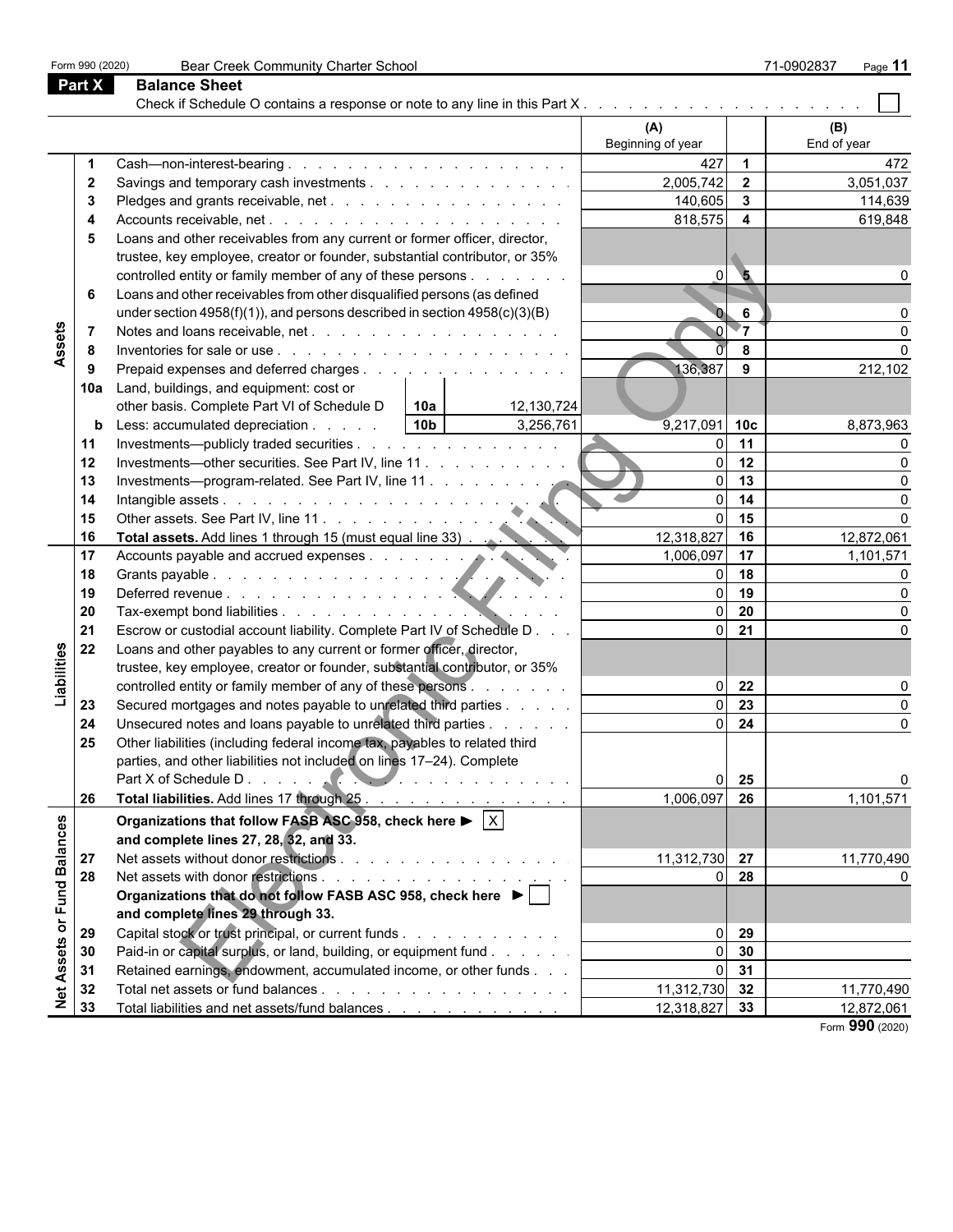|                | Form 990 (2020)<br>Bear Creek Community Charter School                                                                                                                                                                                                                                                                                               |                | 71-0902837     | Page 12         |
|----------------|------------------------------------------------------------------------------------------------------------------------------------------------------------------------------------------------------------------------------------------------------------------------------------------------------------------------------------------------------|----------------|----------------|-----------------|
| <b>Part XI</b> | <b>Reconciliation of Net Assets</b>                                                                                                                                                                                                                                                                                                                  |                |                |                 |
|                | Check if Schedule O contains a response or note to any line in this Part XI                                                                                                                                                                                                                                                                          |                |                |                 |
|                |                                                                                                                                                                                                                                                                                                                                                      |                |                | 8,119,854       |
|                |                                                                                                                                                                                                                                                                                                                                                      | 2 <sup>7</sup> |                | 7,662,094       |
|                |                                                                                                                                                                                                                                                                                                                                                      | $\mathbf{3}$   |                | 457,760         |
|                | Net assets or fund balances at beginning of year (must equal Part X, line 32, column (A))                                                                                                                                                                                                                                                            | 4              |                | 11,312,730      |
|                |                                                                                                                                                                                                                                                                                                                                                      | 5              |                |                 |
|                |                                                                                                                                                                                                                                                                                                                                                      | 6              |                |                 |
|                |                                                                                                                                                                                                                                                                                                                                                      |                |                |                 |
|                |                                                                                                                                                                                                                                                                                                                                                      | 8              |                |                 |
|                | Other changes in net assets or fund balances (explain on Schedule O)                                                                                                                                                                                                                                                                                 |                |                |                 |
| 10             | Net assets or fund balances at end of year. Combine lines 3 through 9 (must equal Part X, line 32,<br>column (B)).<br>and the contract of the contract of the contract of the contract of the contract of the contract of the contract of the contract of the contract of the contract of the contract of the contract of the contract of the contra | 10             |                | 11,770,490      |
|                | Part XII Financial Statements and Reporting                                                                                                                                                                                                                                                                                                          |                |                |                 |
|                | Check if Schedule O contains a response or note to any line in this Part XII.                                                                                                                                                                                                                                                                        |                |                |                 |
|                |                                                                                                                                                                                                                                                                                                                                                      |                |                | Yes  <br>No     |
|                | X Accrual<br>Accounting method used to prepare the Form 990:<br><b>Other</b><br>Cash                                                                                                                                                                                                                                                                 |                |                |                 |
|                | If the organization changed its method of accounting from a prior year or checked "Other," explain in                                                                                                                                                                                                                                                |                |                |                 |
|                | Schedule O.                                                                                                                                                                                                                                                                                                                                          |                |                |                 |
| 2a             | Were the organization's financial statements compiled or reviewed by an independent accountant? .                                                                                                                                                                                                                                                    |                | 2a             | $\times$        |
|                | If "Yes," check a box below to indicate whether the financial statements for the year were compiled or                                                                                                                                                                                                                                               |                |                |                 |
|                | reviewed on a separate basis, consolidated basis, or both:                                                                                                                                                                                                                                                                                           |                |                |                 |
|                | Consolidated basis<br>Both consolidated and separate basis<br>Separate basis                                                                                                                                                                                                                                                                         |                |                |                 |
|                |                                                                                                                                                                                                                                                                                                                                                      |                |                |                 |
|                | Were the organization's financial statements audited by an independent accountant?.                                                                                                                                                                                                                                                                  |                | 2 <sub>b</sub> | $\times$        |
|                | If "Yes," check a box below to indicate whether the financial statements for the year were audited on a                                                                                                                                                                                                                                              |                |                |                 |
|                | separate basis, consolidated basis, or both:                                                                                                                                                                                                                                                                                                         |                |                |                 |
|                | X Separate basis<br><b>Consolidated basis</b><br>Both consolidated and separate basis                                                                                                                                                                                                                                                                |                |                |                 |
|                | If "Yes" to line 2a or 2b, does the organization have a committee that assumes responsibility for oversight of                                                                                                                                                                                                                                       |                |                |                 |
|                | the audit, review, or compilation of its financial statements and selection of an independent accountant?                                                                                                                                                                                                                                            |                | 2c             | X               |
|                | If the organization changed either its oversight process or selection process during the tax year, explain on                                                                                                                                                                                                                                        |                |                |                 |
|                | Schedule O.                                                                                                                                                                                                                                                                                                                                          |                |                |                 |
|                | 3a  As a result of a federal award, was the organization required to undergo an audit or audits as set forth in                                                                                                                                                                                                                                      |                |                |                 |
|                | the Single Audit Act and OMB Circular A-133?.<br>the contract of the contract of the contract of the contract of the contract of the contract of the contract of                                                                                                                                                                                     |                | За             | X               |
|                | If "Yes," did the organization undergo the required audit or audits? If the organization did not undergo the                                                                                                                                                                                                                                         |                |                |                 |
|                | required audit or audits, explain why on Schedule O and describe any steps taken to undergo such audits                                                                                                                                                                                                                                              |                | 3 <sub>b</sub> | $\times$        |
|                |                                                                                                                                                                                                                                                                                                                                                      |                |                | Form 990 (2020) |
|                |                                                                                                                                                                                                                                                                                                                                                      |                |                |                 |
|                |                                                                                                                                                                                                                                                                                                                                                      |                |                |                 |
|                |                                                                                                                                                                                                                                                                                                                                                      |                |                |                 |
|                |                                                                                                                                                                                                                                                                                                                                                      |                |                |                 |
|                |                                                                                                                                                                                                                                                                                                                                                      |                |                |                 |
|                | 139                                                                                                                                                                                                                                                                                                                                                  |                |                |                 |
|                |                                                                                                                                                                                                                                                                                                                                                      |                |                |                 |
|                |                                                                                                                                                                                                                                                                                                                                                      |                |                |                 |
|                |                                                                                                                                                                                                                                                                                                                                                      |                |                |                 |
|                |                                                                                                                                                                                                                                                                                                                                                      |                |                |                 |
|                |                                                                                                                                                                                                                                                                                                                                                      |                |                |                 |
|                |                                                                                                                                                                                                                                                                                                                                                      |                |                |                 |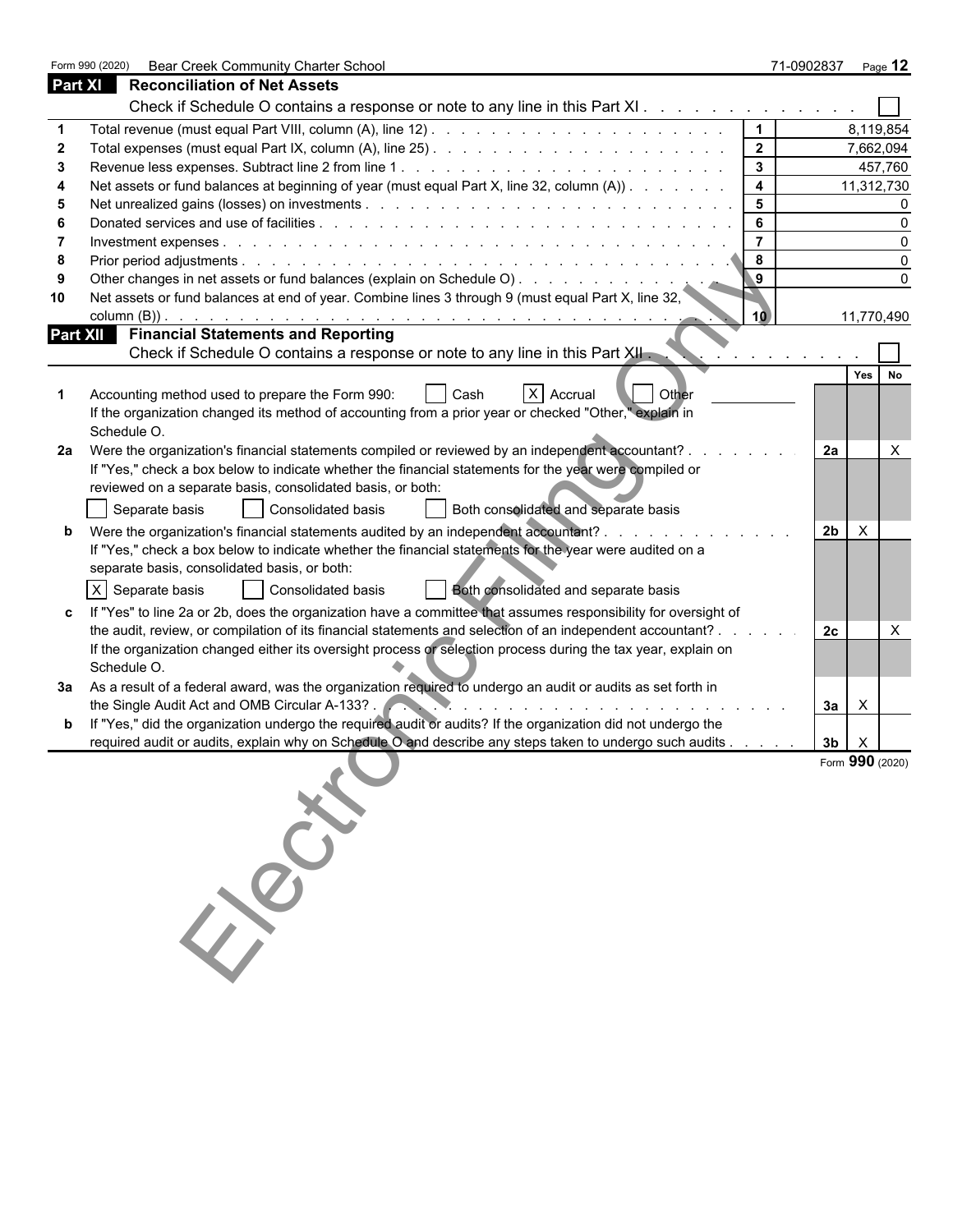**(Form 990 or 990-EZ)**

# SCHEDULE A **Public Charity Status and Public Support** Complete if the organization is a section 501(c)(3) organization or a section 4947(a)(1) nonexempt charitable trust.

**Complete if the organization is a section 501(c)(3) organization or a section 4947(a)(1) nonexempt charitable trust. 2020**

▶ Attach to Form 990 or Form 990-EZ. **Departs** Open to Public

|     |        | Department of the Treasury          |                                               |                                                                        | Attach to Form 990 or Form 990-EZ.                                                                                                                                                                                                                                                                                                                                                                                                                                               |            |                                       |                                       | <b>Open to Public</b>               |
|-----|--------|-------------------------------------|-----------------------------------------------|------------------------------------------------------------------------|----------------------------------------------------------------------------------------------------------------------------------------------------------------------------------------------------------------------------------------------------------------------------------------------------------------------------------------------------------------------------------------------------------------------------------------------------------------------------------|------------|---------------------------------------|---------------------------------------|-------------------------------------|
|     |        | Internal Revenue Service            |                                               |                                                                        | ► Go to www.irs.gov/Form990 for instructions and the latest information.                                                                                                                                                                                                                                                                                                                                                                                                         |            |                                       |                                       | <b>Inspection</b>                   |
|     |        | Name of the organization            |                                               |                                                                        |                                                                                                                                                                                                                                                                                                                                                                                                                                                                                  |            |                                       | <b>Employer identification number</b> |                                     |
|     |        | Bear Creek Community Charter School |                                               |                                                                        |                                                                                                                                                                                                                                                                                                                                                                                                                                                                                  |            |                                       | 71-0902837                            |                                     |
|     | Part I |                                     |                                               |                                                                        | Reason for Public Charity Status. (All organizations must complete this part.) See instructions.                                                                                                                                                                                                                                                                                                                                                                                 |            |                                       |                                       |                                     |
|     |        |                                     |                                               |                                                                        | The organization is not a private foundation because it is: (For lines 1 through 12, check only one box.)                                                                                                                                                                                                                                                                                                                                                                        |            |                                       |                                       |                                     |
| 1   |        |                                     |                                               |                                                                        | A church, convention of churches, or association of churches described in section 170(b)(1)(A)(i).                                                                                                                                                                                                                                                                                                                                                                               |            |                                       |                                       |                                     |
| 2   |        |                                     |                                               |                                                                        | A school described in section 170(b)(1)(A)(ii). (Attach Schedule E (Form 990 or 990-EZ).)                                                                                                                                                                                                                                                                                                                                                                                        |            |                                       |                                       |                                     |
| 3   |        |                                     |                                               |                                                                        | A hospital or a cooperative hospital service organization described in section 170(b)(1)(A)(iii).                                                                                                                                                                                                                                                                                                                                                                                |            |                                       |                                       |                                     |
| 4   |        |                                     |                                               |                                                                        | A medical research organization operated in conjunction with a hospital described in section 170(b)(1)(A)(iii). Enter the                                                                                                                                                                                                                                                                                                                                                        |            |                                       |                                       |                                     |
|     |        |                                     | hospital's name, city, and state:             |                                                                        |                                                                                                                                                                                                                                                                                                                                                                                                                                                                                  |            |                                       |                                       |                                     |
| 5   |        |                                     | section 170(b)(1)(A)(iv). (Complete Part II.) |                                                                        | An organization operated for the benefit of a college or university owned or operated by a governmental unit described in                                                                                                                                                                                                                                                                                                                                                        |            |                                       |                                       |                                     |
| 6   |        |                                     |                                               |                                                                        | A federal, state, or local government or governmental unit described in section 170(b)(1)(A)(v).                                                                                                                                                                                                                                                                                                                                                                                 |            |                                       |                                       |                                     |
| 7   |        |                                     |                                               | described in section 170(b)(1)(A)(vi). (Complete Part II.)             | An organization that normally receives a substantial part of its support from a governmental unit or from the general public                                                                                                                                                                                                                                                                                                                                                     |            |                                       |                                       |                                     |
| 8   |        |                                     |                                               |                                                                        | A community trust described in section 170(b)(1)(A)(vi). (Complete Part II.)                                                                                                                                                                                                                                                                                                                                                                                                     |            |                                       |                                       |                                     |
| 9   |        | university:                         |                                               |                                                                        | An agricultural research organization described in section 170(b)(1)(A)(ix) operated in conjunction with a land-grant college<br>or university or a non-land-grant college of agriculture (see instructions). Enter the name, city, and state of the college or                                                                                                                                                                                                                  |            |                                       |                                       |                                     |
| 10  |        |                                     |                                               |                                                                        | An organization that normally receives: (1) more than 33 1/3% of its support from contributions, membership fees, and gross<br>receipts from activities related to its exempt functions—subject to certain exceptions, and (2) no more than 33 1/3% of its<br>support from gross investment income and unrelated business taxable income (less section 511 tax) from businesses<br>acquired by the organization after June 30, 1975. See section 509(a)(2). (Complete Part III.) |            |                                       |                                       |                                     |
| 11  |        |                                     |                                               |                                                                        | An organization organized and operated exclusively to test for public safety. See section 509(a)(4).                                                                                                                                                                                                                                                                                                                                                                             |            |                                       |                                       |                                     |
| 12  |        |                                     |                                               |                                                                        | An organization organized and operated exclusively for the benefit of, to perform the functions of, or to carry out the purposes                                                                                                                                                                                                                                                                                                                                                 |            |                                       |                                       |                                     |
|     |        |                                     |                                               |                                                                        | of one or more publicly supported organizations described in section 509(a)(1) or section 509(a)(2). See section 509(a)(3).<br>Check the box in lines 12a through 12d that describes the type of supporting organization and complete lines 12e, 12f, and 12g.                                                                                                                                                                                                                   |            |                                       |                                       |                                     |
| a   |        |                                     |                                               | organization. You must complete Part IV, Sections A and B.             | Type I. A supporting organization operated, supervised, or controlled by its supported organization(s), typically by giving<br>the supported organization(s) the power to regularly appoint or elect a majority of the directors or trustees of the supporting                                                                                                                                                                                                                   |            |                                       |                                       |                                     |
| b   |        |                                     |                                               |                                                                        | Type II. A supporting organization supervised or controlled in connection with its supported organization(s), by having                                                                                                                                                                                                                                                                                                                                                          |            |                                       |                                       |                                     |
|     |        |                                     |                                               |                                                                        | control or management of the supporting organization vested in the same persons that control or manage the supported                                                                                                                                                                                                                                                                                                                                                             |            |                                       |                                       |                                     |
| c   |        |                                     |                                               | organization(s). You must complete Part IV, Sections A and C.          | Type III functionally integrated. A supporting organization operated in connection with, and functionally integrated with,                                                                                                                                                                                                                                                                                                                                                       |            |                                       |                                       |                                     |
|     |        |                                     |                                               |                                                                        | its supported organization(s) (see instructions). You must complete Part IV, Sections A, D, and E.                                                                                                                                                                                                                                                                                                                                                                               |            |                                       |                                       |                                     |
| d   |        |                                     |                                               |                                                                        | Type III non-functionally integrated. A supporting organization operated in connection with its supported organization(s)<br>that is not functionally integrated. The organization generally must satisfy a distribution requirement and an attentiveness                                                                                                                                                                                                                        |            |                                       |                                       |                                     |
|     |        |                                     |                                               |                                                                        | requirement (see instructions). You must complete Part IV, Sections A and D, and Part V.<br>Check this box if the organization received a written determination from the IRS that it is a Type I, Type II, Type III                                                                                                                                                                                                                                                              |            |                                       |                                       |                                     |
| е   |        |                                     |                                               |                                                                        | functionally integrated, or Type III non-functionally integrated supporting organization.                                                                                                                                                                                                                                                                                                                                                                                        |            |                                       |                                       |                                     |
| f   |        |                                     |                                               |                                                                        |                                                                                                                                                                                                                                                                                                                                                                                                                                                                                  |            |                                       |                                       | $\Omega$                            |
| a   |        |                                     |                                               | Provide the following information about the supported organization(s). |                                                                                                                                                                                                                                                                                                                                                                                                                                                                                  |            |                                       |                                       |                                     |
|     |        | (i) Name of supported organization  |                                               | (ii) EIN                                                               | (iii) Type of organization                                                                                                                                                                                                                                                                                                                                                                                                                                                       |            | (iv) Is the organization              | (v) Amount of monetary                | (vi) Amount of                      |
|     |        |                                     |                                               |                                                                        | (described on lines 1-10<br>above (see instructions))                                                                                                                                                                                                                                                                                                                                                                                                                            |            | listed in your governing<br>document? | support (see<br>instructions)         | other support (see<br>instructions) |
|     |        |                                     |                                               |                                                                        |                                                                                                                                                                                                                                                                                                                                                                                                                                                                                  |            |                                       |                                       |                                     |
|     |        |                                     |                                               |                                                                        |                                                                                                                                                                                                                                                                                                                                                                                                                                                                                  | <b>Yes</b> | No                                    |                                       |                                     |
| (A) |        |                                     |                                               |                                                                        |                                                                                                                                                                                                                                                                                                                                                                                                                                                                                  |            |                                       |                                       |                                     |
| (B) |        |                                     |                                               |                                                                        |                                                                                                                                                                                                                                                                                                                                                                                                                                                                                  |            |                                       |                                       |                                     |
|     |        |                                     |                                               |                                                                        |                                                                                                                                                                                                                                                                                                                                                                                                                                                                                  |            |                                       |                                       |                                     |
| (C) |        |                                     |                                               |                                                                        |                                                                                                                                                                                                                                                                                                                                                                                                                                                                                  |            |                                       |                                       |                                     |
| (D) |        |                                     |                                               |                                                                        |                                                                                                                                                                                                                                                                                                                                                                                                                                                                                  |            |                                       |                                       |                                     |
|     |        |                                     |                                               |                                                                        |                                                                                                                                                                                                                                                                                                                                                                                                                                                                                  |            |                                       |                                       |                                     |
| (E) |        |                                     |                                               |                                                                        |                                                                                                                                                                                                                                                                                                                                                                                                                                                                                  |            |                                       |                                       |                                     |

**Total** 0 0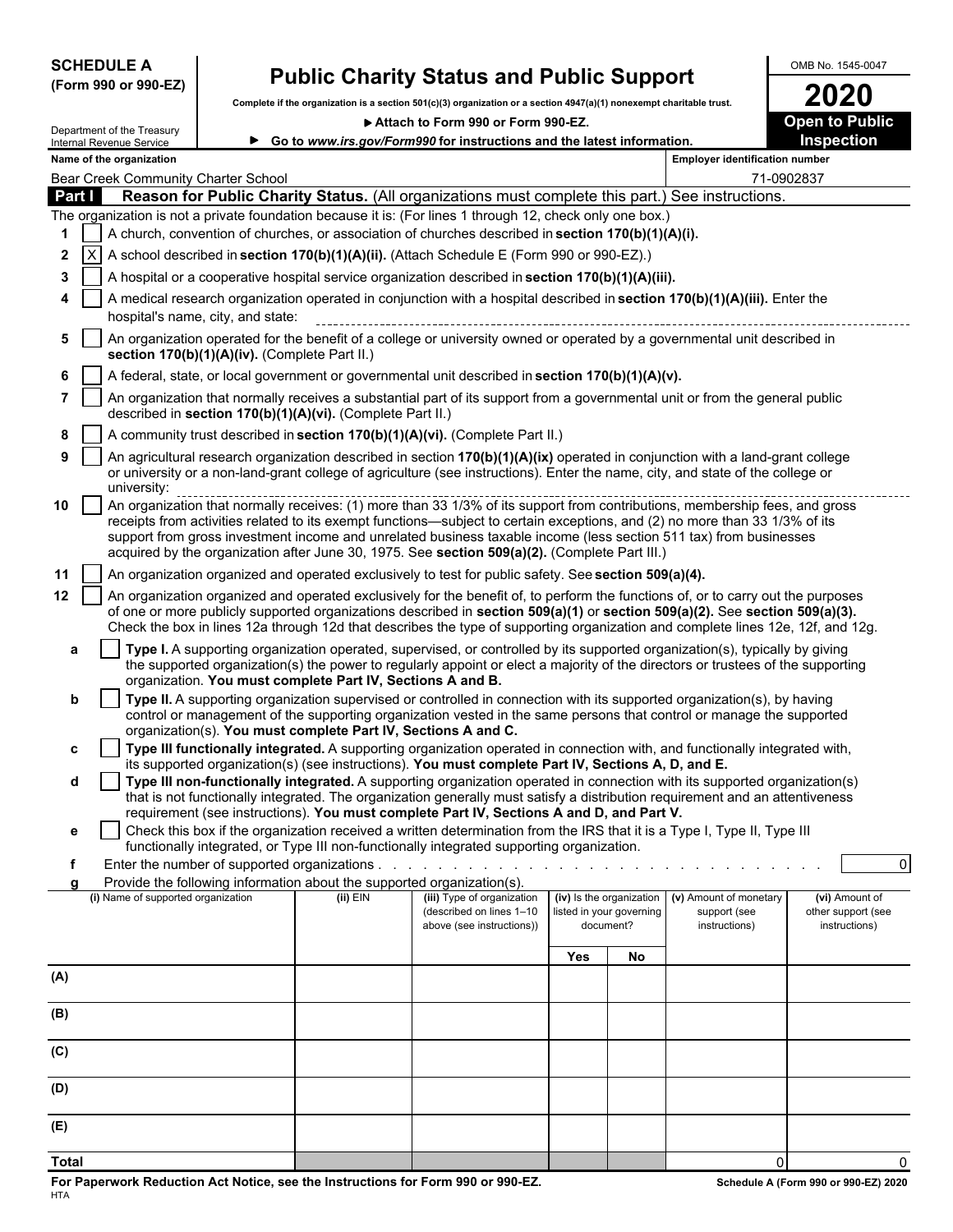|              | Schedule A (Form 990 or 990-EZ) 2020                                                                                                      | <b>Bear Creek Community Charter School</b> |          |            |            | 71-0902837 | Page 2    |
|--------------|-------------------------------------------------------------------------------------------------------------------------------------------|--------------------------------------------|----------|------------|------------|------------|-----------|
|              | Part II<br>Support Schedule for Organizations Described in Sections 170(b)(1)(A)(iv) and 170(b)(1)(A)(vi)                                 |                                            |          |            |            |            |           |
|              | (Complete only if you checked the box on line 5, 7, or 8 of Part I or if the organization failed to qualify under                         |                                            |          |            |            |            |           |
|              | Part III. If the organization fails to qualify under the tests listed below, please complete Part III.)                                   |                                            |          |            |            |            |           |
|              | <b>Section A. Public Support</b>                                                                                                          |                                            |          |            |            |            |           |
|              | Calendar year (or fiscal year beginning in)<br>▶                                                                                          | (a) 2016                                   | (b) 2017 | $(c)$ 2018 | $(d)$ 2019 | (e) 2020   | (f) Total |
| 1            | Gifts, grants, contributions, and                                                                                                         |                                            |          |            |            |            |           |
|              | membership fees received. (Do not                                                                                                         |                                            |          |            |            |            |           |
|              | include any "unusual grants.")                                                                                                            |                                            |          |            |            |            | 0         |
| $\mathbf{2}$ | Tax revenues levied for the                                                                                                               |                                            |          |            |            |            |           |
|              | organization's benefit and either paid                                                                                                    |                                            |          |            |            |            |           |
|              | to or expended on its behalf                                                                                                              |                                            |          |            |            |            |           |
|              |                                                                                                                                           |                                            |          |            |            |            | 0         |
| 3            | The value of services or facilities                                                                                                       |                                            |          |            |            |            |           |
|              | furnished by a governmental unit to the                                                                                                   |                                            |          |            |            |            |           |
|              | organization without charge                                                                                                               |                                            |          |            |            |            | 0         |
|              | Total. Add lines 1 through 3                                                                                                              | $\Omega$                                   | $\Omega$ | $\Omega$   | 0          | $\Omega$   | $\Omega$  |
| 5            | The portion of total contributions by                                                                                                     |                                            |          |            |            |            |           |
|              | each person (other than a                                                                                                                 |                                            |          |            |            |            |           |
|              | governmental unit or publicly                                                                                                             |                                            |          |            |            |            |           |
|              | supported organization) included on                                                                                                       |                                            |          |            |            |            |           |
|              | line 1 that exceeds 2% of the amount                                                                                                      |                                            |          |            |            |            |           |
|              | shown on line 11, column $(f)$ .                                                                                                          |                                            |          |            |            |            |           |
| 6            | Public support. Subtract line 5 from line 4                                                                                               |                                            |          |            |            |            | 0         |
|              | <b>Section B. Total Support</b>                                                                                                           |                                            |          |            |            |            |           |
|              | Calendar year (or fiscal year beginning in)<br>▶                                                                                          | (a) 2016                                   | (b) 2017 | $(c)$ 2018 | $(d)$ 2019 | (e) 2020   | (f) Total |
|              |                                                                                                                                           | $\Omega$                                   | $\Omega$ | 0          | $\Omega$   | $\Omega$   | 0         |
| 8            | Gross income from interest, dividends,                                                                                                    |                                            |          |            |            |            |           |
|              | payments received on securities loans,                                                                                                    |                                            |          |            |            |            |           |
|              | rents, royalties, and income from                                                                                                         |                                            |          |            |            |            |           |
|              | similar sources                                                                                                                           |                                            |          |            |            |            | 0         |
|              | Net income from unrelated business                                                                                                        |                                            |          |            |            |            |           |
|              | activities, whether or not the business is                                                                                                |                                            |          |            |            |            |           |
|              | regularly carried on                                                                                                                      |                                            |          |            |            |            | 0         |
| 10           | Other income. Do not include gain or                                                                                                      |                                            |          |            |            |            |           |
|              | loss from the sale of capital assets                                                                                                      |                                            |          |            |            |            |           |
|              | (Explain in Part VI.)                                                                                                                     |                                            |          |            |            |            | 0         |
|              | 11 Total support. Add lines 7 through 10                                                                                                  |                                            |          |            |            |            | $\Omega$  |
|              |                                                                                                                                           |                                            |          |            |            | 12         |           |
| 12<br>13     | First 5 years. If the Form 990 is for the organization's first, second, third, fourth, or fifth tax year as a section 501(c)(3)           |                                            |          |            |            |            |           |
|              |                                                                                                                                           |                                            |          |            |            |            | ▶         |
|              |                                                                                                                                           |                                            |          |            |            |            |           |
|              | <b>Section C. Computation of Public Support Percentage</b>                                                                                |                                            |          |            |            |            |           |
| 14           | Public support percentage for 2020 (line 6, column (f), divided by line 11, column (f)).                                                  |                                            |          |            |            | 14         | $0.00\%$  |
| 15           |                                                                                                                                           |                                            |          |            |            | 15         | $0.00\%$  |
|              | 16a 33 1/3% support test-2020. If the organization did not check the box on line 13, and line 14 is 33 1/3% or more, check this box       |                                            |          |            |            |            |           |
|              |                                                                                                                                           |                                            |          |            |            |            |           |
|              | <b>b</b> 33 1/3% support test-2019. If the organization did not check a box on line 13 or 16a, and line 15 is 33 1/3% or more, check this |                                            |          |            |            |            |           |
|              |                                                                                                                                           |                                            |          |            |            |            |           |
|              | 17a 10%-facts-and-circumstances test—2020. If the organization did not check a box on line 13, 16a, or 16b, and line 14                   |                                            |          |            |            |            |           |
|              | 10% or more, and if the organization meets the facts-and-circumstances test, check this box and stop here. Explain in                     |                                            |          |            |            |            |           |
|              | Part VI how the organization meets the facts-and-circumstances test. The organization qualifies as a publicly supported                   |                                            |          |            |            |            |           |
|              |                                                                                                                                           |                                            |          |            |            |            |           |
|              | <b>b 10%-facts-and-circumstances test-2019.</b> If the organization did not check a box on line 13, 16a, 16b, or 17a, and line            |                                            |          |            |            |            |           |
|              | 15 is 10% or more, and if the organization meets the facts-and-circumstances test, check this box and stop here. Explain                  |                                            |          |            |            |            |           |
|              | in Part VI how the organization meets the facts-and-circumstances test. The organization qualifies as a publicly supported                |                                            |          |            |            |            |           |
|              |                                                                                                                                           |                                            |          |            |            |            |           |
| 18           | Private foundation. If the organization did not check a box on line 13, 16a, 16b, 17a, or 17b, check this box and see                     |                                            |          |            |            |            |           |
|              |                                                                                                                                           |                                            |          |            |            |            |           |
|              |                                                                                                                                           |                                            |          |            |            |            |           |

| Schedule A (Form 990 or 990-EZ) 2020 |  |  |  |
|--------------------------------------|--|--|--|
|                                      |  |  |  |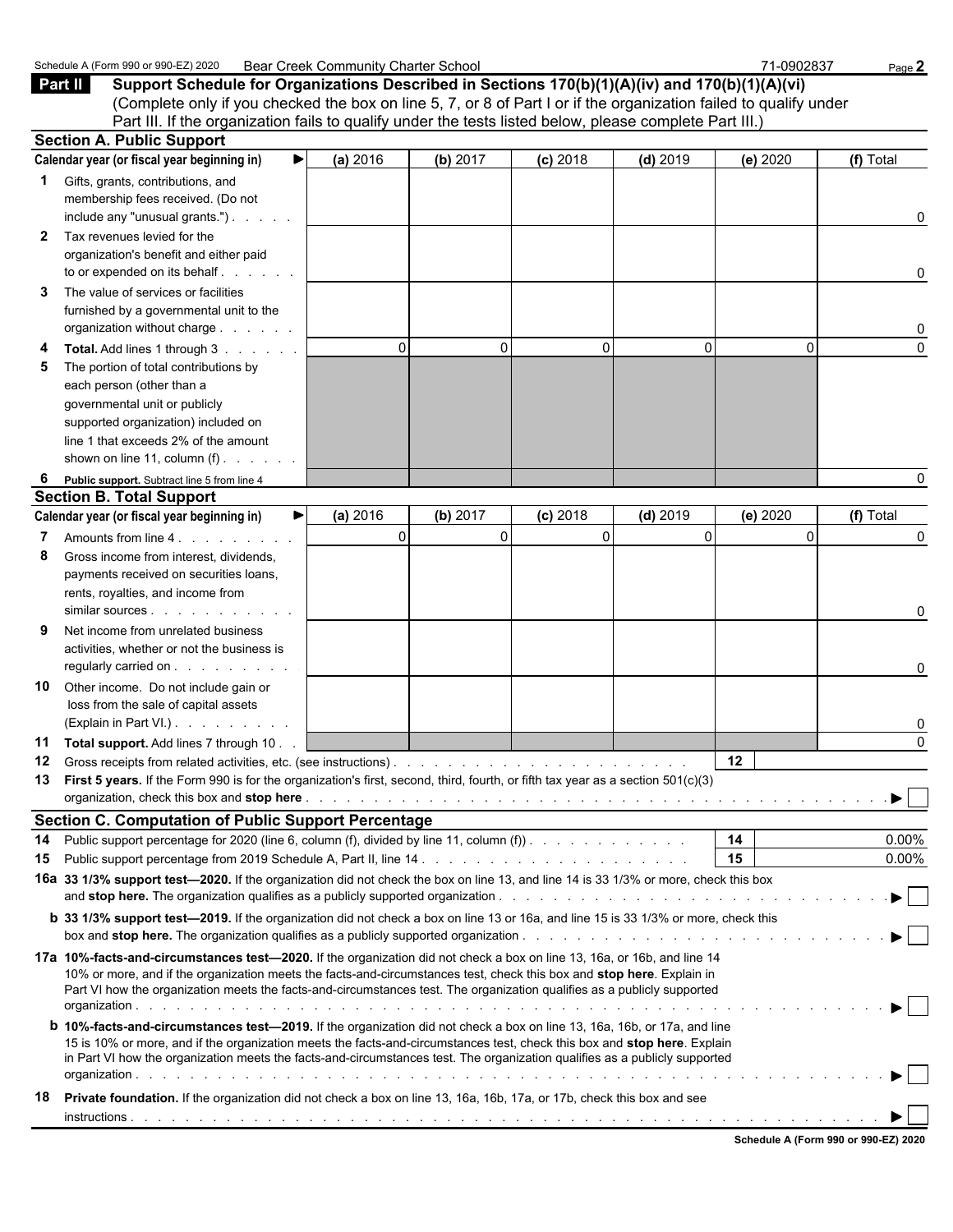#### Schedule A (Form 990 or 990-EZ) 2020 Bear Creek Community Charter School 71-0902837 Page 3

**Part III Support Schedule for Organizations Described in Section 509(a)(2)** (Complete only if you checked the box on line 10 of Part I or if the organization failed to qualify under Part II. If the organization fails to qualify under the tests listed below, please complete Part II.)

|              | <b>Section A. Public Support</b>                                                                                                       |          |               |            |            |          |           |
|--------------|----------------------------------------------------------------------------------------------------------------------------------------|----------|---------------|------------|------------|----------|-----------|
|              | Calendar year (or fiscal year beginning in)                                                                                            | (a) 2016 | (b) 2017      | $(c)$ 2018 | $(d)$ 2019 | (e) 2020 | (f) Total |
|              | <b>1</b> Gifts, grants, contributions, and membership fees                                                                             |          |               |            |            |          |           |
|              | received. (Do not include any "unusual grants.")                                                                                       |          |               |            |            |          | 0         |
| $\mathbf{2}$ | Gross receipts from admissions, merchandise                                                                                            |          |               |            |            |          |           |
|              | sold or services performed, or facilities<br>furnished in any activity that is related to the                                          |          |               |            |            |          |           |
|              | organization's tax-exempt purpose                                                                                                      |          |               |            |            |          | 0         |
| 3            | Gross receipts from activities that are not an                                                                                         |          |               |            |            |          |           |
|              | unrelated trade or business under section 513.                                                                                         |          |               |            |            |          | 0         |
| 4            | Tax revenues levied for the                                                                                                            |          |               |            |            |          |           |
|              | organization's benefit and either paid to                                                                                              |          |               |            |            |          |           |
|              |                                                                                                                                        |          |               |            |            |          | 0         |
| 5            | The value of services or facilities                                                                                                    |          |               |            |            |          |           |
|              | furnished by a governmental unit to the                                                                                                |          |               |            |            |          |           |
|              | organization without charge                                                                                                            |          |               |            |            |          | 0         |
| 6            | <b>Total.</b> Add lines 1 through 5.                                                                                                   | $\Omega$ | $\mathbf{0}$  | $\Omega$   | $\Omega$   | 0        | $\Omega$  |
|              | 7a Amounts included on lines 1, 2, and 3                                                                                               |          |               |            |            |          |           |
|              | received from disqualified persons                                                                                                     |          |               |            |            |          | 0         |
|              | <b>b</b> Amounts included on lines 2 and 3                                                                                             |          |               |            |            |          |           |
|              | received from other than disqualified                                                                                                  |          |               |            |            |          |           |
|              | persons that exceed the greater of \$5,000                                                                                             |          |               |            |            |          |           |
|              | or 1% of the amount on line 13 for the year                                                                                            |          |               |            |            |          | 0         |
|              | c Add lines $7a$ and $7b$ .                                                                                                            | $\Omega$ | $\Omega$      | $\Omega$   | $\Omega$   | $\Omega$ | $\Omega$  |
| 8            | <b>Public support (Subtract line 7c from</b>                                                                                           |          |               |            |            |          |           |
|              | $line 6.)$ .                                                                                                                           |          |               |            |            |          | O         |
|              | <b>Section B. Total Support</b>                                                                                                        |          |               |            |            |          |           |
|              | Calendar year (or fiscal year beginning in)<br>▶                                                                                       | (a) 2016 | (b) 2017      | $(c)$ 2018 | $(d)$ 2019 | (e) 2020 | (f) Total |
|              | 9 Amounts from line 6.                                                                                                                 | $\Omega$ | $\Omega$      | $\Omega$   | $\Omega$   | $\Omega$ | $\Omega$  |
|              | <b>10a</b> Gross income from interest, dividends,                                                                                      |          |               |            |            |          |           |
|              | payments received on securities loans, rents,                                                                                          |          |               |            |            |          |           |
|              | royalties, and income from similar sources.                                                                                            |          |               |            |            |          | 0         |
|              | <b>b</b> Unrelated business taxable income (less                                                                                       |          |               |            |            |          |           |
|              | section 511 taxes) from businesses                                                                                                     |          |               |            |            |          |           |
|              | acquired after June 30, 1975                                                                                                           |          |               |            |            |          | 0         |
|              | c Add lines 10a and 10b                                                                                                                | $\Omega$ | $\Omega$      | $\Omega$   | $\Omega$   | $\Omega$ | $\Omega$  |
|              | <b>11</b> Net income from unrelated business                                                                                           |          |               |            |            |          |           |
|              | activities not included in line 10b, whether                                                                                           |          |               |            |            |          |           |
|              | or not the business is regularly carried on.                                                                                           |          |               |            |            |          |           |
| 12.          | Other income. Do not include gain or                                                                                                   |          |               |            |            |          |           |
|              | loss from the sale of capital assets                                                                                                   |          |               |            |            |          |           |
|              | (Explain in Part VI.).                                                                                                                 |          |               |            |            |          | 0         |
|              | 13 Total support. (Add lines 9, 10c, 11,                                                                                               |          |               |            |            |          |           |
|              |                                                                                                                                        |          | 0<br>$\Omega$ |            |            | 0        | O         |
|              | 14 First 5 years. If the Form 990 is for the organization's first, second, third, fourth, or fifth tax year as a section 501(c)(3)     |          |               |            |            |          |           |
|              | <b>Section C. Computation of Public Support Percentage</b>                                                                             |          |               |            |            |          |           |
|              |                                                                                                                                        |          |               |            |            | 15       | 0.00%     |
|              | 15 Public support percentage for 2020 (line 8, column (f), divided by line 13, column (f))                                             |          |               |            |            | 16       |           |
|              | Section D. Computation of Investment Income Percentage                                                                                 |          |               |            |            |          | 0.00%     |
|              |                                                                                                                                        |          |               |            |            | 17       | $0.00\%$  |
| 17           | Investment income percentage for 2020 (line 10c, column (f), divided by line 13, column (f)).                                          |          |               |            |            | 18       | $0.00\%$  |
| 18           | 19a 33 1/3% support tests-2020. If the organization did not check the box on line 14, and line 15 is more than 33 1/3%, and line 17 is |          |               |            |            |          |           |
|              |                                                                                                                                        |          |               |            |            |          | ▶ ।       |
|              | b 33 1/3% support tests-2019. If the organization did not check a box on line 14 or line 19a, and line 16 is more than 33 1/3%, and    |          |               |            |            |          |           |
|              | line 18 is not more than 33 1/3%, check this box and stop here. The organization qualifies as a publicly supported organization        |          |               |            |            |          |           |
|              |                                                                                                                                        |          |               |            |            |          |           |
|              |                                                                                                                                        |          |               |            |            |          |           |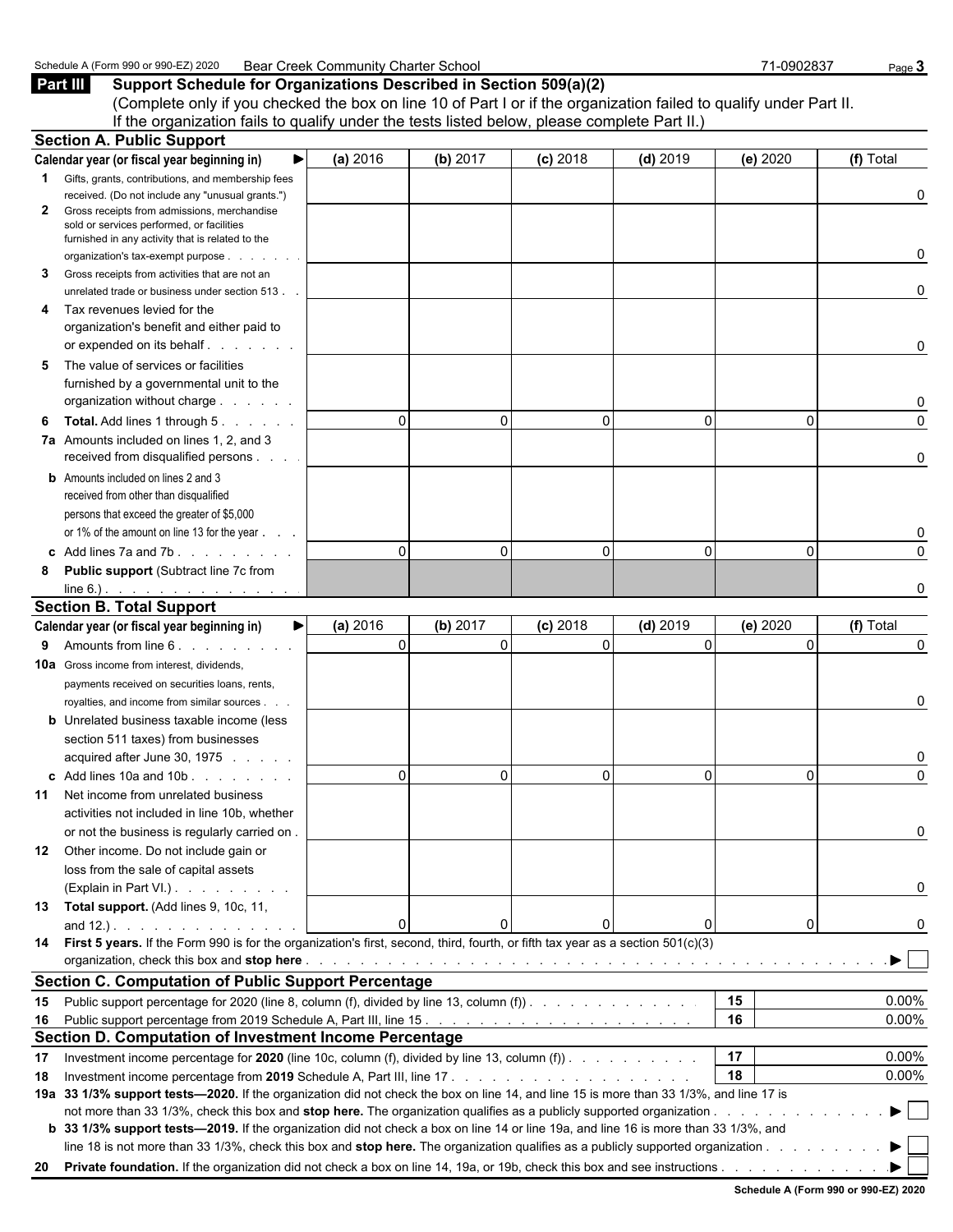#### **Part IV Supporting Organizations**

(Complete only if you checked a box in line 12 on Part I. If you checked box 12a, Part I, complete Sections A and B. If you checked box 12b, Part I, complete Sections A and C. If you checked box 12c, Part I, complete Sections A, D, and E. If you checked box 12d, Part I, complete Sections A and D, and complete Part V.)

#### **Section A. All Supporting Organizations**

- **1** Are all of the organization's supported organizations listed by name in the organization's governing documents? *If "No," describe in Part VI how the supported organizations are designated. If designated by class or purpose, describe the designation. If historic and continuing relationship, explain.* **1**
- **2** Did the organization have any supported organization that does not have an IRS determination of status under section 509(a)(1) or (2)? *If "Yes," explain in Part VI how the organization determined that the supported organization was described in section 509(a)(1) or (2).*
- **3a** Did the organization have a supported organization described in section 501(c)(4), (5), or (6)? *If "Yes," answer*  $lines$  3b and 3c below.
- **b** Did the organization confirm that each supported organization qualified under section 501(c)(4), (5), or (6) and satisfied the public support tests under section 509(a)(2)? *If "Yes," describe in Part VI when and how the organization made the determination.* **3b**
- **c** Did the organization ensure that all support to such organizations was used exclusively for section 170(c)(2) (B) purposes? *If* "*Yes,*" *explain in Part VI what controls the organization put in place to ensure such use.* **3c**
- **4a** Was any supported organization not organized in the United States ("foreign supported organization")? *If "Yes," and if you checked box 12a or 12b in Part I, answer lines 4b and 4c below.* **4a**
- **b** Did the organization have ultimate control and discretion in deciding whether to make grants to the foreign supported organization? *If* "*Yes,*" *describe in Part VI how the organization had such control and discretion despite being controlled or supervised by or in connection with its supported organizations.* **4b**
- **c** Did the organization support any foreign supported organization that does not have an IRS determination under sections 501(c)(3) and 509(a)(1) or (2)? *If* "*Yes,*" *explain in Part VI what controls the organization used to ensure that all support to the foreign supported organization was used exclusively for section 170(c)(2)(B) purposes.* **4c**
- **5a** Did the organization add, substitute, or remove any supported organizations during the tax year? *If* "*Yes,*" *answer lines 5b and 5c below (if applicable). Also, provide detail in Part VI, including (i) the names and EIN numbers of the supported organizations added, substituted, or removed; (ii) the reasons for each such action; (iii) the authority under the organization's organizing document authorizing such action; and (iv) how the action was accomplished (such as by amendment to the organizing document).* **5a**
- **b Type I or Type II only.** Was any added or substituted supported organization part of a class already designated in the organization's organizing document? **5b**
- **c Substitutions only.** Was the substitution the result of an event beyond the organization's control? **5c**
- **6** Did the organization provide support (whether in the form of grants or the provision of services or facilities) to anyone other than (i) its supported organizations, (ii) individuals that are part of the charitable class benefited by one or more of its supported organizations, or (iii) other supporting organizations that also support or benefit one or more of the filing organization's supported organizations? *If "Yes," provide detail in Part VI.* **6**
- **7** Did the organization provide a grant, loan, compensation, or other similar payment to a substantial contributor (as defined in section 4958(c)(3)(C)), a family member of a substantial contributor, or a 35% controlled entity with regard to a substantial contribut*or? If "Yes," complete Part I of Schedule L (Form 990 or 990-EZ).* **7**
- **8** Did the organization make a loan to a disqualified person (as defined in section 4958) not described in line 7? *If "Yes," complete Part I of Schedule L (Form 990 or 990-EZ).* **8**
- **9a** Was the organization controlled directly or indirectly at any time during the tax year by one or more disqualified persons, as defined in section 4946 (other than foundation managers and organizations described in section 509(a)(1) or (2))? If "Yes," provide detail in Part VI.
- **b** Did one or more disqualified persons (as defined in line 9a) hold a controlling interest in any entity in which the supporting organization had an interest? *If* "*Yes,*" *provide detail in Part VI.* **9b**
- **c** Did a disqualified person (as defined in line 9a) have an ownership interest in, or derive any personal benefit from, assets in which the supporting organization also had an interest? *If* "*Yes,*" *provide detail in Part VI.* **9c**
- **10a** Was the organization subject to the excess business holdings rules of section 4943 because of section 4943(f) (regarding certain Type II supporting organizations, and all Type III non-functionally integrated supporting organizations)? If "Yes," answer line 10b below.
	- **b** Did the organization have any excess business holdings in the tax year? *(Use Schedule C, Form 4720, to determine whether the organization had excess business holdings.)* **10b**

|                 | Yes | No |
|-----------------|-----|----|
|                 |     |    |
| 1               |     |    |
|                 |     |    |
| $\overline{2}$  |     |    |
|                 |     |    |
| <u>3a</u>       |     |    |
|                 |     |    |
| <u>3b</u>       |     |    |
|                 |     |    |
| <u>3c</u>       |     |    |
| <u>4a</u>       |     |    |
|                 |     |    |
| <u>4b</u>       |     |    |
|                 |     |    |
| <u>4c</u>       |     |    |
|                 |     |    |
| <u>5a</u>       |     |    |
|                 |     |    |
| <u>5b</u>       |     |    |
| <u>5c</u>       |     |    |
|                 |     |    |
| 6               |     |    |
|                 |     |    |
| l               |     |    |
| 8               |     |    |
|                 |     |    |
| 9а              |     |    |
|                 |     |    |
| <u>9b</u>       |     |    |
|                 |     |    |
| <u>9c</u>       |     |    |
|                 |     |    |
| <u>10a</u>      |     |    |
|                 |     |    |
| 10 <sub>b</sub> |     |    |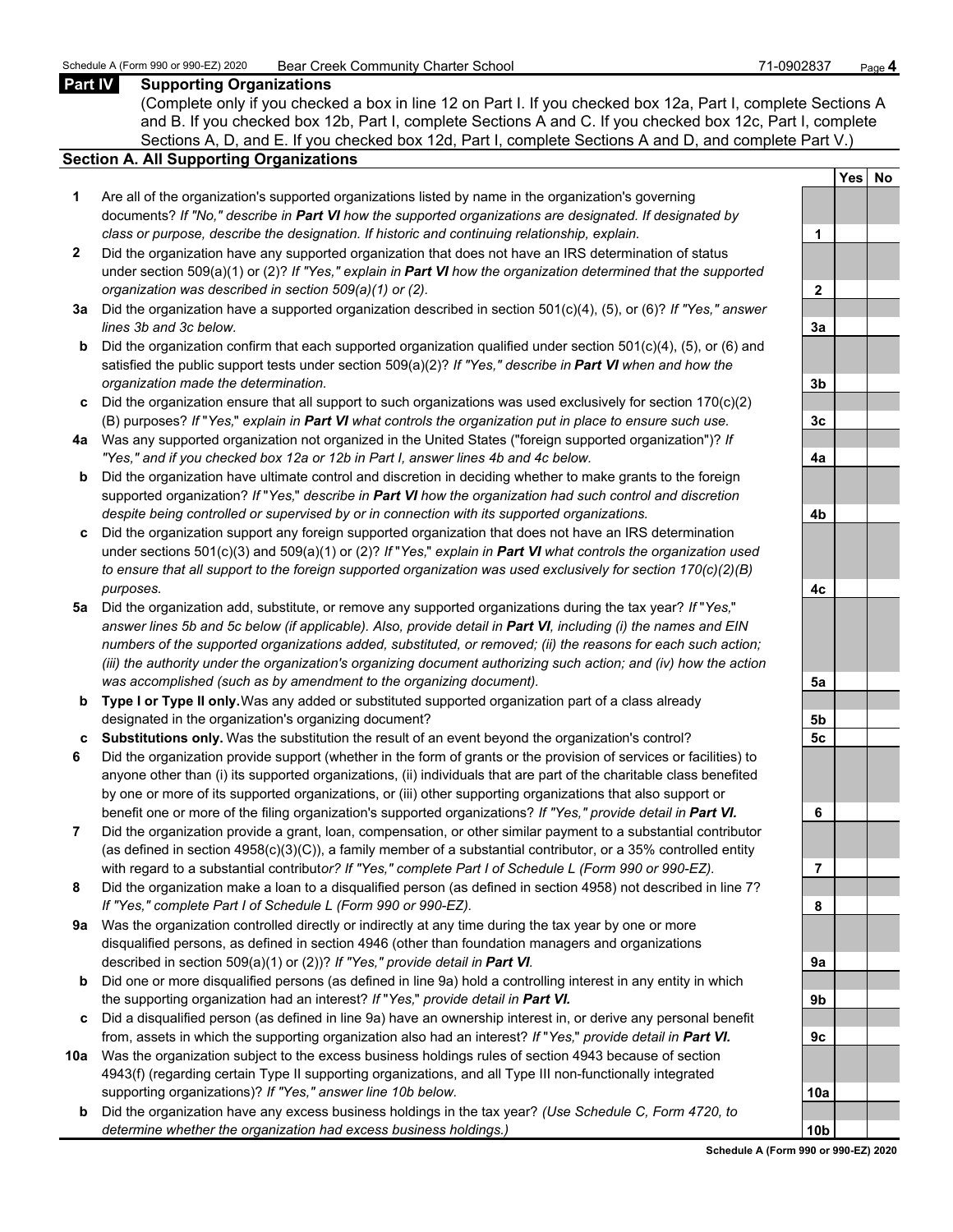| Part IV | <b>Supporting Organizations (continued)</b>                                                                                |                 |      |    |
|---------|----------------------------------------------------------------------------------------------------------------------------|-----------------|------|----|
|         |                                                                                                                            |                 | Yesl | No |
| 11      | Has the organization accepted a gift or contribution from any of the following persons?                                    |                 |      |    |
| a       | A person who directly or indirectly controls, either alone or together with persons described in lines 11b and             |                 |      |    |
|         | 11c below, the governing body of a supported organization?                                                                 | 11a             |      |    |
| b       | A family member of a person described in line 11a above?                                                                   | 11 <sub>b</sub> |      |    |
| c.      | A 35% controlled entity of a person described in line 11a or 11b above? If "Yes" to line 11a, 11b, or 11c, provide         |                 |      |    |
|         | detail in <b>Part VI.</b>                                                                                                  | 11c             |      |    |
|         | <b>Section B. Type I Supporting Organizations</b>                                                                          |                 |      |    |
|         |                                                                                                                            |                 | Yesl | No |
|         | Did the governing body, members of the governing body, officers acting in their official capacity, or membership of one or |                 |      |    |

- more supported organizations have the power to regularly appoint or elect at least a majority of the organization's officers, directors, or trustees at all times during the tax year? *If "No," describe in Part VI how the supported organization(s) effectively operated, supervised, or controlled the organization's activities. If the organization had more than one supported organization, describe how the powers to appoint and/or remove officers, directors, or trustees were allocated among the supported organizations and what conditions or restrictions, if any, applied to such powers during the tax year.* **1**
- **2** Did the organization operate for the benefit of any supported organization other than the supported organization(s) that operated, supervised, or controlled the supporting organization? *If* "*Yes,*" *explain in Part VI how providing such benefit carried out the purposes of the supported organization(s) that operated, supervised, or controlled the supporting organization.* **2**

#### **Section C. Type II Supporting Organizations**

| Were a majority of the organization's directors or trustees during the tax year also a majority of the directors     |  |
|----------------------------------------------------------------------------------------------------------------------|--|
| or trustees of each of the organization's supported organization(s)? If "No," describe in <b>Part VI</b> how control |  |
| or management of the supporting organization was vested in the same persons that controlled or managed               |  |
| the supported organization(s).                                                                                       |  |

#### **Section D. All Type III Supporting Organizations**

|                |                                                                                                                                                                                                                                                                                                                                                                   |   | <b>Yes</b> | No |
|----------------|-------------------------------------------------------------------------------------------------------------------------------------------------------------------------------------------------------------------------------------------------------------------------------------------------------------------------------------------------------------------|---|------------|----|
| 1              | Did the organization provide to each of its supported organizations, by the last day of the fifth month of the<br>organization's tax year, (i) a written notice describing the type and amount of support provided during the prior tax<br>year, (ii) a copy of the Form 990 that was most recently filed as of the date of notification, and (iii) copies of the |   |            |    |
|                | organization's governing documents in effect on the date of notification, to the extent not previously provided?                                                                                                                                                                                                                                                  |   |            |    |
| $\overline{2}$ | Were any of the organization's officers, directors, or trustees either (i) appointed or elected by the supported<br>organization(s) or (ii) serving on the governing body of a supported organization? If "No," explain in Part VI how                                                                                                                            |   |            |    |
|                | the organization maintained a close and continuous working relationship with the supported organization(s).                                                                                                                                                                                                                                                       |   |            |    |
| 3              | By reason of the relationship described in line 2, above, did the organization's supported organizations have<br>a significant voice in the organization's investment policies and in directing the use of the organization's<br>income or assets at all times during the tax year? If "Yes," describe in Part VI the role the organization's                     |   |            |    |
|                | supported organizations played in this regard.                                                                                                                                                                                                                                                                                                                    | 3 |            |    |

#### **Section E. Type III Functionally Integrated Supporting Organizations**

- **1** *Check the box next to the method that the organization used to satisfy the Integral Part Test during the year (see instructions).*
- **a** The organization satisfied the Activities Test. *Complete line 2 below.*
- **b** The organization is the parent of each of its supported organizations. *Complete line 3 below.*
- **c** The organization supported a governmental entity. *Describe in Part VI how you supported a governmental entity (see instructions).*
- **2** Activities Test. *Answer lines 2a and 2b below.* **Yes No**
- **a** Did substantially all of the organization's activities during the tax year directly further the exempt purposes of the supported organization(s) to which the organization was responsive? *If* "*Yes,*" *then in Part VI identify those supported organizations and explain how these activities directly furthered their exempt purposes, how the organization was responsive to those supported organizations, and how the organization determined that these activities constituted substantially all of its activities.* **2a**
- **b** Did the activities described in line 2a, above, constitute activities that, but for the organization's involvement, one or more of the organization's supported organization(s) would have been engaged in? *If "Yes," explain in Part VI the reasons for the organization's position that its supported organization(s) would have engaged in these activities but for the organization's involvement.* **2b**
- **3** Parent of Supported Organizations. *Answer lines 3a and 3b below.*
- **a** Did the organization have the power to regularly appoint or elect a majority of the officers, directors, or trustees of each of the supported organizations? *If "Yes" or "No," provide details in Part VI.* **3a**
- **b** Did the organization exercise a substantial degree of direction over the policies, programs, and activities of each of its supported organizations? *If* "*Yes,*" *describe in Part VI the role played by the organization in this regard.* **3b**

**Yes No**

**Schedule A (Form 990 or 990-EZ) 2020**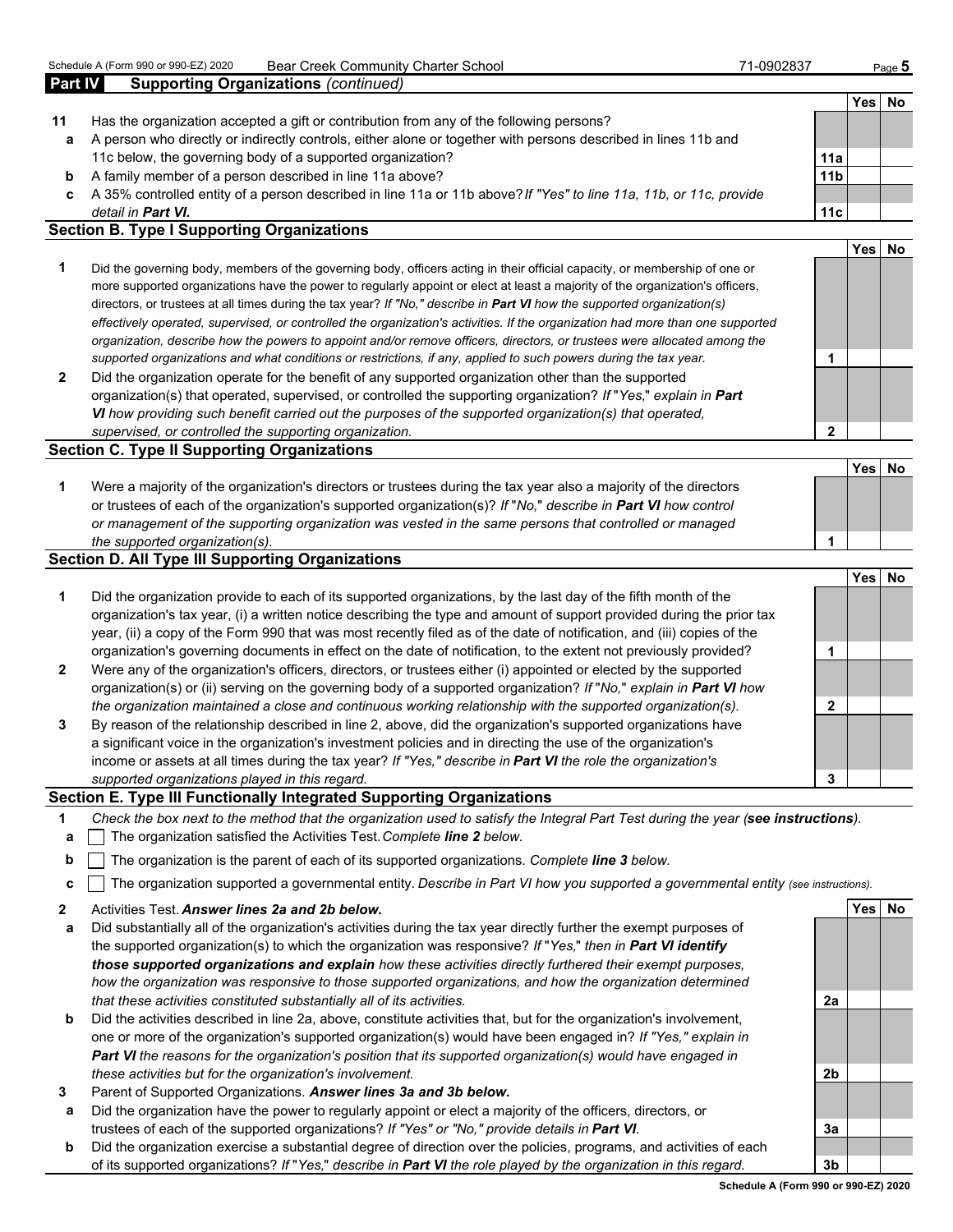Schedule A (Form 990 or 990-EZ) 2020 Bear Creek Community Charter School 71-0902837 Page **6**

| <b>Section A - Adjusted Net Income</b> |                |                                                                                                                                                                                                                                                                                                                                                            |  |
|----------------------------------------|----------------|------------------------------------------------------------------------------------------------------------------------------------------------------------------------------------------------------------------------------------------------------------------------------------------------------------------------------------------------------------|--|
| 1                                      |                |                                                                                                                                                                                                                                                                                                                                                            |  |
| $\mathbf 2$                            |                |                                                                                                                                                                                                                                                                                                                                                            |  |
| 3                                      |                |                                                                                                                                                                                                                                                                                                                                                            |  |
| 4                                      | 0              | 0                                                                                                                                                                                                                                                                                                                                                          |  |
| 5                                      |                |                                                                                                                                                                                                                                                                                                                                                            |  |
|                                        |                |                                                                                                                                                                                                                                                                                                                                                            |  |
|                                        |                |                                                                                                                                                                                                                                                                                                                                                            |  |
| 6                                      |                |                                                                                                                                                                                                                                                                                                                                                            |  |
| $\overline{7}$                         |                |                                                                                                                                                                                                                                                                                                                                                            |  |
| 8                                      | $\Omega$       | 0                                                                                                                                                                                                                                                                                                                                                          |  |
|                                        | (A) Prior Year | (B) Current Year<br>(optional)                                                                                                                                                                                                                                                                                                                             |  |
|                                        |                |                                                                                                                                                                                                                                                                                                                                                            |  |
|                                        |                |                                                                                                                                                                                                                                                                                                                                                            |  |
| 1a                                     |                |                                                                                                                                                                                                                                                                                                                                                            |  |
| 1 <sub>b</sub>                         |                |                                                                                                                                                                                                                                                                                                                                                            |  |
| 1 <sub>c</sub>                         |                |                                                                                                                                                                                                                                                                                                                                                            |  |
| 1 <sub>d</sub>                         | $\Omega$       | 0                                                                                                                                                                                                                                                                                                                                                          |  |
|                                        |                |                                                                                                                                                                                                                                                                                                                                                            |  |
|                                        |                |                                                                                                                                                                                                                                                                                                                                                            |  |
| $\mathbf 2$                            |                |                                                                                                                                                                                                                                                                                                                                                            |  |
| 3                                      | $\mathbf{0}$   | 0                                                                                                                                                                                                                                                                                                                                                          |  |
|                                        |                |                                                                                                                                                                                                                                                                                                                                                            |  |
| 4                                      | $\overline{0}$ | 0                                                                                                                                                                                                                                                                                                                                                          |  |
| 5                                      | $\overline{0}$ | 0                                                                                                                                                                                                                                                                                                                                                          |  |
| 6                                      | $\mathbf 0$    | 0                                                                                                                                                                                                                                                                                                                                                          |  |
| $\overline{7}$                         | $\Omega$       | 0                                                                                                                                                                                                                                                                                                                                                          |  |
| 8                                      | $\Omega$       | 0                                                                                                                                                                                                                                                                                                                                                          |  |
|                                        |                | <b>Current Year</b>                                                                                                                                                                                                                                                                                                                                        |  |
| $\mathbf{1}$                           |                | 0                                                                                                                                                                                                                                                                                                                                                          |  |
| $\overline{\mathbf{2}}$                |                | 0                                                                                                                                                                                                                                                                                                                                                          |  |
| 3                                      |                | 0                                                                                                                                                                                                                                                                                                                                                          |  |
| 4                                      |                | 0                                                                                                                                                                                                                                                                                                                                                          |  |
| 5                                      |                |                                                                                                                                                                                                                                                                                                                                                            |  |
|                                        |                |                                                                                                                                                                                                                                                                                                                                                            |  |
| 6                                      |                | 0                                                                                                                                                                                                                                                                                                                                                          |  |
|                                        |                | Type III Non-Functionally Integrated 509(a)(3) Supporting Organizations<br>Check here if the organization satisfied the Integral Part Test as a qualifying trust on Nov. 20, 1970 (explain in Part VI). See<br>instructions. All other Type III non-functionally integrated supporting organizations must complete Sections A through E.<br>(A) Prior Year |  |

**7** Check here if the current year is the organization's first as a non-functionally integrated Type III supporting organization (see instructions).

**Schedule A (Form 990 or 990-EZ) 2020**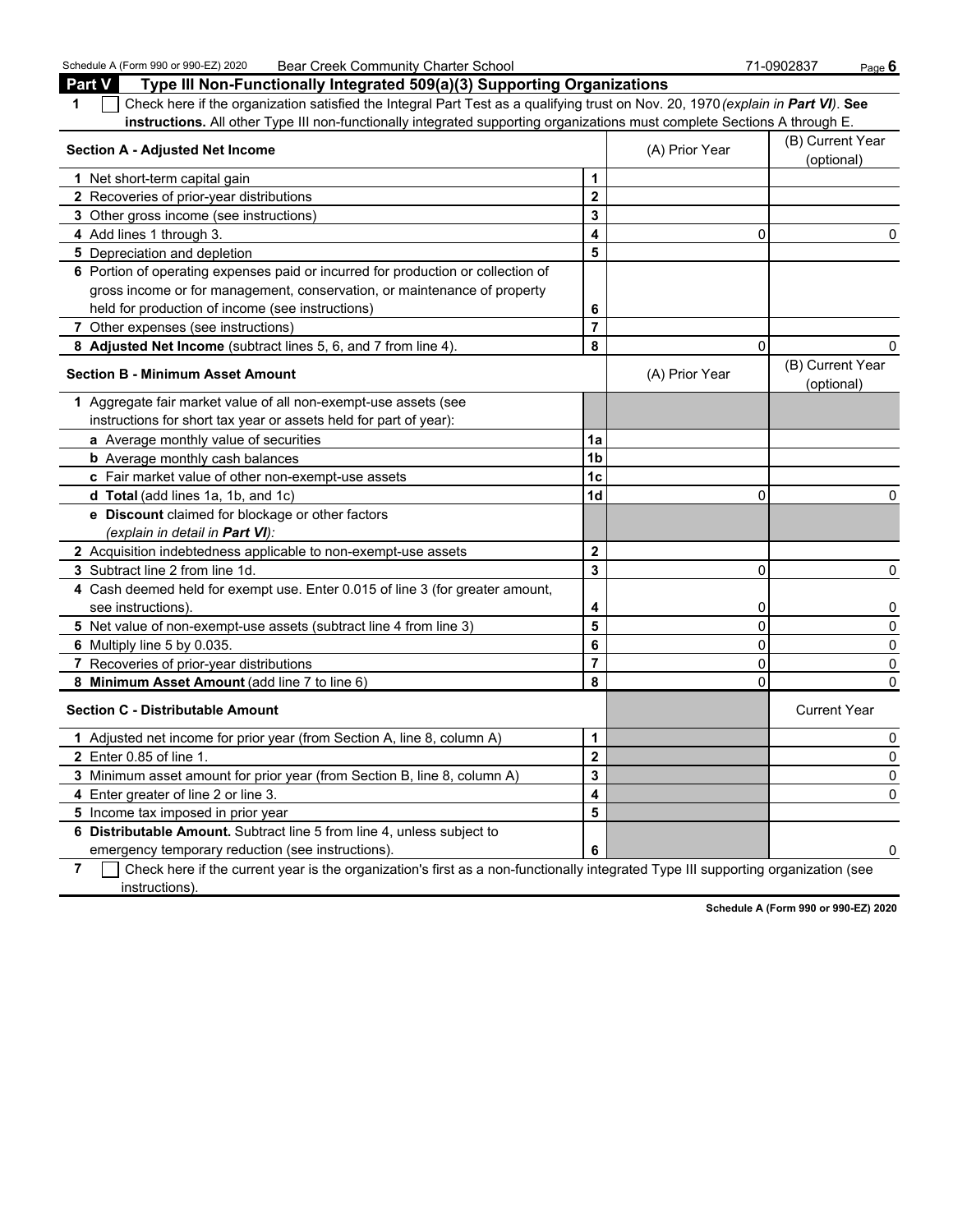| <b>Part V</b>  | Type III Non-Functionally Integrated 509(a)(3) Supporting Organizations (continued)          |          |                                             |                                       |                                         |
|----------------|----------------------------------------------------------------------------------------------|----------|---------------------------------------------|---------------------------------------|-----------------------------------------|
|                | <b>Section D - Distributions</b>                                                             |          |                                             |                                       | <b>Current Year</b>                     |
| 1              | Amounts paid to supported organizations to accomplish exempt purposes                        |          |                                             |                                       |                                         |
|                | 2 Amounts paid to perform activity that directly furthers exempt purposes of supported       |          |                                             |                                       |                                         |
|                | organizations, in excess of income from activity                                             |          |                                             |                                       |                                         |
|                | 3 Administrative expenses paid to accomplish exempt purposes of supported organizations      |          |                                             |                                       |                                         |
|                | 4 Amounts paid to acquire exempt-use assets                                                  |          |                                             |                                       |                                         |
| 5.             | Qualified set-aside amounts (prior IRS approval required—provide details in Part VI)         |          |                                             |                                       |                                         |
| 6              | Other distributions (describe in Part VI). See instructions.                                 |          |                                             |                                       |                                         |
|                | 7 Total annual distributions. Add lines 1 through 6.                                         |          |                                             |                                       |                                         |
|                | 8 Distributions to attentive supported organizations to which the organization is responsive |          |                                             |                                       |                                         |
|                | (provide details in Part VI). See instructions.                                              |          |                                             |                                       |                                         |
| 9              | Distributable amount for 2020 from Section C, line 6                                         |          |                                             |                                       |                                         |
| 10             | Line 8 amount divided by line 9 amount                                                       |          |                                             |                                       | 0.000                                   |
|                |                                                                                              |          |                                             | (ii)                                  | (iii)                                   |
|                | <b>Section E - Distribution Allocations (see instructions)</b>                               |          | $\sf ^{(l)}$<br><b>Excess Distributions</b> | <b>Underdistributions</b><br>Pre-2020 | <b>Distributable</b><br>Amount for 2020 |
| $\mathbf 1$    | Distributable amount for 2020 from Section C, line 6                                         |          |                                             |                                       |                                         |
| $\overline{2}$ | Underdistributions, if any, for years prior to 2020                                          |          |                                             |                                       |                                         |
|                | (reasonable cause required-explain in Part VI). See                                          |          |                                             |                                       |                                         |
|                | instructions.                                                                                |          |                                             |                                       |                                         |
| 3.             | Excess distributions carryover, if any, to 2020                                              |          |                                             |                                       |                                         |
| a              | From 2015. $\ldots$                                                                          | 0        |                                             |                                       |                                         |
|                | <b>b</b> From 2016. $\frac{1}{1}$                                                            | $\Omega$ |                                             |                                       |                                         |
|                | <b>c</b> From 2017.                                                                          | 0        |                                             |                                       |                                         |
|                | d From 2018.                                                                                 | 0        |                                             |                                       |                                         |
|                | <b>e</b> From 2019.                                                                          | ΩI       |                                             |                                       |                                         |
|                | f Total of lines 3a through 3e                                                               |          | 0                                           |                                       |                                         |
|                | g Applied to underdistributions of prior years                                               |          |                                             | n                                     |                                         |
|                | h Applied to 2020 distributable amount                                                       |          |                                             |                                       |                                         |
| Ť.             | Carryover from 2015 not applied (see instructions)                                           |          |                                             |                                       |                                         |
|                | Remainder. Subtract lines 3g, 3h, and 3i from line 3f.                                       |          | $\Omega$                                    |                                       |                                         |
| 4              | Distributions for 2020 from                                                                  |          |                                             |                                       |                                         |
|                | Section D, line 7:<br>\$                                                                     | 0        |                                             |                                       |                                         |
|                | a Applied to underdistributions of prior years                                               |          |                                             | 0                                     |                                         |
|                | <b>b</b> Applied to 2020 distributable amount                                                |          |                                             |                                       |                                         |
|                | <b>c</b> Remainder. Subtract lines 4a and 4b from line 4.                                    |          | U.                                          |                                       |                                         |
| 5              | Remaining underdistributions for years prior to 2020, if                                     |          |                                             |                                       |                                         |
|                | any. Subtract lines 3g and 4a from line 2. For result                                        |          |                                             |                                       |                                         |
|                | greater than zero, explain in Part VI. See instructions.                                     |          |                                             | 0                                     |                                         |
| 6              | Remaining underdistributions for 2020. Subtract lines 3h                                     |          |                                             |                                       |                                         |
|                | and 4b from line 1. For result greater than zero, explain                                    |          |                                             |                                       |                                         |
|                | in Part VI. See instructions.                                                                |          |                                             |                                       |                                         |
| $\overline{7}$ | Excess distributions carryover to 2021. Add lines 3j                                         |          |                                             |                                       |                                         |
|                | and 4c.                                                                                      |          | 0                                           |                                       |                                         |
| 8              | Breakdown of line 7:                                                                         |          |                                             |                                       |                                         |
| a              | Excess from $2016. \ldots$ .                                                                 | 0        |                                             |                                       |                                         |
| b              | Excess from $2017. \ldots$ .                                                                 | 0        |                                             |                                       |                                         |
|                | <b>c</b> Excess from $2018.$                                                                 | 0        |                                             |                                       |                                         |
| d              | Excess from $2019.7.7.7.7$                                                                   | 0        |                                             |                                       |                                         |
|                | e Excess from 2020                                                                           | 0        |                                             |                                       |                                         |

**Schedule A (Form 990 or 990-EZ) 2020**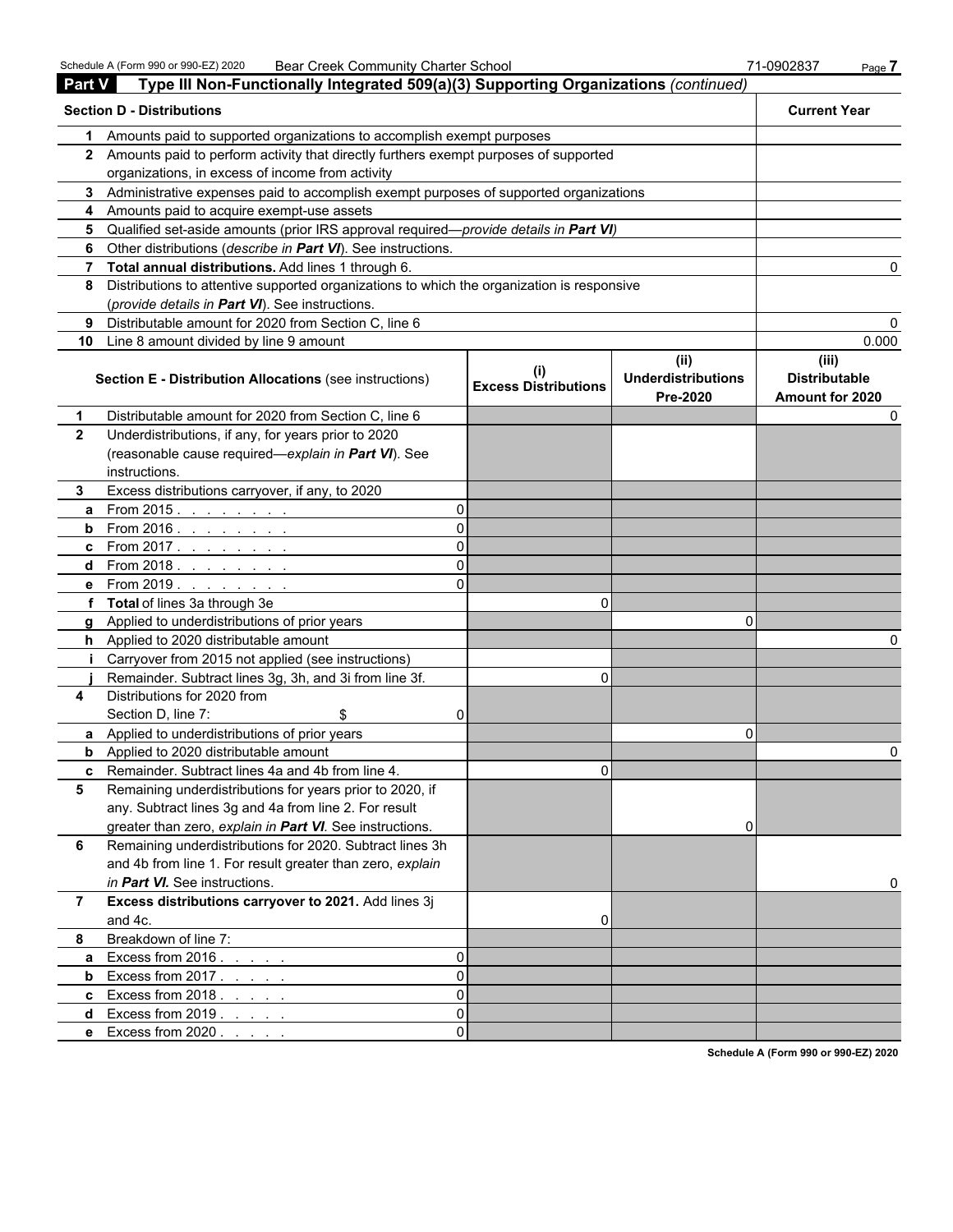|                | Schedule A (Form 990 or 990-EZ) 2020<br><b>Bear Creek Community Charter School</b>                                                                                                                                                                                                                                                                                                                                                                                                                                                                                                          | 71-0902837 | Page 8 |
|----------------|---------------------------------------------------------------------------------------------------------------------------------------------------------------------------------------------------------------------------------------------------------------------------------------------------------------------------------------------------------------------------------------------------------------------------------------------------------------------------------------------------------------------------------------------------------------------------------------------|------------|--------|
| <b>Part VI</b> | Supplemental Information. Provide the explanations required by Part II, line 10; Part II, line 17a or 17b; Part<br>III, line 12; Part IV, Section A, lines 1, 2, 3b, 3c, 4b, 4c, 5a, 6, 9a, 9b, 9c, 11a, 11b, and 11c; Part IV, Section<br>B, lines 1 and 2; Part IV, Section C, line 1; Part IV, Section D, lines 2 and 3; Part IV, Section E, lines 1c, 2a, 2b,<br>3a, and 3b; Part V, line 1; Part V, Section B, line 1e; Part V, Section D, lines 5, 6, and 8; and Part V, Section E,<br>lines 2, 5, and 6. Also complete this part for any additional information. (See instructions.) |            |        |
|                |                                                                                                                                                                                                                                                                                                                                                                                                                                                                                                                                                                                             |            |        |
|                |                                                                                                                                                                                                                                                                                                                                                                                                                                                                                                                                                                                             |            |        |
|                |                                                                                                                                                                                                                                                                                                                                                                                                                                                                                                                                                                                             |            |        |
|                |                                                                                                                                                                                                                                                                                                                                                                                                                                                                                                                                                                                             |            |        |
|                |                                                                                                                                                                                                                                                                                                                                                                                                                                                                                                                                                                                             |            |        |
|                |                                                                                                                                                                                                                                                                                                                                                                                                                                                                                                                                                                                             |            |        |
|                |                                                                                                                                                                                                                                                                                                                                                                                                                                                                                                                                                                                             |            |        |
|                |                                                                                                                                                                                                                                                                                                                                                                                                                                                                                                                                                                                             |            |        |
|                |                                                                                                                                                                                                                                                                                                                                                                                                                                                                                                                                                                                             |            |        |
|                |                                                                                                                                                                                                                                                                                                                                                                                                                                                                                                                                                                                             |            |        |
|                |                                                                                                                                                                                                                                                                                                                                                                                                                                                                                                                                                                                             |            |        |
|                |                                                                                                                                                                                                                                                                                                                                                                                                                                                                                                                                                                                             |            |        |
|                |                                                                                                                                                                                                                                                                                                                                                                                                                                                                                                                                                                                             |            |        |
|                |                                                                                                                                                                                                                                                                                                                                                                                                                                                                                                                                                                                             |            |        |
|                |                                                                                                                                                                                                                                                                                                                                                                                                                                                                                                                                                                                             |            |        |
|                |                                                                                                                                                                                                                                                                                                                                                                                                                                                                                                                                                                                             |            |        |
|                |                                                                                                                                                                                                                                                                                                                                                                                                                                                                                                                                                                                             |            |        |
|                |                                                                                                                                                                                                                                                                                                                                                                                                                                                                                                                                                                                             |            |        |
|                |                                                                                                                                                                                                                                                                                                                                                                                                                                                                                                                                                                                             |            |        |
|                |                                                                                                                                                                                                                                                                                                                                                                                                                                                                                                                                                                                             |            |        |
|                |                                                                                                                                                                                                                                                                                                                                                                                                                                                                                                                                                                                             |            |        |
|                |                                                                                                                                                                                                                                                                                                                                                                                                                                                                                                                                                                                             |            |        |
|                |                                                                                                                                                                                                                                                                                                                                                                                                                                                                                                                                                                                             |            |        |
|                |                                                                                                                                                                                                                                                                                                                                                                                                                                                                                                                                                                                             |            |        |
|                |                                                                                                                                                                                                                                                                                                                                                                                                                                                                                                                                                                                             |            |        |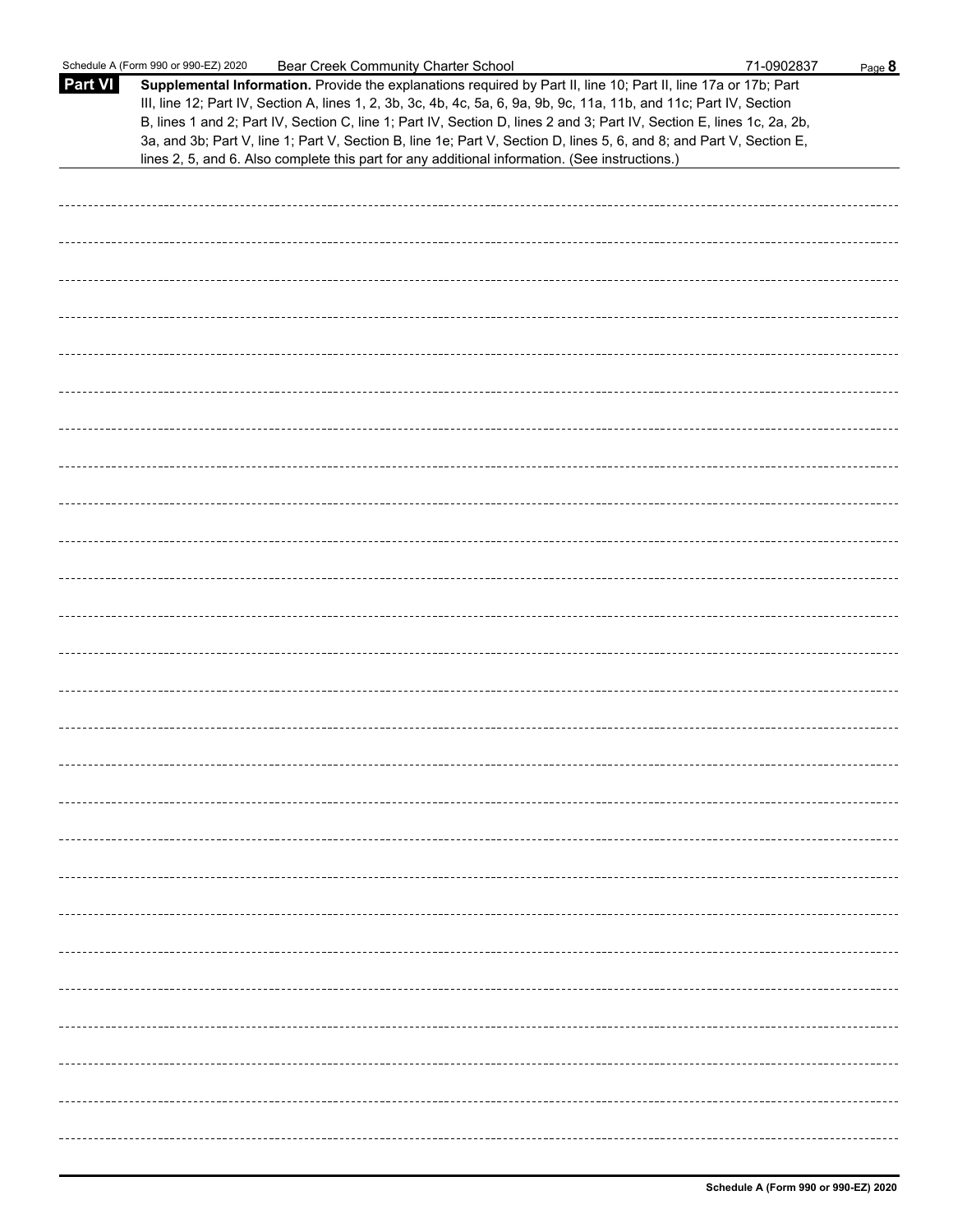| <b>Schedule B</b>  |  |
|--------------------|--|
| (Form 990, 990-EZ, |  |

Department of the Treasury

## **Schedule of Contributors**  $\frac{\text{OMB No. 1545-0047}}{}$

**2020 PP** Attach to Form 990, Form 990-EZ, or Form 990-PF.<br>Department of the Treasury

### ▶ Go to www.irs.gov/Form990 for the latest information.

| Name of the organization              | <b>Employer identification number</b> |
|---------------------------------------|---------------------------------------|
| Bear Creek Community Charter School   | 71-0902837                            |
| <b>Organization type (check one):</b> |                                       |

| Filers of:         | Section:                                                                  |
|--------------------|---------------------------------------------------------------------------|
| Form 990 or 990-FZ | $ X $ 501(c)( 3 ) (enter number) organization                             |
|                    | 4947(a)(1) nonexempt charitable trust not treated as a private foundation |
|                    | 527 political organization                                                |
| Form 990-PF        | 501(c)(3) exempt private foundation                                       |
|                    | 4947(a)(1) nonexempt charitable trust treated as a private foundation     |
|                    | $501(c)(3)$ taxable private foundation                                    |

Check if your organization is covered by the **General Rule** or a **Special Rule.**

**Note:** Only a section 501(c)(7), (8), or (10) organization can check boxes for both the General Rule and a Special Rule. See instructions.

#### **General Rule**

 For an organization filing Form 990, 990-EZ, or 990-PF that received, during the year, contributions totaling \$5,000 or more (in money or property) from any one contributor. Complete Parts I and II. See instructions for determining a contributor's total contributions.

#### **Special Rules**

 For an organization described in section 501(c)(3) filing Form 990 or 990-EZ that met the 33 1/3 % support test of the regulations under sections 509(a)(1) and 170(b)(1)(A)(vi), that checked Schedule A (Form 990 or 990-EZ), Part II, line 13, 16a, or 16b, and that received from any one contributor, during the year, total contributions of the greater of **(1)** \$5,000; or **(2)** 2% of the amount on (i) Form 990, Part VIII, line 1h; or (ii) Form 990-EZ, line 1. Complete Parts I and II.

 For an organization described in section 501(c)(7), (8), or (10) filing Form 990 or 990-EZ that received from any one contributor, during the year, total contributions of more than \$1,000 *exclusively* for religious, charitable, scientific, literary, or educational purposes, or for the prevention of cruelty to children or animals. Complete Parts I (entering "N/A" in column (b) instead of the contributor name and address), II, and III.

 For an organization described in section 501(c)(7), (8), or (10) filing Form 990 or 990-EZ that received from any one contributor, during the year, contributions *exclusively* for religious, charitable, etc., purposes, but no such contributions totaled more than \$1,000. If this box is checked, enter here the total contributions that were received during the year for an *exclusively* religious, charitable, etc., purpose. Don't complete any of the parts unless the **General Rule** applies to this organization because it received *nonexclusively* religious, charitable, etc., contributions totaling \$5,000 or more during the year . . . . . . . . . . . . . . . . . . . . . . . . . . . . . . . . . . . . . . . . . . . . . . . . . . . \$

**Caution:** An organization that isn't covered by the General Rule and/or the Special Rules doesn't file Schedule B (Form 990, 990-EZ, or 990-PF), but it **must** answer "No" on Part IV, line 2, of its Form 990; or check the box on line H of its Form 990-EZ or on its Form 990-PF, Part I, line 2, to certify that it doesn't meet the filing requirements of Schedule B (Form 990, 990-EZ, or 990-PF).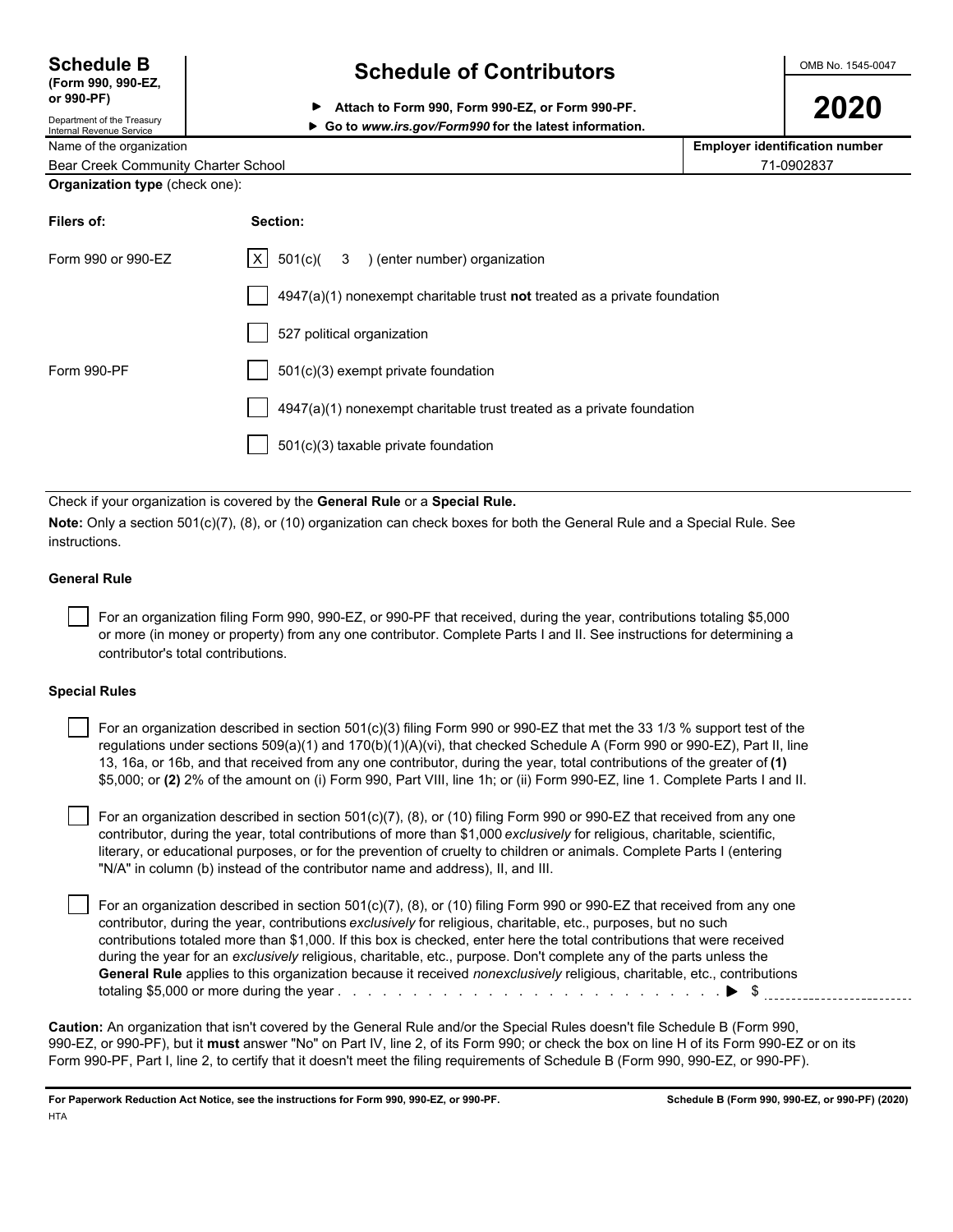Bear Creek Community Charter School 71-0902837

Name of organization<br> **Name of organization** 

| Part I     | Contributors (see instructions). Use duplicate copies of Part I if additional space is needed. |                                       |                                                                                                |  |  |
|------------|------------------------------------------------------------------------------------------------|---------------------------------------|------------------------------------------------------------------------------------------------|--|--|
| (a)<br>No. | (b)<br>Name, address, and ZIP + 4                                                              | (c)<br><b>Total contributions</b>     | (d)<br>Type of contribution                                                                    |  |  |
|            | Foreign State or Province: ________________________________                                    |                                       | Person<br>Payroll<br><b>Noncash</b><br>(Complete Part II for<br>noncash contributions.)        |  |  |
| (a)<br>No. | (b)<br>Name, address, and ZIP + 4                                                              | (c)<br><b>Total contributions</b>     | (d)<br>Type of contribution                                                                    |  |  |
|            | Foreign State or Province: _________________________________                                   | __________________________________    | Person<br>Payroll<br><b>Noncash</b><br>(Complete Part II for<br>noncash contributions.)        |  |  |
| (a)<br>No. | (b)<br>Name, address, and ZIP + 4                                                              | (c)<br><b>Total contributions</b>     | (d)<br>Type of contribution                                                                    |  |  |
|            | Foreign State or Province: __________________________________                                  | $\$\quad$                             | Person<br>Payroll<br><b>Noncash</b><br>(Complete Part II for<br>noncash contributions.)        |  |  |
| (a)<br>No. | (b)<br>Name, address, and ZIP + 4                                                              | (c)<br><b>Total contributions</b>     | (d)<br>Type of contribution                                                                    |  |  |
|            | Foreign State or Province: _______________________________                                     |                                       | Person<br><b>Payroll</b><br><b>Noncash</b><br>(Complete Part II for<br>noncash contributions.) |  |  |
| (a)<br>No. | (b)<br>Name, address, and ZIP + 4                                                              | (c)<br><b>Total contributions</b>     | (d)<br>Type of contribution                                                                    |  |  |
|            | ---------------------------------                                                              | \$                                    | Person<br>Payroll<br><b>Noncash</b><br>(Complete Part II for<br>noncash contributions.)        |  |  |
| (a)<br>No. | (b)<br>Name, address, and ZIP + 4                                                              | (c)<br><b>Total contributions</b>     | (d)<br><b>Type of contribution</b>                                                             |  |  |
|            |                                                                                                | \$<br>_______________________________ | <b>Person</b><br>Payroll<br><b>Noncash</b><br>(Complete Part II for<br>noncash contributions.) |  |  |

**Schedule B (Form 990, 990-EZ, or 990-PF) (2020)**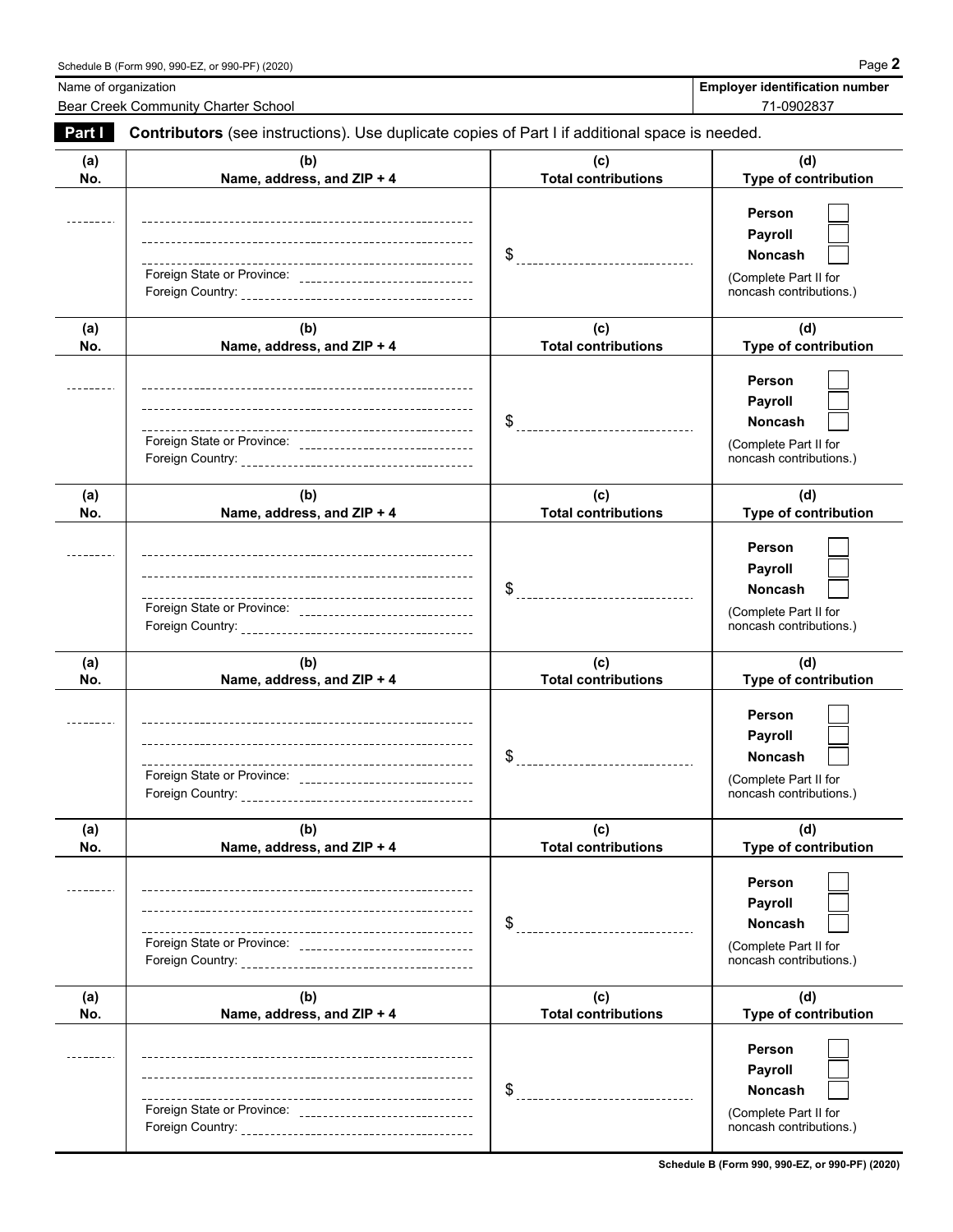|                           | Schedule B (Form 990, 990-EZ, or 990-PF) (2020)                                                     |                                                 | Page 3                                              |
|---------------------------|-----------------------------------------------------------------------------------------------------|-------------------------------------------------|-----------------------------------------------------|
| Name of organization      | Bear Creek Community Charter School                                                                 |                                                 | <b>Employer identification number</b><br>71-0902837 |
| Part II                   | Noncash Property (see instructions). Use duplicate copies of Part II if additional space is needed. |                                                 |                                                     |
| (a) No.<br>from<br>Part I | (b)<br>Description of noncash property given                                                        | (c)<br>FMV (or estimate)<br>(See instructions.) | (d)<br>Date received                                |
|                           |                                                                                                     | \$                                              |                                                     |
| (a) No.<br>from<br>Part I | (b)<br>Description of noncash property given                                                        | (c)<br>FMV (or estimate)<br>(See instructions.) | (d)<br>Date received                                |
|                           |                                                                                                     | \$                                              |                                                     |

**Prom Description of noncash property given FMV (or estimate)** and the mode received **Part I** (See instructions.)

**Prom Description of noncash property given FMV (or estimate)** and the mode received **Part I** (See instructions.)

\$

\$

 $$^{\circ}$ 

**(c)**

**(c)**

**(b)**

**(b)**

**(a) No.**

**(a) No.**

**(a) No.**

---------

**(a) No.**

------

| a) No.<br>from<br>Part I | (b)<br>Description of noncash property given | (c)<br><b>FMV</b> (or estimate)<br>(See instructions.) | (d)<br>Date received |
|--------------------------|----------------------------------------------|--------------------------------------------------------|----------------------|
|                          |                                              | \$                                                     |                      |
| a) No.<br>from<br>Part I | (b)<br>Description of noncash property given | (c)<br><b>FMV</b> (or estimate)<br>(See instructions.) | (d)<br>Date received |
|                          |                                              |                                                        |                      |

**(d)**

**(d)**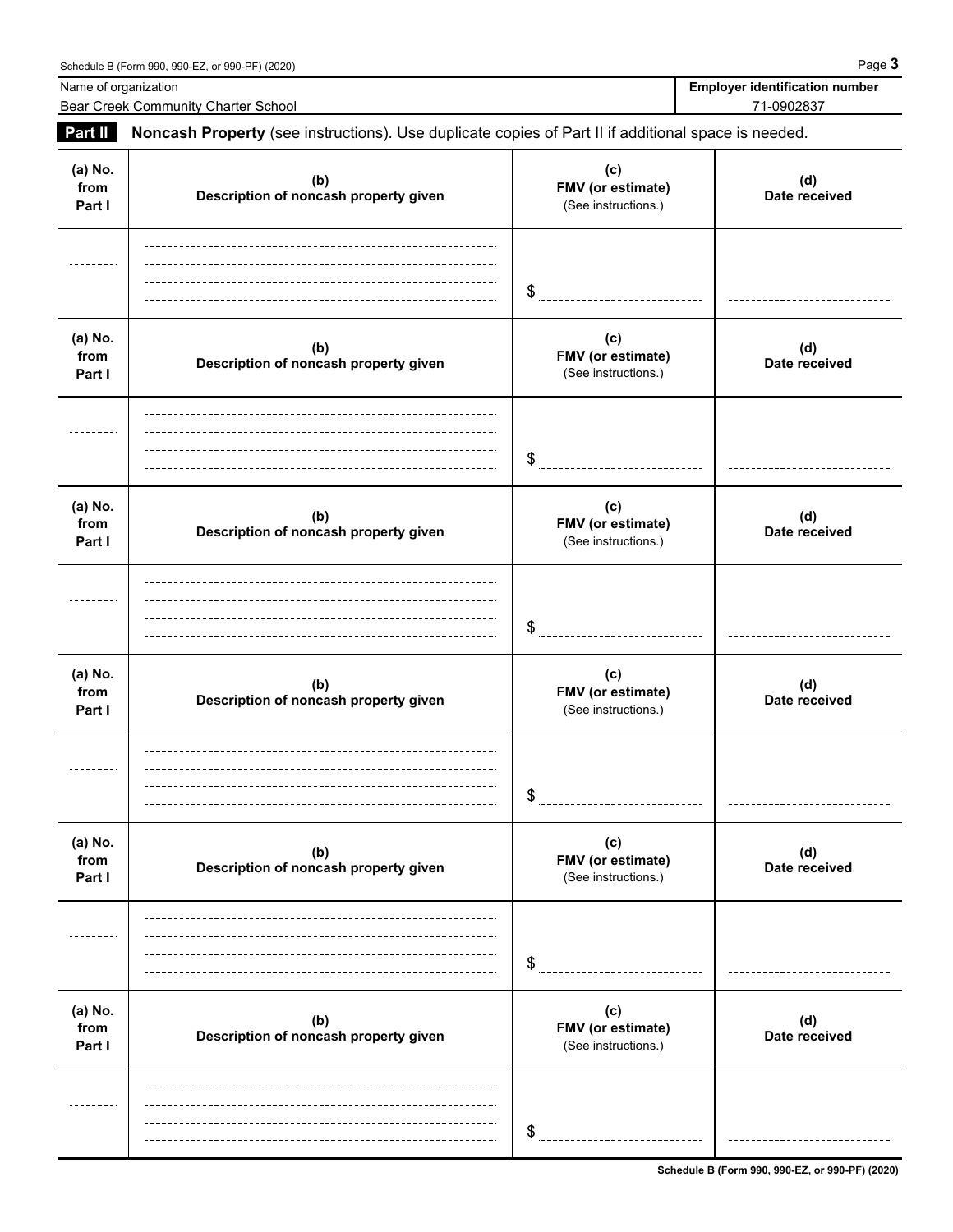$\overline{\phantom{a}}$ 

| Name of organization |                                                                                                                                                                                                                                  |                      | <b>Employer identification number</b>    |
|----------------------|----------------------------------------------------------------------------------------------------------------------------------------------------------------------------------------------------------------------------------|----------------------|------------------------------------------|
|                      | Bear Creek Community Charter School                                                                                                                                                                                              |                      | 71-0902837                               |
| Part III             | Exclusively religious, charitable, etc., contributions to organizations described in section 501(c)(7), (8), or<br>(10) that total more than \$1,000 for the year from any one contributor. Complete columns (a) through (e) and |                      |                                          |
|                      | the following line entry. For organizations completing Part III, enter the total of exclusively religious, charitable, etc.,                                                                                                     |                      |                                          |
|                      | contributions of \$1,000 or less for the year. (Enter this information once. See instructions.)                                                                                                                                  |                      | $\triangleright$ \$<br>0                 |
|                      | Use duplicate copies of Part III if additional space is needed.                                                                                                                                                                  |                      |                                          |
| (a) No.              |                                                                                                                                                                                                                                  |                      |                                          |
| from<br>Part I       | (b) Purpose of gift                                                                                                                                                                                                              | (c) Use of gift      | (d) Description of how gift is held      |
|                      |                                                                                                                                                                                                                                  |                      |                                          |
|                      |                                                                                                                                                                                                                                  |                      |                                          |
|                      |                                                                                                                                                                                                                                  |                      |                                          |
|                      |                                                                                                                                                                                                                                  |                      |                                          |
|                      |                                                                                                                                                                                                                                  | (e) Transfer of gift |                                          |
|                      |                                                                                                                                                                                                                                  |                      |                                          |
|                      | Transferee's name, address, and ZIP + 4                                                                                                                                                                                          |                      | Relationship of transferor to transferee |
|                      |                                                                                                                                                                                                                                  |                      |                                          |
|                      |                                                                                                                                                                                                                                  |                      |                                          |
|                      | For. Prov.<br>Country                                                                                                                                                                                                            |                      |                                          |
| $(a)$ No.            |                                                                                                                                                                                                                                  |                      |                                          |
| from<br>Part I       | (b) Purpose of gift                                                                                                                                                                                                              | (c) Use of gift      | (d) Description of how gift is held      |
|                      |                                                                                                                                                                                                                                  |                      |                                          |
|                      |                                                                                                                                                                                                                                  |                      |                                          |
|                      |                                                                                                                                                                                                                                  |                      |                                          |
|                      |                                                                                                                                                                                                                                  |                      |                                          |
|                      |                                                                                                                                                                                                                                  | (e) Transfer of gift |                                          |
|                      |                                                                                                                                                                                                                                  |                      |                                          |
|                      | Transferee's name, address, and ZIP + 4                                                                                                                                                                                          |                      | Relationship of transferor to transferee |
|                      |                                                                                                                                                                                                                                  |                      |                                          |
|                      |                                                                                                                                                                                                                                  |                      |                                          |
|                      | For. Prov.<br>Country                                                                                                                                                                                                            |                      |                                          |
| (a) No.              |                                                                                                                                                                                                                                  |                      |                                          |
| from<br>Part I       | (b) Purpose of gift                                                                                                                                                                                                              | (c) Use of gift      | (d) Description of how gift is held      |
|                      |                                                                                                                                                                                                                                  |                      |                                          |
|                      |                                                                                                                                                                                                                                  |                      |                                          |
|                      |                                                                                                                                                                                                                                  |                      |                                          |
|                      |                                                                                                                                                                                                                                  |                      |                                          |
|                      |                                                                                                                                                                                                                                  | (e) Transfer of gift |                                          |
|                      |                                                                                                                                                                                                                                  |                      |                                          |
|                      | Transferee's name, address, and ZIP + 4                                                                                                                                                                                          |                      | Relationship of transferor to transferee |
|                      |                                                                                                                                                                                                                                  |                      |                                          |
|                      |                                                                                                                                                                                                                                  |                      |                                          |
|                      | For. Prov.<br>Country                                                                                                                                                                                                            |                      |                                          |
| $(a)$ No.            |                                                                                                                                                                                                                                  |                      |                                          |
| from<br>Part I       | (b) Purpose of gift                                                                                                                                                                                                              | (c) Use of gift      | (d) Description of how gift is held      |
|                      |                                                                                                                                                                                                                                  |                      |                                          |
|                      |                                                                                                                                                                                                                                  |                      |                                          |
|                      |                                                                                                                                                                                                                                  |                      |                                          |
|                      |                                                                                                                                                                                                                                  |                      |                                          |
|                      |                                                                                                                                                                                                                                  | (e) Transfer of gift |                                          |
|                      |                                                                                                                                                                                                                                  |                      |                                          |
|                      | Transferee's name, address, and ZIP + 4                                                                                                                                                                                          |                      | Relationship of transferor to transferee |
|                      |                                                                                                                                                                                                                                  |                      |                                          |
|                      |                                                                                                                                                                                                                                  |                      |                                          |
|                      | For. Prov.<br>Country                                                                                                                                                                                                            |                      |                                          |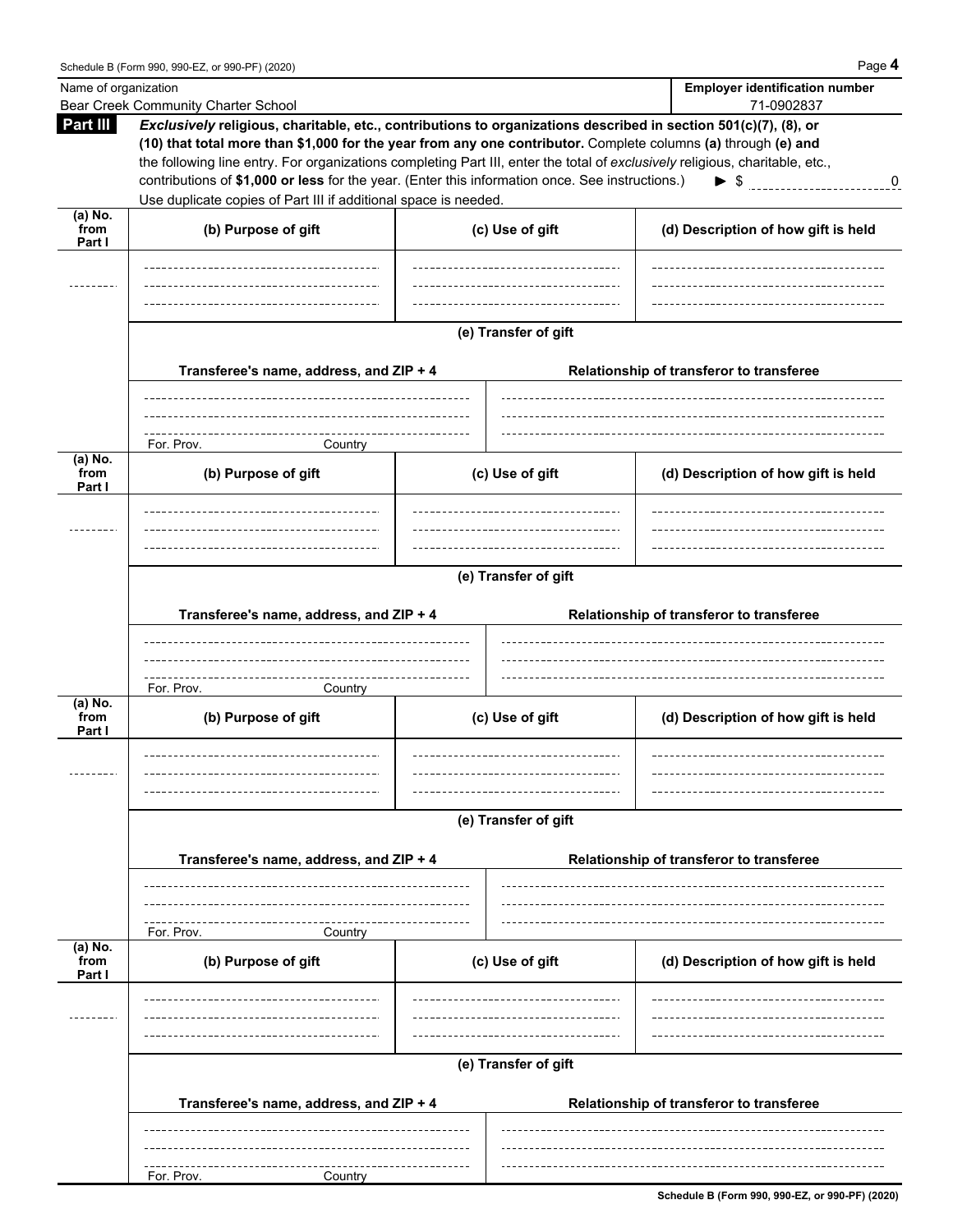| <b>SCHEDULE D</b> |  |
|-------------------|--|
| (Form 990)        |  |

 $\overline{\phantom{a}}$ 

 $\overline{\phantom{a}}$ 

 $\overline{\phantom{a}}$ 

### **Supplemental Financial Statements OMB No. 1545-0047**

**Complete if the organization answered "Yes" on Form 990, 2020 Part IV, line 6, 7, 8, 9, 10, 11a, 11b, 11c, 11d, 11e, 11f, 12a, or 12b. Attach to Form 990.**

**Open to Public**

|              | Department of the Treasury<br>Internal Revenue Service                                                                                                  | ► Attach to Form 990.<br>Go to www.irs.gov/Form990 for instructions and the latest information. |                                                    | <b>Open to Public</b><br><b>Inspection</b> |
|--------------|---------------------------------------------------------------------------------------------------------------------------------------------------------|-------------------------------------------------------------------------------------------------|----------------------------------------------------|--------------------------------------------|
|              | Name of the organization                                                                                                                                |                                                                                                 | <b>Employer identification number</b>              |                                            |
|              | Bear Creek Community Charter School                                                                                                                     |                                                                                                 |                                                    | 71-0902837                                 |
|              | Part   Organizations Maintaining Donor Advised Funds or Other Similar Funds or Accounts.                                                                |                                                                                                 |                                                    |                                            |
|              | Complete if the organization answered "Yes" on Form 990, Part IV, line 6.                                                                               |                                                                                                 |                                                    |                                            |
|              |                                                                                                                                                         | (a) Donor advised funds                                                                         |                                                    | (b) Funds and other accounts               |
|              | Total number at end of year                                                                                                                             |                                                                                                 |                                                    |                                            |
| $\mathbf{2}$ | Aggregate value of contributions to (during year).                                                                                                      |                                                                                                 |                                                    |                                            |
| 3            | Aggregate value of grants from (during year)                                                                                                            |                                                                                                 |                                                    |                                            |
| 4            | Aggregate value at end of year                                                                                                                          |                                                                                                 |                                                    |                                            |
| 5            | Did the organization inform all donors and donor advisors in writing that the assets held in donor advised                                              |                                                                                                 |                                                    |                                            |
|              | funds are the organization's property, subject to the organization's exclusive legal control?                                                           |                                                                                                 |                                                    | Yes<br>No                                  |
| 6            | Did the organization inform all grantees, donors, and donor advisors in writing that grant funds can be used                                            |                                                                                                 |                                                    |                                            |
|              | only for charitable purposes and not for the benefit of the donor or donor advisor, or for any other purpose                                            |                                                                                                 |                                                    |                                            |
|              |                                                                                                                                                         |                                                                                                 |                                                    | <b>Yes</b><br>No.                          |
|              | <b>Conservation Easements.</b><br>Part II                                                                                                               |                                                                                                 |                                                    |                                            |
|              | Complete if the organization answered "Yes" on Form 990, Part IV, line 7.                                                                               |                                                                                                 |                                                    |                                            |
| $\mathbf 1$  | Purpose(s) of conservation easements held by the organization (check all that apply).                                                                   |                                                                                                 |                                                    |                                            |
|              | Preservation of land for public use (for example, recreation or education)                                                                              |                                                                                                 | Preservation of a historically important land area |                                            |
|              | Protection of natural habitat                                                                                                                           |                                                                                                 | Preservation of a certified historic structure     |                                            |
|              |                                                                                                                                                         |                                                                                                 |                                                    |                                            |
| $\mathbf{2}$ | Preservation of open space<br>Complete lines 2a through 2d if the organization held a qualified conservation contribution in the form of a conservation |                                                                                                 |                                                    |                                            |
|              | easement on the last day of the tax year.                                                                                                               |                                                                                                 |                                                    | Held at the End of the Tax Year            |
|              | Total number of conservation easements.                                                                                                                 |                                                                                                 | 2a                                                 |                                            |
| b            |                                                                                                                                                         |                                                                                                 | 2 <sub>b</sub>                                     |                                            |
|              | Number of conservation easements on a certified historic structure included in (a)                                                                      |                                                                                                 | 2c                                                 |                                            |
| d            | Number of conservation easements included in (c) acquired after 7/25/06, and not on a                                                                   |                                                                                                 |                                                    |                                            |
|              |                                                                                                                                                         |                                                                                                 | 2d                                                 |                                            |
| 3            | Number of conservation easements modified, transferred, released, extinguished, or terminated by the organization during                                |                                                                                                 |                                                    |                                            |
|              | the tax year $\blacktriangleright$                                                                                                                      |                                                                                                 |                                                    |                                            |
| 4            | Number of states where property subject to conservation easement is located                                                                             |                                                                                                 |                                                    |                                            |
| 5            | Does the organization have a written policy regarding the periodic monitoring, inspection, handling of                                                  |                                                                                                 |                                                    |                                            |
|              |                                                                                                                                                         |                                                                                                 |                                                    | No<br><b>Yes</b>                           |
| 6            | Staff and volunteer hours devoted to monitoring, inspecting, handling of violations, and enforcing conservation easements during the year               |                                                                                                 |                                                    |                                            |
|              |                                                                                                                                                         |                                                                                                 |                                                    |                                            |
| 7            | Amount of expenses incurred in monitoring, inspecting, handling of violations, and enforcing conservation easements during the year                     |                                                                                                 |                                                    |                                            |
|              | - \$                                                                                                                                                    |                                                                                                 |                                                    |                                            |
|              | Does each conservation easement reported on line 2(d) above satisfy the requirements of section 170(h)(4)(B)(i)                                         |                                                                                                 |                                                    |                                            |
|              |                                                                                                                                                         |                                                                                                 |                                                    | $Yes \mid$<br>No                           |
| 9            | In Part XIII, describe how the organization reports conservation easements in its revenue and expense statement and                                     |                                                                                                 |                                                    |                                            |
|              | balance sheet, and include, if applicable, the text of the footnote to the organization's financial statements that describes the                       |                                                                                                 |                                                    |                                            |
|              | organization's accounting for conservation easements.                                                                                                   |                                                                                                 |                                                    |                                            |
|              | Part III Organizations Maintaining Collections of Art, Historical Treasures, or Other Similar Assets.                                                   |                                                                                                 |                                                    |                                            |
|              | Complete if the organization answered "Yes" on Form 990, Part IV, line 8.                                                                               |                                                                                                 |                                                    |                                            |
| 1a           | If the organization elected, as permitted under FASB ASC 958, not to report in its revenue statement and balance sheet                                  |                                                                                                 |                                                    |                                            |
|              | works of art, historical treasures, or other similar assets held for public exhibition, education, or research in furtherance of                        |                                                                                                 |                                                    |                                            |
|              | public service, provide in Part XIII the text of the footnote to its financial statements that describes these items.                                   |                                                                                                 |                                                    |                                            |
|              | <b>b</b> If the organization elected, as permitted under FASB ASC 958, to report in its revenue statement and balance sheet                             |                                                                                                 |                                                    |                                            |
|              | works of art, historical treasures, or other similar assets held for public exhibition, education, or research in furtherance of                        |                                                                                                 |                                                    |                                            |
|              | public service, provide the following amounts relating to these items:                                                                                  |                                                                                                 |                                                    |                                            |
|              |                                                                                                                                                         |                                                                                                 |                                                    |                                            |
|              | (ii) Assets included in Form 990, Part X. $\ldots$ , $\ldots$ , $\ldots$ , $\ldots$ , $\ldots$ , $\ldots$ , $\ldots$ , $\ldots$ , $\ldots$ , $\ldots$   |                                                                                                 | $\blacktriangleright$ \$                           |                                            |
| $\mathbf{2}$ | If the organization received or held works of art, historical treasures, or other similar assets for financial gain, provide the                        |                                                                                                 |                                                    |                                            |
|              | following amounts required to be reported under FASB ASC 958 relating to these items:                                                                   |                                                                                                 |                                                    |                                            |
|              |                                                                                                                                                         |                                                                                                 |                                                    |                                            |
|              |                                                                                                                                                         |                                                                                                 |                                                    |                                            |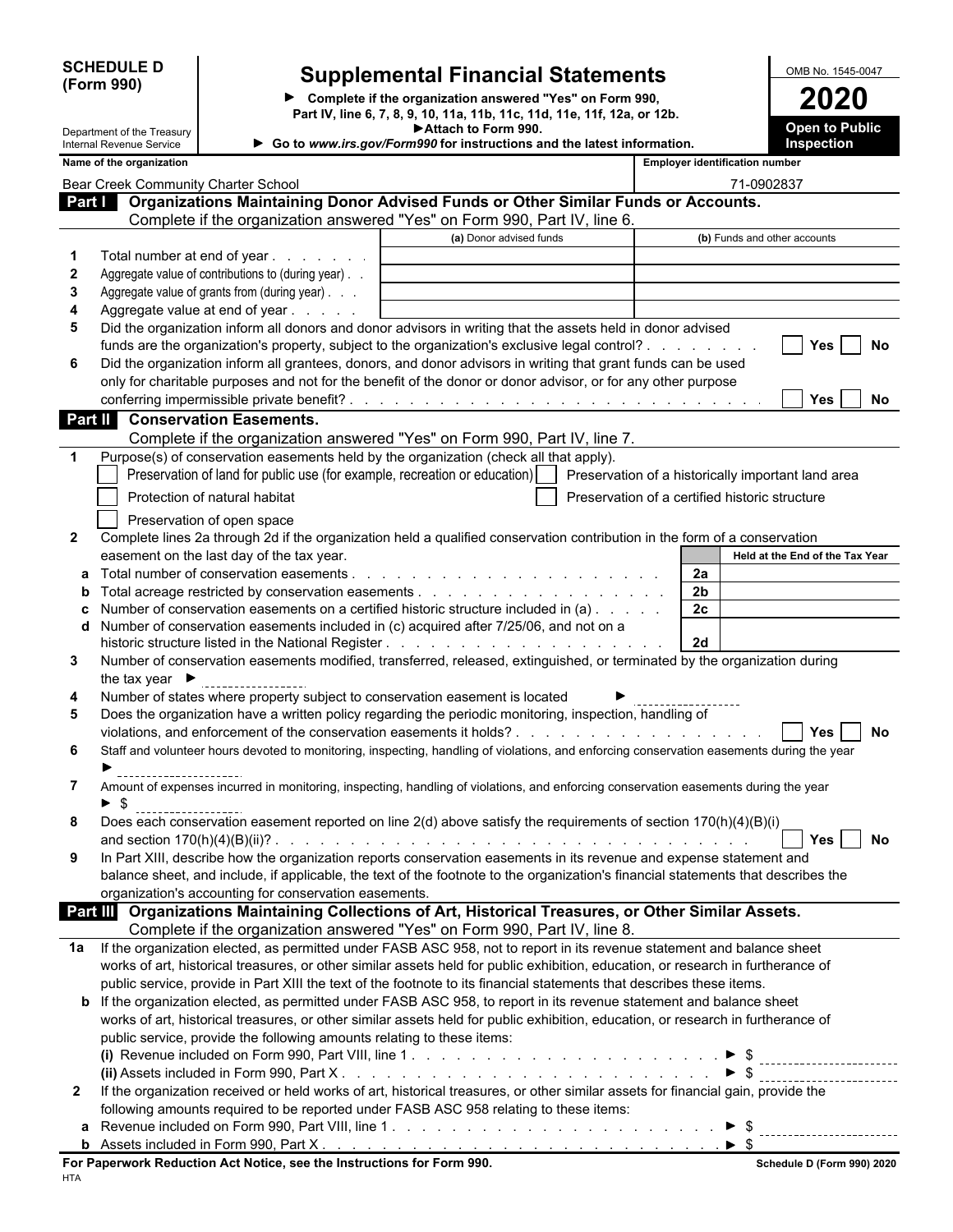|               | Schedule D (Form 990) 2020<br><b>Bear Creek Community Charter School</b>                                                                                                                                                     |                                    |                          |                | 71-0902837           |                     | Page $2$  |
|---------------|------------------------------------------------------------------------------------------------------------------------------------------------------------------------------------------------------------------------------|------------------------------------|--------------------------|----------------|----------------------|---------------------|-----------|
|               | Part III Organizations Maintaining Collections of Art, Historical Treasures, or Other Similar Assets (continued)                                                                                                             |                                    |                          |                |                      |                     |           |
| 3             | Using the organization's acquisition, accession, and other records, check any of the following that make significant use of its                                                                                              |                                    |                          |                |                      |                     |           |
|               | collection items (check all that apply):                                                                                                                                                                                     |                                    |                          |                |                      |                     |           |
| а             | Public exhibition                                                                                                                                                                                                            |                                    | Loan or exchange program |                |                      |                     |           |
| b             | Scholarly research                                                                                                                                                                                                           | e                                  | Other                    |                |                      |                     |           |
| c             | Preservation for future generations                                                                                                                                                                                          |                                    |                          |                |                      |                     |           |
| 4             | Provide a description of the organization's collections and explain how they further the organization's exempt purpose in Part<br>XIII.                                                                                      |                                    |                          |                |                      |                     |           |
| 5             | During the year, did the organization solicit or receive donations of art, historical treasures, or other similar<br>assets to be sold to raise funds rather than to be maintained as part of the organization's collection? |                                    |                          |                |                      | Yes                 | No        |
|               | Part IV Escrow and Custodial Arrangements.                                                                                                                                                                                   |                                    |                          |                |                      |                     |           |
|               | Complete if the organization answered "Yes" on Form 990, Part IV, line 9, or reported an amount on Form<br>990, Part X, line 21.                                                                                             |                                    |                          |                |                      |                     |           |
| 1a            | Is the organization an agent, trustee, custodian or other intermediary for contributions or other assets not                                                                                                                 |                                    |                          |                |                      |                     |           |
|               |                                                                                                                                                                                                                              |                                    |                          |                |                      | Yes                 | No        |
|               | If "Yes," explain the arrangement in Part XIII and complete the following table:                                                                                                                                             |                                    |                          |                |                      |                     |           |
|               |                                                                                                                                                                                                                              |                                    |                          |                |                      | Amount              |           |
| С             |                                                                                                                                                                                                                              |                                    |                          | 1 <sup>c</sup> |                      |                     | $\Omega$  |
|               |                                                                                                                                                                                                                              |                                    |                          | 1 <sub>d</sub> |                      |                     |           |
|               |                                                                                                                                                                                                                              |                                    |                          | 1e<br>1f       |                      |                     |           |
|               |                                                                                                                                                                                                                              |                                    |                          |                |                      |                     |           |
| 2a            | Did the organization include an amount on Form 990, Part X, line 21, for escrow or custodial account liability?                                                                                                              |                                    |                          |                |                      | Yes $X$ No          |           |
| b             | If "Yes," explain the arrangement in Part XIII. Check here if the explanation has been provided on Part XIII.                                                                                                                |                                    |                          |                |                      |                     |           |
| <b>Part V</b> | <b>Endowment Funds.</b>                                                                                                                                                                                                      |                                    |                          |                |                      |                     |           |
|               | Complete if the organization answered "Yes" on Form 990, Part IV, line 10.                                                                                                                                                   |                                    |                          |                |                      |                     |           |
|               |                                                                                                                                                                                                                              | (a) Current year<br>(b) Prior year | (c) Two years back       |                | (d) Three years back | (e) Four years back |           |
| 1a            | Beginning of year balance                                                                                                                                                                                                    | $\overline{0}$                     | $\Omega$                 |                |                      |                     |           |
|               | Contributions                                                                                                                                                                                                                |                                    |                          |                |                      |                     |           |
| c             | Net investment earnings, gains,                                                                                                                                                                                              |                                    |                          |                |                      |                     |           |
|               | and losses<br>Grants or scholarships                                                                                                                                                                                         |                                    |                          |                |                      |                     |           |
| е             | Other expenditures for facilities                                                                                                                                                                                            |                                    |                          |                |                      |                     |           |
|               | and programs                                                                                                                                                                                                                 |                                    |                          |                |                      |                     |           |
|               | Administrative expenses                                                                                                                                                                                                      |                                    |                          |                |                      |                     |           |
|               | End of year balance                                                                                                                                                                                                          | $\Omega$                           | $\Omega$                 | $\Omega$       | $\Omega$             |                     | $\Omega$  |
| 2             | Provide the estimated percentage of the current year end balance (line 1g, column (a)) held as:                                                                                                                              |                                    |                          |                |                      |                     |           |
| а             | Board designated or quasi-endowment<br>Figures 2011                                                                                                                                                                          | %                                  |                          |                |                      |                     |           |
| b             | Permanent endowment<br>------------------                                                                                                                                                                                    | %                                  |                          |                |                      |                     |           |
| c             | Term endowment ▶<br>$\%$                                                                                                                                                                                                     |                                    |                          |                |                      |                     |           |
|               | The percentages on lines 2a, 2b, and 2c should equal 100%.                                                                                                                                                                   |                                    |                          |                |                      |                     |           |
| За            | Are there endowment funds not in the possession of the organization that are held and administered for the                                                                                                                   |                                    |                          |                |                      |                     |           |
|               | organization by:                                                                                                                                                                                                             |                                    |                          |                |                      | <b>Yes</b>          | No        |
|               | (i)                                                                                                                                                                                                                          |                                    |                          |                |                      | 3a(i)               |           |
|               |                                                                                                                                                                                                                              |                                    |                          |                |                      | 3a(ii)              |           |
| b             | If "Yes" on line 3a(ii), are the related organizations listed as required on Schedule R?                                                                                                                                     |                                    |                          |                |                      | 3 <sub>b</sub>      |           |
| 4             | Describe in Part XIII the intended uses of the organization's endowment funds.                                                                                                                                               |                                    |                          |                |                      |                     |           |
| Part VI       | Land, Buildings, and Equipment.<br>Complete if the organization answered "Yes" on Form 990, Part IV, line 11a. See Form 990, Part X, line 10.                                                                                |                                    |                          |                |                      |                     |           |
|               | Description of property                                                                                                                                                                                                      | (a) Cost or other basis            | (b) Cost or other basis  |                | (c) Accumulated      | (d) Book value      |           |
|               |                                                                                                                                                                                                                              | (investment)                       | (other)                  |                | depreciation         |                     |           |
| 1a            | Land.                                                                                                                                                                                                                        | $\Omega$                           | 0                        |                |                      |                     | 0         |
| b             | Buildings                                                                                                                                                                                                                    | $\Omega$                           | $\overline{0}$           |                | 0                    |                     | $\Omega$  |
|               | Leasehold improvements                                                                                                                                                                                                       | $\Omega$                           | $\Omega$                 |                | 0                    |                     | $\Omega$  |
| d             | Equipment.                                                                                                                                                                                                                   | $\Omega$                           | 2,431,733                |                | 1,722,284            |                     | 709,449   |
| е             | Other $\ldots$ $\ldots$ $\ldots$ $\ldots$ $\ldots$ $\ldots$                                                                                                                                                                  | $\Omega$                           | 9,698,991                |                | 1,534,477            |                     | 8,164,514 |
|               | Total. Add lines 1a through 1e. (Column (d) must equal Form 990, Part X, column (B), line 10c.).                                                                                                                             |                                    |                          |                | ▶                    |                     | 8,873,963 |

| Schedule D (Form 990) 2020 |  |
|----------------------------|--|
|                            |  |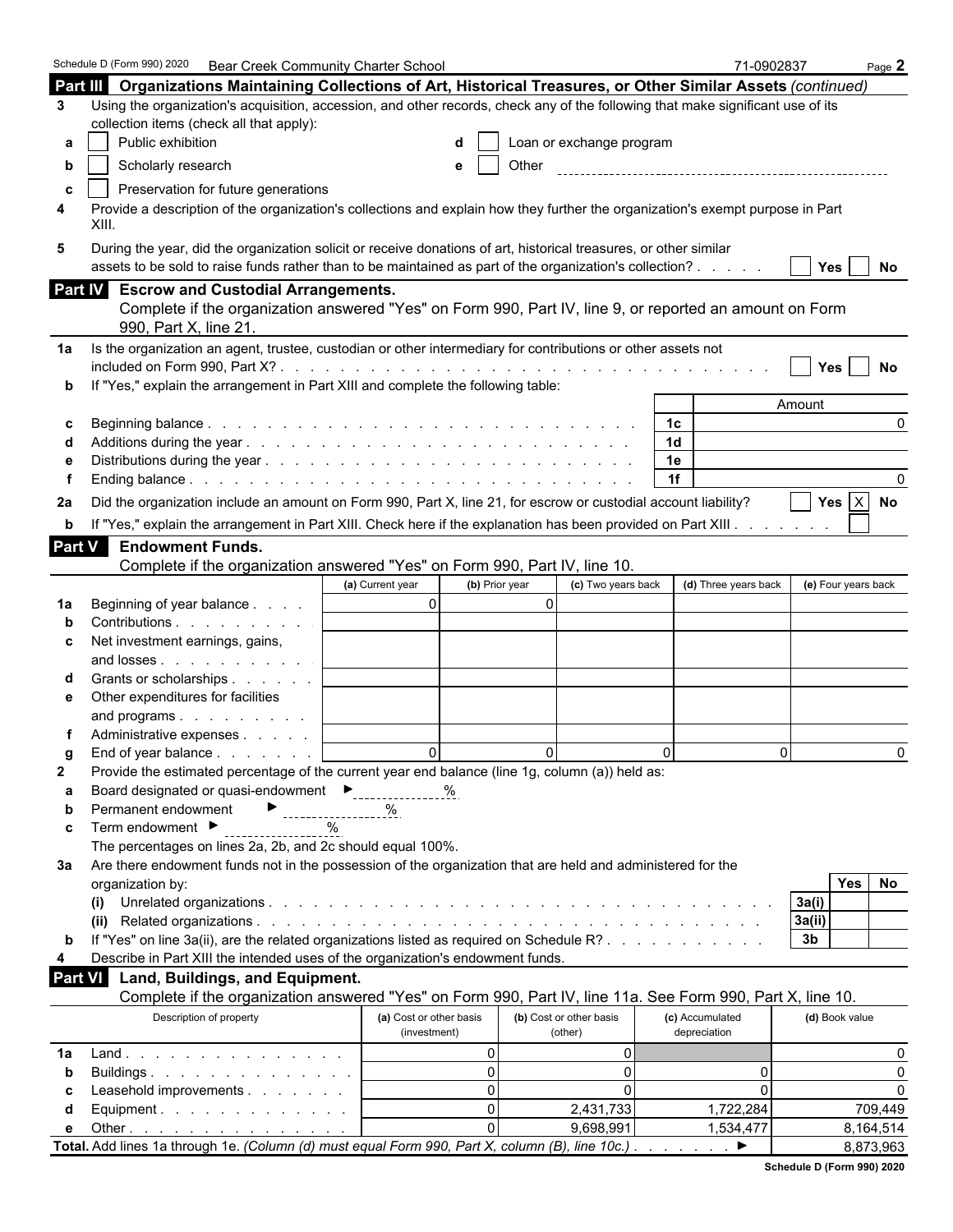| Part VII         | <b>Investments-Other Securities.</b>                                                                                 |                              |                                                              |                |
|------------------|----------------------------------------------------------------------------------------------------------------------|------------------------------|--------------------------------------------------------------|----------------|
|                  | Complete if the organization answered "Yes" on Form 990, Part IV, line 11b. See Form 990, Part X, line 12.           |                              |                                                              |                |
|                  | (a) Description of security or category<br>(including name of security)                                              | (b) Book value               | (c) Method of valuation:<br>Cost or end-of-year market value |                |
|                  | (1) Financial derivatives                                                                                            | $\mathbf 0$                  |                                                              |                |
|                  | (2) Closely held equity interests                                                                                    | $\mathbf 0$                  |                                                              |                |
| (3) Other        |                                                                                                                      |                              |                                                              |                |
| (A)              |                                                                                                                      |                              |                                                              |                |
| (B)              |                                                                                                                      |                              |                                                              |                |
| (C)              |                                                                                                                      |                              |                                                              |                |
| (D)              |                                                                                                                      |                              |                                                              |                |
| (E)<br>(F)       |                                                                                                                      |                              |                                                              |                |
| (G)              |                                                                                                                      |                              |                                                              |                |
| (H)              |                                                                                                                      |                              |                                                              |                |
|                  | Total. (Column (b) must equal Form 990, Part X, col. (B) line 12.). $\blacktriangleright$                            | $\Omega$                     |                                                              |                |
| <b>Part VIII</b> | <b>Investments-Program Related.</b>                                                                                  |                              |                                                              |                |
|                  | Complete if the organization answered "Yes" on Form 990, Part IV, line 11c. See Form 990, Part X, line 13.           |                              |                                                              |                |
|                  | (a) Description of investment                                                                                        | (b) Book value               | (c) Method of valuation:                                     |                |
|                  |                                                                                                                      |                              | Cost or end-of-year market value                             |                |
| (1)              |                                                                                                                      |                              |                                                              |                |
| (2)              |                                                                                                                      |                              |                                                              |                |
| (3)              |                                                                                                                      |                              |                                                              |                |
| (4)              |                                                                                                                      |                              |                                                              |                |
| (5)              |                                                                                                                      |                              |                                                              |                |
| (6)              |                                                                                                                      |                              |                                                              |                |
| (7)              |                                                                                                                      |                              |                                                              |                |
| (8)<br>(9)       |                                                                                                                      |                              |                                                              |                |
|                  | Total. (Column (b) must equal Form 990, Part X, col. (B) line 13.). $\blacktriangleright$                            | $\mathbf 0$                  |                                                              |                |
| Part IX          | <b>Other Assets.</b>                                                                                                 |                              |                                                              |                |
|                  | Complete if the organization answered "Yes" on Form 990, Part IV, line 11d. See Form 990, Part X, line 15.           |                              |                                                              |                |
|                  | (a) Description                                                                                                      |                              |                                                              | (b) Book value |
| (1)              |                                                                                                                      |                              |                                                              |                |
| (2)              |                                                                                                                      |                              |                                                              |                |
| (3)              |                                                                                                                      |                              |                                                              |                |
| (4)              |                                                                                                                      |                              |                                                              |                |
| (5)              |                                                                                                                      |                              |                                                              |                |
| (6)              |                                                                                                                      |                              |                                                              |                |
| (7)              |                                                                                                                      |                              |                                                              |                |
| (8)              |                                                                                                                      |                              |                                                              |                |
| (9)              |                                                                                                                      |                              |                                                              |                |
|                  | Total. (Column (b) must equal Form 990, Part X, col. (B) line 15.)                                                   |                              |                                                              |                |
| Part X           | <b>Other Liabilities.</b>                                                                                            |                              |                                                              |                |
|                  | Complete if the organization answered "Yes" on Form 990, Part IV, line 11e or 11f. See Form 990, Part X,<br>line 25. |                              |                                                              |                |
| 1.               |                                                                                                                      | (a) Description of liability |                                                              | (b) Book value |
|                  | (1) Federal income taxes                                                                                             |                              |                                                              |                |
| (2)              |                                                                                                                      |                              |                                                              |                |
| (3)              |                                                                                                                      |                              |                                                              |                |
| (4)              |                                                                                                                      |                              |                                                              |                |
| (5)              |                                                                                                                      |                              |                                                              |                |
| (6)              |                                                                                                                      |                              |                                                              |                |
| (7)              |                                                                                                                      |                              |                                                              |                |
| (8)              |                                                                                                                      |                              |                                                              |                |
| (9)              |                                                                                                                      |                              |                                                              |                |
|                  | Total. (Column (b) must equal Form 990, Part X, col. (B) line 25.)                                                   |                              |                                                              |                |

**2.** Liability for uncertain tax positions. In Part XIII, provide the text of the footnote to the organization's financial statements that reports the organization's liability for uncertain tax positions under FASB ASC 740. Check here if the text of the footnote has been provided in Part XIII . .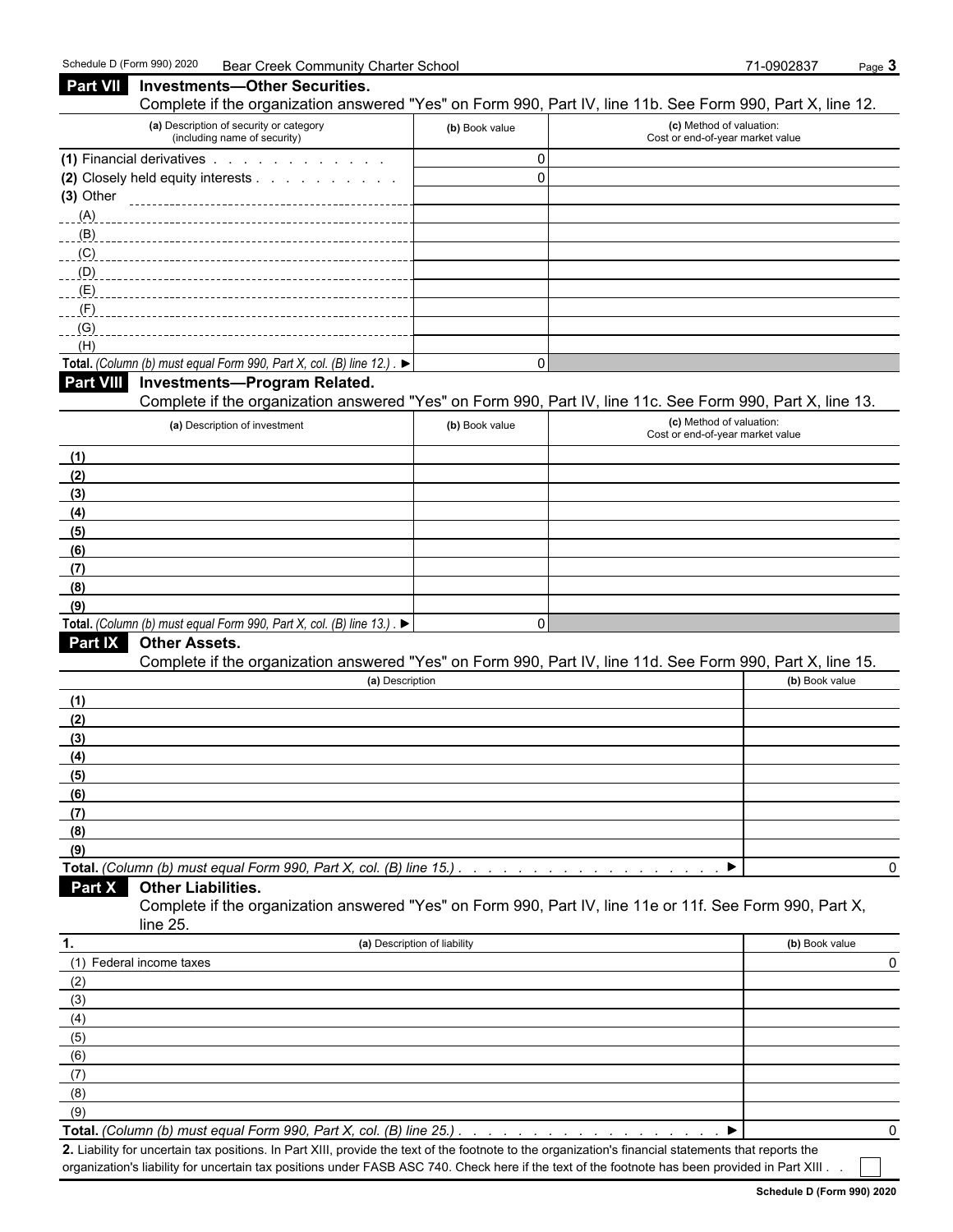|              |                                     | Schedule D (Form 990) 2020  Bear Creek Community Charter School                   |                                                                                                                                                                            |                |        | 71-0902837           | Page 4    |
|--------------|-------------------------------------|-----------------------------------------------------------------------------------|----------------------------------------------------------------------------------------------------------------------------------------------------------------------------|----------------|--------|----------------------|-----------|
|              |                                     |                                                                                   | Part XI Reconciliation of Revenue per Audited Financial Statements With Revenue per Return.<br>Complete if the organization answered "Yes" on Form 990, Part IV, line 12a. |                |        |                      |           |
| 1            |                                     |                                                                                   | Total revenue, gains, and other support per audited financial statements                                                                                                   |                |        | $\blacktriangleleft$ | 8,119,854 |
| $\mathbf{2}$ |                                     | Amounts included on line 1 but not on Form 990, Part VIII, line 12:               |                                                                                                                                                                            |                |        |                      |           |
|              |                                     | Net unrealized gains (losses) on investments                                      |                                                                                                                                                                            | 2a             |        |                      |           |
| b            |                                     |                                                                                   |                                                                                                                                                                            | 2 <sub>b</sub> |        |                      |           |
| c            |                                     |                                                                                   |                                                                                                                                                                            | 2c             |        |                      |           |
| d            |                                     |                                                                                   |                                                                                                                                                                            | 2d             |        |                      |           |
|              |                                     |                                                                                   |                                                                                                                                                                            |                |        | 2e                   |           |
| 3            |                                     |                                                                                   |                                                                                                                                                                            |                |        | 3                    | 8,119,854 |
|              |                                     | Amounts included on Form 990, Part VIII, line 12, but not on line 1:              |                                                                                                                                                                            |                |        |                      |           |
|              |                                     |                                                                                   | Investment expenses not included on Form 990, Part VIII, line 7b                                                                                                           | 4а             |        |                      |           |
|              |                                     |                                                                                   |                                                                                                                                                                            | 4b             |        |                      |           |
|              |                                     |                                                                                   |                                                                                                                                                                            |                |        | 4с                   |           |
| 5            |                                     |                                                                                   | Total revenue. Add lines 3 and 4c. (This must equal Form 990, Part I, line 12.)                                                                                            |                |        | 5                    | 8,119,854 |
|              |                                     |                                                                                   | Part XII Reconciliation of Expenses per Audited Financial Statements With Expenses per Return.                                                                             |                |        |                      |           |
|              |                                     |                                                                                   | Complete if the organization answered "Yes" on Form 990, Part IV, line 12a.                                                                                                |                |        |                      |           |
| 1            |                                     |                                                                                   |                                                                                                                                                                            |                |        | $\mathbf{1}$         | 7,744,934 |
| $\mathbf{2}$ |                                     | Amounts included on line 1 but not on Form 990, Part IX, line 25:                 |                                                                                                                                                                            |                |        |                      |           |
| a            |                                     |                                                                                   |                                                                                                                                                                            | 2a             |        |                      |           |
| b            |                                     |                                                                                   |                                                                                                                                                                            | 2 <sub>b</sub> |        |                      |           |
|              |                                     |                                                                                   |                                                                                                                                                                            | 2c             |        |                      |           |
|              |                                     |                                                                                   |                                                                                                                                                                            | 2d             | 82,840 |                      |           |
| е            |                                     |                                                                                   |                                                                                                                                                                            |                |        | 2e<br>$\mathbf{3}$   | 82,840    |
| 3            |                                     | Amounts included on Form 990, Part IX, line 25, but not on line 1:                |                                                                                                                                                                            |                |        |                      | 7,662,094 |
|              |                                     |                                                                                   | Investment expenses not included on Form 990, Part VIII, line 7b                                                                                                           | 4а             |        |                      |           |
| b            |                                     |                                                                                   |                                                                                                                                                                            | 4 <sub>b</sub> |        |                      |           |
|              |                                     |                                                                                   |                                                                                                                                                                            |                |        | 4с                   |           |
| 5            |                                     |                                                                                   | Total expenses. Add lines 3 and 4c. (This must equal Form 990, Part I, line 18.)                                                                                           |                |        | $5\phantom{1}$       | 7,662,094 |
|              | Part XIII Supplemental Information. |                                                                                   |                                                                                                                                                                            |                |        |                      |           |
|              |                                     |                                                                                   | Provide the descriptions required for Part II, lines 3, 5, and 9; Part III, lines 1a and 4; Part IV, lines 1b and 2b; Part V, line 4; Part X, line                         |                |        |                      |           |
|              |                                     |                                                                                   | 2; Part XI, lines 2d and 4b; and Part XII, lines 2d and 4b. Also complete this part to provide any additional information.                                                 |                |        |                      |           |
|              |                                     |                                                                                   | Part XII Line 2d The School implemented Government Accounting Standard Board standard                                                                                      |                |        |                      |           |
|              |                                     |                                                                                   |                                                                                                                                                                            |                |        |                      |           |
|              |                                     |                                                                                   | number 75, "Accounting and Financial Reporting for Post-employment Benefits other than                                                                                     |                |        |                      |           |
|              |                                     |                                                                                   |                                                                                                                                                                            |                |        |                      |           |
|              |                                     |                                                                                   | Pensions". While the financial statements account for GASB 75, the 990 does not include                                                                                    |                |        |                      |           |
|              |                                     |                                                                                   |                                                                                                                                                                            |                |        |                      |           |
|              |                                     |                                                                                   | implementation of this standard. The difference is subtracted out of expenses on line 2d                                                                                   |                |        |                      |           |
|              |                                     |                                                                                   | of Part XII above. The School implemented Government Accounting Standard Board standard                                                                                    |                |        |                      |           |
|              |                                     |                                                                                   |                                                                                                                                                                            |                |        |                      |           |
|              |                                     | number 68, "Accounting and Financial Reporting for Pensions". While the financial |                                                                                                                                                                            |                |        |                      |           |
|              |                                     |                                                                                   | statements account for GASB 68, the 990 does not include implementation of this standard.                                                                                  |                |        |                      |           |
|              |                                     |                                                                                   |                                                                                                                                                                            |                |        |                      |           |
|              |                                     | The difference is added back to expenses on line 2d of Part XII above.            |                                                                                                                                                                            |                |        |                      |           |
|              |                                     |                                                                                   |                                                                                                                                                                            |                |        |                      |           |
|              |                                     |                                                                                   |                                                                                                                                                                            |                |        |                      |           |
|              |                                     |                                                                                   |                                                                                                                                                                            |                |        |                      |           |
|              |                                     |                                                                                   |                                                                                                                                                                            |                |        |                      |           |
|              |                                     |                                                                                   |                                                                                                                                                                            |                |        |                      |           |
|              |                                     |                                                                                   |                                                                                                                                                                            |                |        |                      |           |
|              |                                     |                                                                                   |                                                                                                                                                                            |                |        |                      |           |
|              |                                     |                                                                                   |                                                                                                                                                                            |                |        |                      |           |
|              |                                     |                                                                                   |                                                                                                                                                                            |                |        |                      |           |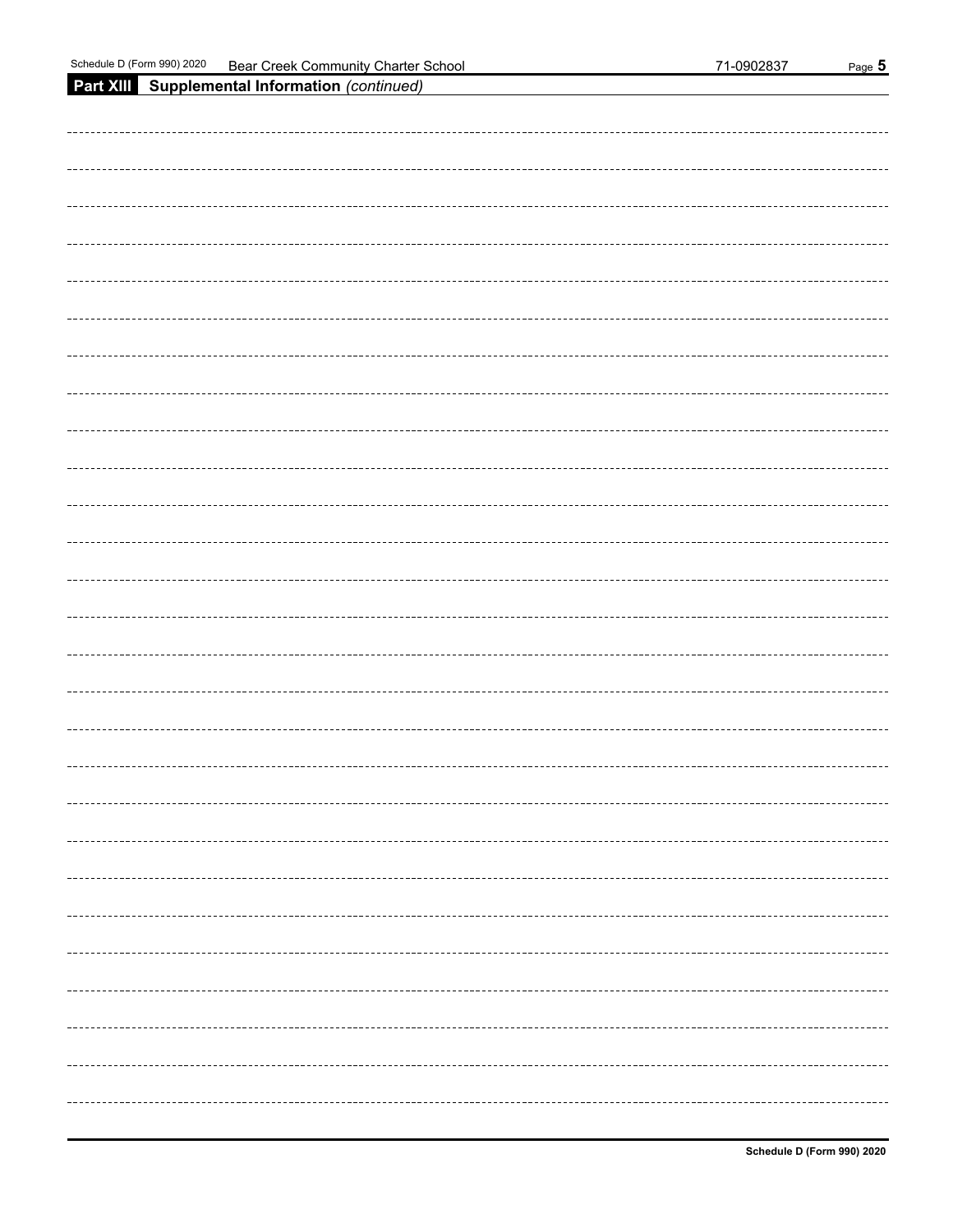|              | (Form 990 or 990-EZ)                                   |                                                                                                                                                                                                                                                                                                                                                                                                                                                                                   |                                       |                       |                           |  |  |  |  |
|--------------|--------------------------------------------------------|-----------------------------------------------------------------------------------------------------------------------------------------------------------------------------------------------------------------------------------------------------------------------------------------------------------------------------------------------------------------------------------------------------------------------------------------------------------------------------------|---------------------------------------|-----------------------|---------------------------|--|--|--|--|
|              |                                                        | Complete if the organization answered "Yes" on Form 990,                                                                                                                                                                                                                                                                                                                                                                                                                          |                                       | 2020                  |                           |  |  |  |  |
|              |                                                        | Part IV, line 13, or Form 990-EZ, Part VI, line 48.<br>Attach to Form 990 or Form 990-EZ.                                                                                                                                                                                                                                                                                                                                                                                         |                                       | <b>Open to Public</b> |                           |  |  |  |  |
|              | Department of the Treasury<br>Internal Revenue Service | Go to www.irs.gov/Form990 for the latest information.                                                                                                                                                                                                                                                                                                                                                                                                                             |                                       | Inspection            |                           |  |  |  |  |
|              | Name of the organization                               |                                                                                                                                                                                                                                                                                                                                                                                                                                                                                   | <b>Employer identification number</b> |                       |                           |  |  |  |  |
|              | Bear Creek Community Charter School                    |                                                                                                                                                                                                                                                                                                                                                                                                                                                                                   | 71-0902837                            |                       |                           |  |  |  |  |
| Part I       |                                                        |                                                                                                                                                                                                                                                                                                                                                                                                                                                                                   |                                       |                       | YES NO                    |  |  |  |  |
|              |                                                        | Does the organization have a racially nondiscriminatory policy toward students by statement in its charter,<br>bylaws, other governing instrument, or in a resolution of its governing body?                                                                                                                                                                                                                                                                                      |                                       | $\overline{1}$        | $\times$                  |  |  |  |  |
| $\mathbf{2}$ |                                                        | Does the organization include a statement of its racially nondiscriminatory policy toward students in all its brochures,<br>catalogues, and other written communications with the public dealing with student admissions, programs, and scholarships? 2                                                                                                                                                                                                                           |                                       |                       | $\times$                  |  |  |  |  |
| 3            |                                                        | Has the organization publicized its racially nondiscriminatory policy on its primary publicly accessible Internet<br>homepage at all times during its taxable year in a manner reasonably expected to be noticed by visitors to the<br>homepage, or through newspaper or broadcast media during the period of solicitation for students, or during the<br>registration period if it has no solicitation program, in a way that makes the policy known to all parts of the general |                                       |                       | $\times$                  |  |  |  |  |
|              |                                                        | community it serves? If "Yes," please describe. If "No," please explain. If you need more space, use Part II<br>Discolsure is included in advertisements for enrollment in the newspaper and on the website.                                                                                                                                                                                                                                                                      |                                       | $\mathbf{3}$          |                           |  |  |  |  |
|              |                                                        | Does the organization maintain the following?<br>Records indicating the racial composition of the student body, faculty, and administrative staff?                                                                                                                                                                                                                                                                                                                                |                                       | 4a                    | $\boldsymbol{\mathsf{X}}$ |  |  |  |  |
|              |                                                        | Records documenting that scholarships and other financial assistance are awarded on a racially                                                                                                                                                                                                                                                                                                                                                                                    |                                       | 4b                    | $\times$                  |  |  |  |  |
|              |                                                        | c Copies of all catalogues, brochures, announcements, and other written communications to the public dealing                                                                                                                                                                                                                                                                                                                                                                      |                                       | 4с                    | X                         |  |  |  |  |
|              |                                                        | d Copies of all material used by the organization or on its behalf to solicit contributions?<br>If you answered "No" to any of the above, please explain. If you need more space, use Part II.                                                                                                                                                                                                                                                                                    |                                       | <b>4d</b>             | $\boldsymbol{\mathsf{X}}$ |  |  |  |  |
|              |                                                        | Does the organization discriminate by race in any way with respect to:                                                                                                                                                                                                                                                                                                                                                                                                            |                                       | 5а                    | X                         |  |  |  |  |
|              | Admissions policies?                                   | and a constitution of the constitution of the constitution of the constitution of the constitution of the constitution of the constitution of the constitution of the constitution of the constitution of the constitution of                                                                                                                                                                                                                                                     |                                       | 5b                    | X                         |  |  |  |  |
|              |                                                        |                                                                                                                                                                                                                                                                                                                                                                                                                                                                                   |                                       | 5с                    | X                         |  |  |  |  |
|              |                                                        |                                                                                                                                                                                                                                                                                                                                                                                                                                                                                   |                                       | 5d                    | X                         |  |  |  |  |
|              |                                                        |                                                                                                                                                                                                                                                                                                                                                                                                                                                                                   |                                       | 5е                    | X                         |  |  |  |  |
|              |                                                        |                                                                                                                                                                                                                                                                                                                                                                                                                                                                                   |                                       | 5f                    | X                         |  |  |  |  |
|              |                                                        |                                                                                                                                                                                                                                                                                                                                                                                                                                                                                   |                                       | 5g                    | $\mathsf{X}$              |  |  |  |  |
|              |                                                        | If you answered "Yes" to any of the above, please explain. If you need more space, use Part II.                                                                                                                                                                                                                                                                                                                                                                                   |                                       | - 5h                  | X                         |  |  |  |  |
|              |                                                        |                                                                                                                                                                                                                                                                                                                                                                                                                                                                                   |                                       |                       |                           |  |  |  |  |
| 6а<br>b      |                                                        | Does the organization receive any financial aid or assistance from a governmental agency?                                                                                                                                                                                                                                                                                                                                                                                         |                                       | 6а<br>6b              | $\mathsf{X}$<br>$\times$  |  |  |  |  |
| 7            |                                                        | If you answered "Yes" on either line 6a or line 6b, explain on Part II.<br>Does the organization certify that it has complied with the applicable requirements of sections 4.01 through<br>4.05 of Rev. Proc. 75-50, 1975-2 C.B. 587, covering racial nondiscrimination? If "No," explain on Part II                                                                                                                                                                              |                                       | $\overline{7}$        | $\boldsymbol{\mathsf{X}}$ |  |  |  |  |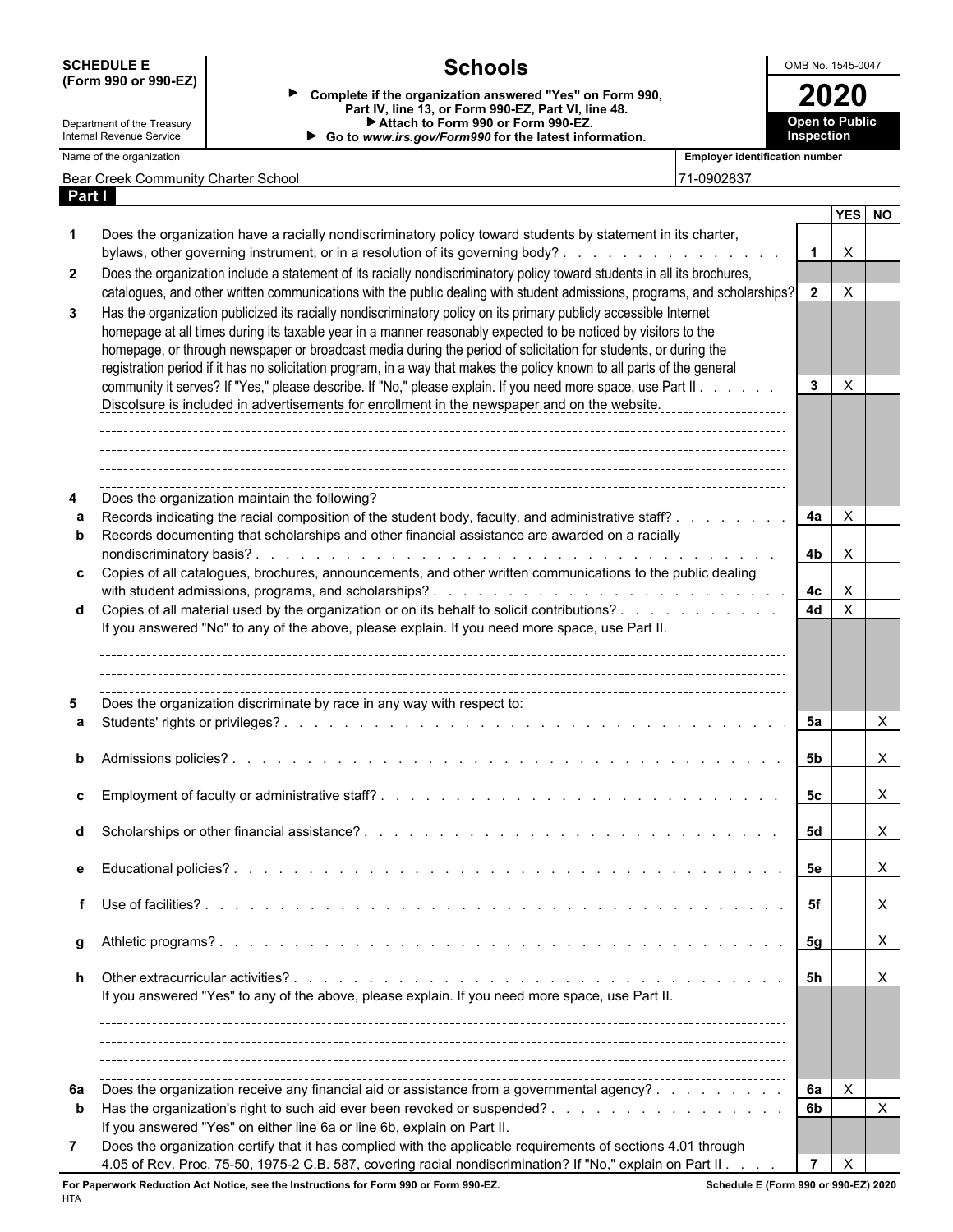| Part II | Supplemental Information. Provide the explanations required by Part I, lines 3, 4d, 5h, 6b, and 7, as applicable. Also provide any other additional information. See instructions. |
|---------|------------------------------------------------------------------------------------------------------------------------------------------------------------------------------------|
|         | Line 6a The school receives funding from Title I, Title II, Title IV, IDEA, ESSER and                                                                                              |
| REAP.   |                                                                                                                                                                                    |
|         |                                                                                                                                                                                    |
|         |                                                                                                                                                                                    |
|         |                                                                                                                                                                                    |
|         |                                                                                                                                                                                    |
|         |                                                                                                                                                                                    |
|         |                                                                                                                                                                                    |
|         |                                                                                                                                                                                    |
|         |                                                                                                                                                                                    |
|         |                                                                                                                                                                                    |
|         |                                                                                                                                                                                    |
|         |                                                                                                                                                                                    |
|         |                                                                                                                                                                                    |
|         |                                                                                                                                                                                    |
|         |                                                                                                                                                                                    |
|         |                                                                                                                                                                                    |
|         |                                                                                                                                                                                    |
|         |                                                                                                                                                                                    |
|         |                                                                                                                                                                                    |
|         |                                                                                                                                                                                    |
|         |                                                                                                                                                                                    |
|         |                                                                                                                                                                                    |
|         |                                                                                                                                                                                    |
|         |                                                                                                                                                                                    |
|         |                                                                                                                                                                                    |
|         |                                                                                                                                                                                    |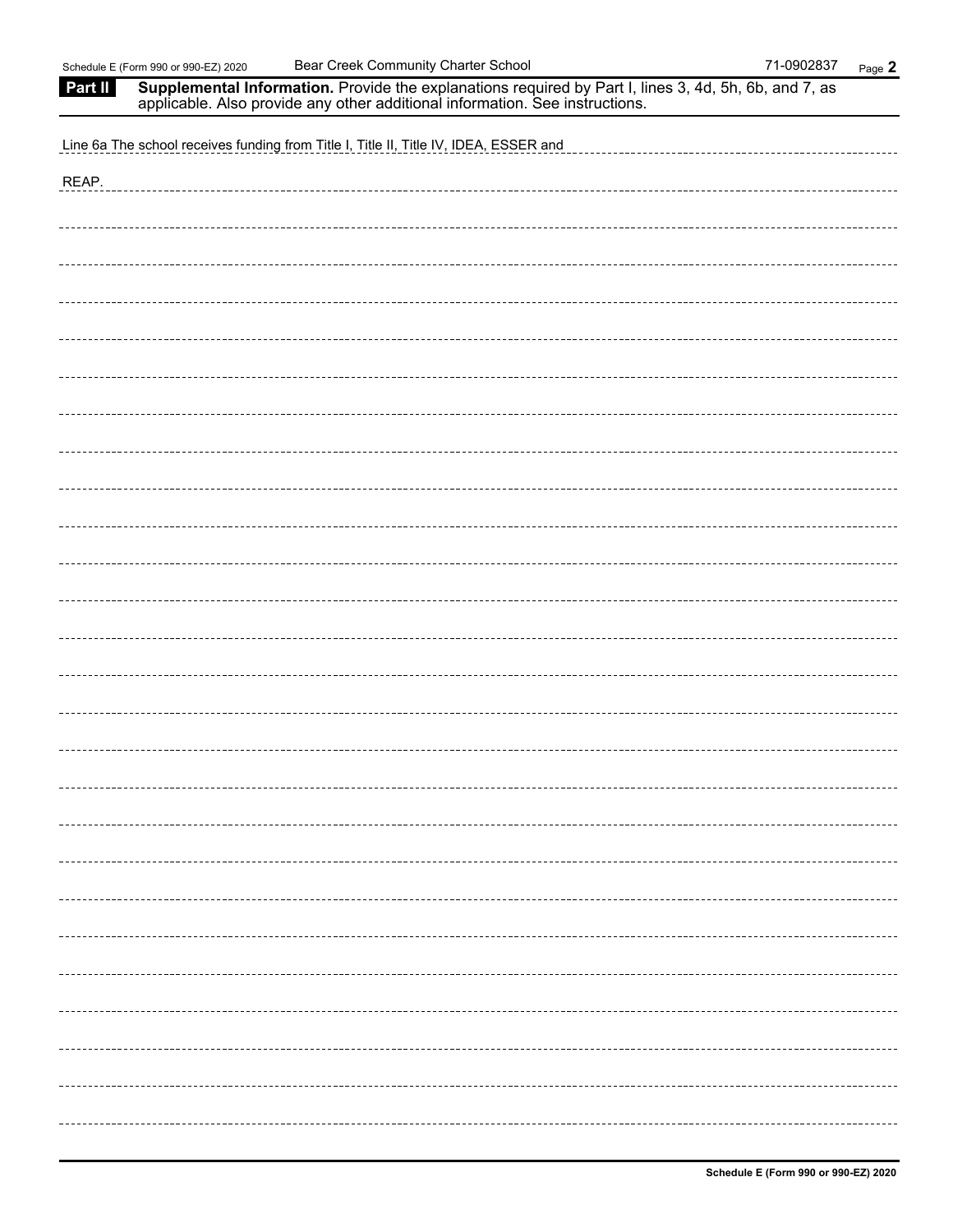| <b>SCHEDULE J</b>                                      |                                                                                     | <b>Compensation Information</b>                                                                                                                                                                                                                                                                                            |                                       | OMB No. 1545-0047                   |                                                        |  |  |
|--------------------------------------------------------|-------------------------------------------------------------------------------------|----------------------------------------------------------------------------------------------------------------------------------------------------------------------------------------------------------------------------------------------------------------------------------------------------------------------------|---------------------------------------|-------------------------------------|--------------------------------------------------------|--|--|
| (Form 990)                                             | For certain Officers, Directors, Trustees, Key Employees, and Highest               | 2020                                                                                                                                                                                                                                                                                                                       |                                       |                                     |                                                        |  |  |
|                                                        |                                                                                     | <b>Compensated Employees</b><br>> Complete if the organization answered "Yes" on Form 990, Part IV, line 23.                                                                                                                                                                                                               |                                       |                                     |                                                        |  |  |
| Department of the Treasury<br>Internal Revenue Service |                                                                                     | Attach to Form 990.<br>Go to www.irs.gov/Form990 for instructions and the latest information.                                                                                                                                                                                                                              |                                       | <b>Open to Public</b><br>Inspection |                                                        |  |  |
| Name of the organization                               |                                                                                     |                                                                                                                                                                                                                                                                                                                            | <b>Employer identification number</b> |                                     |                                                        |  |  |
| <b>Bear Creek Community Charter School</b>             |                                                                                     |                                                                                                                                                                                                                                                                                                                            |                                       | 71-0902837                          |                                                        |  |  |
| Part I                                                 | <b>Questions Regarding Compensation</b>                                             |                                                                                                                                                                                                                                                                                                                            |                                       |                                     | Yes<br>No                                              |  |  |
| 1a                                                     |                                                                                     | Check the appropriate box(es) if the organization provided any of the following to or for a person listed on Form<br>990, Part VII, Section A, line 1a. Complete Part III to provide any relevant information regarding these items.                                                                                       |                                       |                                     |                                                        |  |  |
|                                                        | First-class or charter travel                                                       | Housing allowance or residence for personal use                                                                                                                                                                                                                                                                            |                                       |                                     |                                                        |  |  |
| Travel for companions                                  |                                                                                     | Payments for business use of personal residence                                                                                                                                                                                                                                                                            |                                       |                                     |                                                        |  |  |
|                                                        | Tax indemnification and gross-up payments                                           | Health or social club dues or initiation fees                                                                                                                                                                                                                                                                              |                                       |                                     |                                                        |  |  |
|                                                        | Discretionary spending account                                                      | Personal services (such as maid, chauffeur, chef)                                                                                                                                                                                                                                                                          |                                       |                                     |                                                        |  |  |
| b                                                      |                                                                                     | If any of the boxes on line 1a are checked, did the organization follow a written policy regarding payment<br>or reimbursement or provision of all of the expenses described above? If "No," complete Part III to                                                                                                          |                                       |                                     |                                                        |  |  |
|                                                        |                                                                                     |                                                                                                                                                                                                                                                                                                                            |                                       | 1b                                  |                                                        |  |  |
| $\mathbf{2}$                                           |                                                                                     | Did the organization require substantiation prior to reimbursing or allowing expenses incurred by all<br>directors, trustees, and officers, including the CEO/Executive Director, regarding the items checked on line                                                                                                      |                                       | $\mathbf{2}$                        |                                                        |  |  |
| 3                                                      |                                                                                     | Indicate which, if any, of the following the organization used to establish the compensation of the<br>organization's CEO/Executive Director. Check all that apply. Do not check any boxes for methods used by a<br>related organization to establish compensation of the CEO/Executive Director, but explain in Part III. |                                       |                                     |                                                        |  |  |
|                                                        | Compensation committee                                                              | Written employment contract                                                                                                                                                                                                                                                                                                |                                       |                                     |                                                        |  |  |
|                                                        | Independent compensation consultant                                                 | Compensation survey or study                                                                                                                                                                                                                                                                                               |                                       |                                     |                                                        |  |  |
|                                                        | Form 990 of other organizations                                                     | Approval by the board or compensation committee                                                                                                                                                                                                                                                                            |                                       |                                     |                                                        |  |  |
|                                                        |                                                                                     |                                                                                                                                                                                                                                                                                                                            |                                       |                                     |                                                        |  |  |
| 4                                                      | organization or a related organization:                                             | During the year, did any person listed on Form 990, Part VII, Section A, line 1a, with respect to the filing                                                                                                                                                                                                               |                                       |                                     |                                                        |  |  |
| a                                                      |                                                                                     |                                                                                                                                                                                                                                                                                                                            |                                       | 4a                                  | X                                                      |  |  |
| b                                                      | Participate in or receive payment from a supplemental nonqualified retirement plan? | Participate in or receive payment from an equity-based compensation arrangement?                                                                                                                                                                                                                                           |                                       | 4b<br>4c                            | X<br>$\mathsf X$                                       |  |  |
| c                                                      |                                                                                     | If "Yes" to any of lines 4a-c, list the persons and provide the applicable amounts for each item in Part III.                                                                                                                                                                                                              |                                       |                                     |                                                        |  |  |
|                                                        |                                                                                     | Only section 501(c)(3), 501(c)(4), and 501(c)(29) organizations must complete lines 5-9.                                                                                                                                                                                                                                   |                                       |                                     |                                                        |  |  |
| 5                                                      |                                                                                     | For persons listed on Form 990, Part VII, Section A, line 1a, did the organization pay or accrue any                                                                                                                                                                                                                       |                                       |                                     |                                                        |  |  |
| a                                                      | compensation contingent on the revenues of:                                         |                                                                                                                                                                                                                                                                                                                            |                                       | 5a                                  | $\overline{X}$                                         |  |  |
| b                                                      |                                                                                     |                                                                                                                                                                                                                                                                                                                            |                                       | 5b                                  | $\sf X$                                                |  |  |
|                                                        | If "Yes" on line 5a or 5b, describe in Part III.                                    |                                                                                                                                                                                                                                                                                                                            |                                       |                                     |                                                        |  |  |
| 6                                                      | compensation contingent on the net earnings of:                                     | For persons listed on Form 990, Part VII, Section A, line 1a, did the organization pay or accrue any                                                                                                                                                                                                                       |                                       |                                     |                                                        |  |  |
| a<br>b                                                 |                                                                                     |                                                                                                                                                                                                                                                                                                                            |                                       | 6a<br>6b                            | $\boldsymbol{\mathsf{X}}$<br>$\boldsymbol{\mathsf{X}}$ |  |  |
|                                                        | If "Yes" on line 6a or 6b, describe in Part III.                                    |                                                                                                                                                                                                                                                                                                                            |                                       |                                     |                                                        |  |  |
| $\mathbf{7}$                                           |                                                                                     | For persons listed on Form 990, Part VII, Section A, line 1a, did the organization provide any nonfixed                                                                                                                                                                                                                    |                                       |                                     |                                                        |  |  |
|                                                        |                                                                                     |                                                                                                                                                                                                                                                                                                                            |                                       | $\overline{7}$                      | X                                                      |  |  |
| 8                                                      |                                                                                     | Were any amounts reported on Form 990, Part VII, paid or accrued pursuant to a contract that was subject<br>to the initial contract exception described in Regulations section 53.4958-4(a)(3)? If "Yes," describe                                                                                                         |                                       | 8                                   | X                                                      |  |  |
|                                                        |                                                                                     |                                                                                                                                                                                                                                                                                                                            |                                       |                                     |                                                        |  |  |
| 9                                                      |                                                                                     | If "Yes" on line 8, did the organization also follow the rebuttable presumption procedure described in                                                                                                                                                                                                                     |                                       | 9                                   |                                                        |  |  |
|                                                        | For Paperwork Reduction Act Notice, see the Instructions for Form 990.              |                                                                                                                                                                                                                                                                                                                            |                                       | Schedule J (Form 990) 2020          |                                                        |  |  |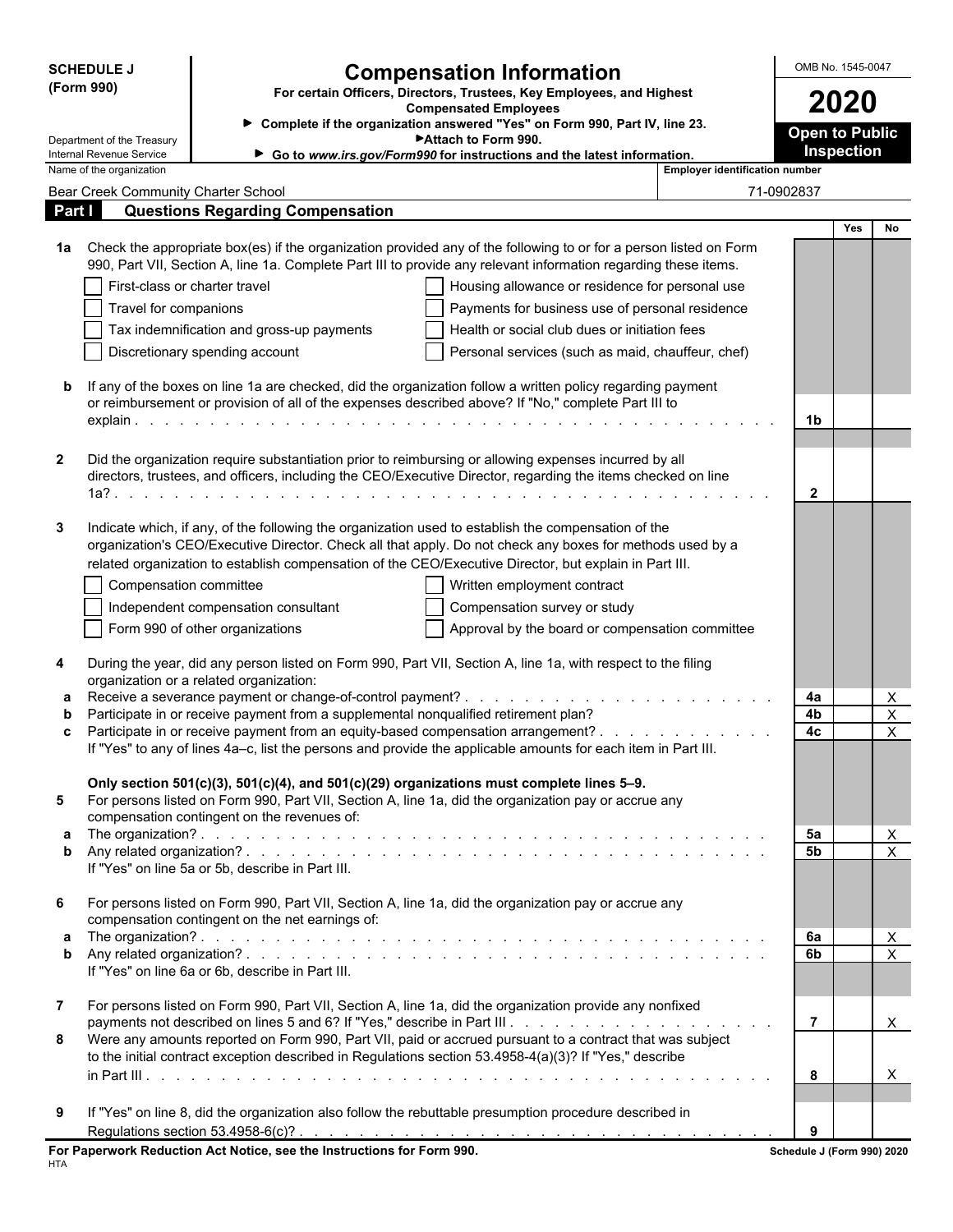### **Part II Officers, Directors, Trustees, Key Employees, and Highest Compensated Employees.** Use duplicate copies if additional space is needed.

For each individual whose compensation must be reported on Schedule J, report compensation from the organization on row (i) and from related organizations, described in the instructions, on row (ii). Do not list any individuals that aren't listed on Form 990, Part VII.

Note: The sum of columns (B)(i)–(iii) for each listed individual must equal the total amount of Form 990, Part VII, Section A, line 1a, applicable column (D) and (E) amounts for that individual.

| (A) Name and Title |      |                          | (B) Breakdown of W-2 and/or 1099-MISC compensation |                                           |                                                      |                            |                                              |                                                                                    |
|--------------------|------|--------------------------|----------------------------------------------------|-------------------------------------------|------------------------------------------------------|----------------------------|----------------------------------------------|------------------------------------------------------------------------------------|
|                    |      | (i) Base<br>compensation | (ii) Bonus & incentive<br>compensation             | (iii) Other<br>reportable<br>compensation | (C) Retirement and<br>other deferred<br>compensation | (D) Nontaxable<br>benefits | <b>(E)</b> Total of columns $(B)(i)$ – $(D)$ | $(F)$ Compensation<br>in column $(B)$ reported<br>as deferred on prior<br>Form 990 |
| Jim Smith,         | (i)  | 139,441                  | 5,720                                              |                                           | 45,663                                               | 31,289                     | 222,113                                      |                                                                                    |
| 1 CEO, Secretary   | (ii) |                          |                                                    |                                           |                                                      |                            | $\mathbf 0$                                  |                                                                                    |
|                    | (i)  |                          |                                                    |                                           |                                                      |                            |                                              |                                                                                    |
| $\mathbf{2}$       | (ii) |                          |                                                    |                                           |                                                      |                            |                                              |                                                                                    |
|                    | (i)  |                          |                                                    |                                           |                                                      |                            |                                              |                                                                                    |
| 3                  | (ii) |                          |                                                    |                                           |                                                      |                            |                                              |                                                                                    |
|                    | (i)  |                          |                                                    |                                           |                                                      |                            |                                              |                                                                                    |
|                    | (ii) |                          |                                                    |                                           |                                                      |                            |                                              |                                                                                    |
|                    | (i)  |                          |                                                    |                                           |                                                      |                            |                                              |                                                                                    |
| 5                  | (ii) |                          |                                                    |                                           |                                                      |                            |                                              |                                                                                    |
|                    | (i)  |                          |                                                    |                                           |                                                      |                            |                                              |                                                                                    |
| 6                  | (ii) |                          |                                                    |                                           |                                                      |                            |                                              |                                                                                    |
|                    | (i)  |                          |                                                    |                                           |                                                      |                            |                                              |                                                                                    |
| $\overline{7}$     | (ii) |                          |                                                    |                                           |                                                      |                            |                                              |                                                                                    |
|                    | (i)  |                          |                                                    |                                           |                                                      |                            |                                              |                                                                                    |
| 8                  | (ii) |                          |                                                    |                                           |                                                      |                            |                                              |                                                                                    |
|                    | (i)  |                          |                                                    |                                           |                                                      |                            |                                              |                                                                                    |
| 9                  | (i)  |                          |                                                    |                                           |                                                      |                            |                                              |                                                                                    |
|                    | (i)  |                          |                                                    |                                           |                                                      |                            |                                              |                                                                                    |
| 10                 | (i)  |                          |                                                    |                                           |                                                      |                            |                                              |                                                                                    |
|                    | (i)  |                          |                                                    |                                           |                                                      |                            |                                              |                                                                                    |
| 11                 | (i)  |                          |                                                    |                                           |                                                      |                            |                                              |                                                                                    |
|                    | (i)  |                          |                                                    |                                           |                                                      |                            |                                              |                                                                                    |
| 12                 | (ii) |                          |                                                    |                                           |                                                      |                            |                                              |                                                                                    |
|                    | (i)  |                          |                                                    |                                           |                                                      |                            |                                              |                                                                                    |
| 13                 | (ii) |                          |                                                    |                                           |                                                      |                            |                                              |                                                                                    |
|                    | (i)  |                          |                                                    |                                           |                                                      |                            |                                              |                                                                                    |
| 14                 | (ii) |                          |                                                    |                                           |                                                      |                            |                                              |                                                                                    |
|                    | (i)  |                          |                                                    |                                           |                                                      |                            |                                              |                                                                                    |
| 15                 | (i)  |                          |                                                    |                                           |                                                      |                            |                                              |                                                                                    |
|                    | (i)  |                          |                                                    |                                           |                                                      |                            |                                              |                                                                                    |
| 16                 | (ii) |                          |                                                    |                                           |                                                      |                            |                                              |                                                                                    |

**Schedule J (Form 990) 2020**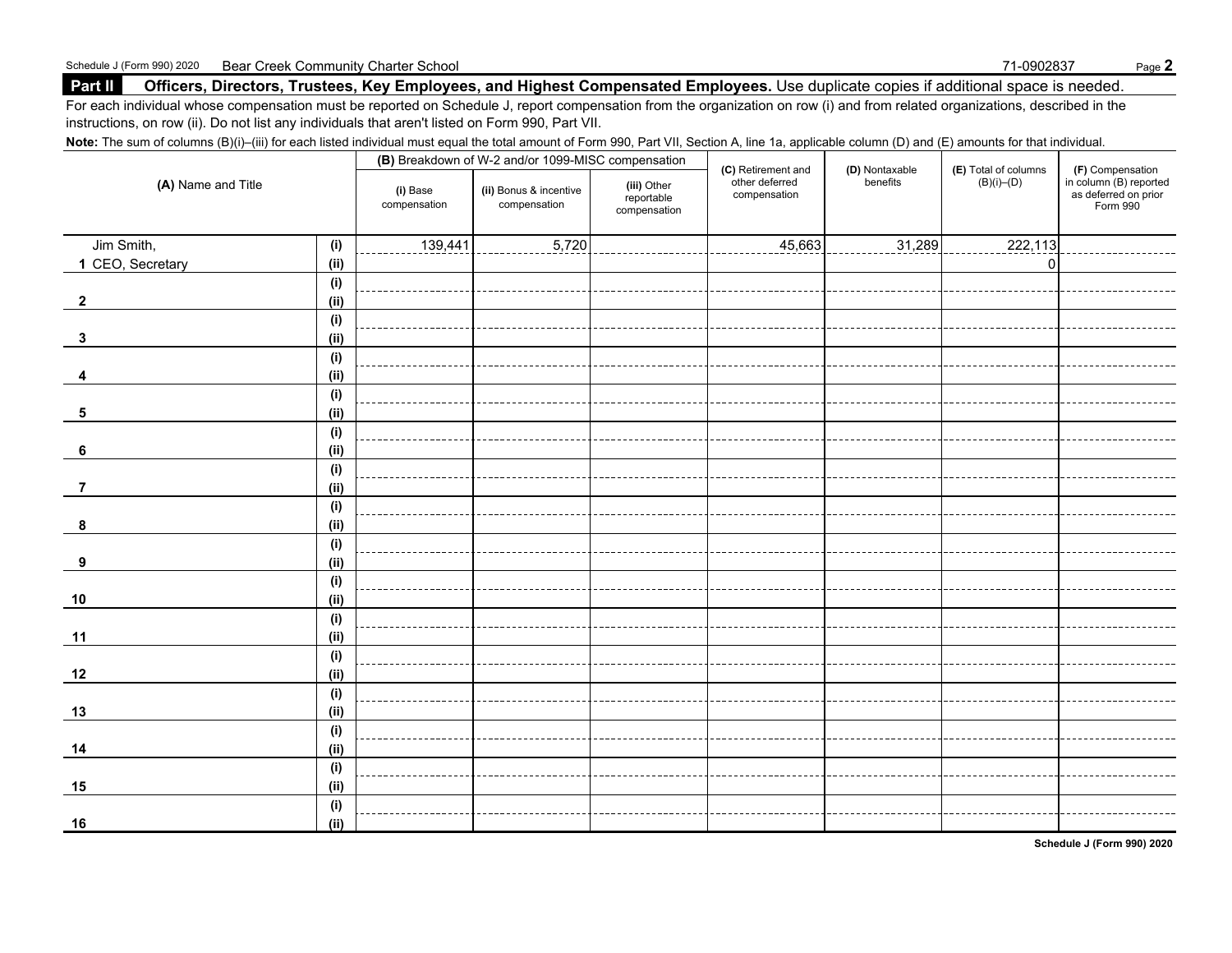### **Part III Supplemental Information**

Provide the information, explanation, or descriptions required for Part I, lines 1a, 1b, 3, 4a, 4b, 4c, 5a, 5b, 6a, 6b, 7, and 8, and for Part II. Also complete this part for any additional information.

**Schedule J (Form 990) 2020**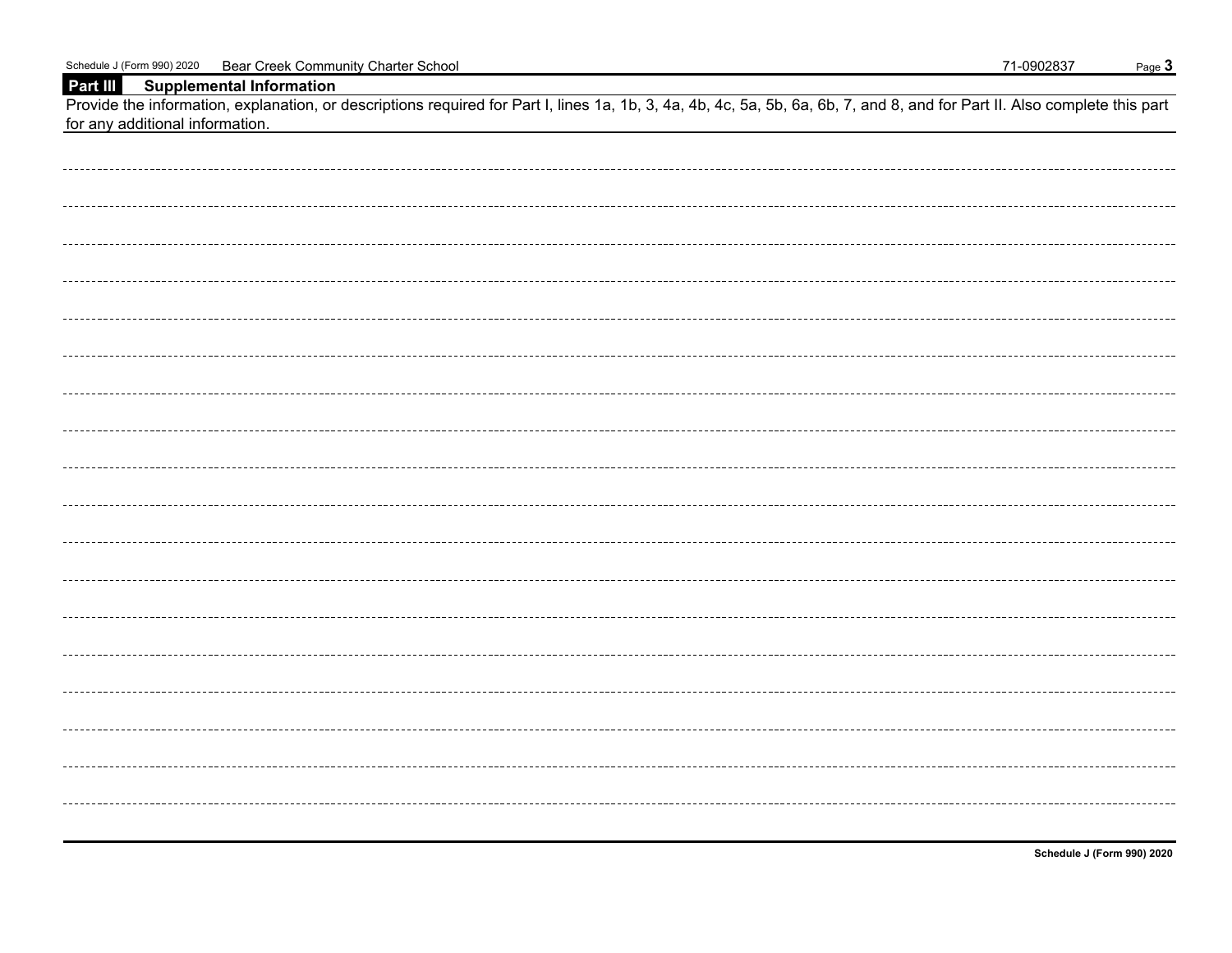## **(Form 990)**

## **SCHEDULE M Noncash Contributions OMB No. 1545-0047**

| Department of the Treasury |
|----------------------------|
| Internal Revenue Service   |
| Massa of the conceivation  |

**Complete if the organizations answered "Yes" on Form 990, Part IV, lines 29 or 30. 2020** ■ **Attach to Form 990. Department of Attach to Public** 

▶ Go to www.irs.gov/Form990 for instructions and the latest information. **Inspection** 

| Name of the<br>_mplover_<br>, organization<br>. . | $-$<br>r identification number |
|---------------------------------------------------|--------------------------------|

Bear Creek Community Charter School 71-0902837

| Employer id |  |
|-------------|--|
|             |  |

| Part I      | <b>Types of Property</b>                                                                                           |                               |                                                        |                                                                                    |                                                              |
|-------------|--------------------------------------------------------------------------------------------------------------------|-------------------------------|--------------------------------------------------------|------------------------------------------------------------------------------------|--------------------------------------------------------------|
|             |                                                                                                                    | (a)<br>Check if<br>applicable | (b)<br>Number of contributions or<br>items contributed | (c)<br>Noncash contribution<br>amounts reported on<br>Form 990, Part VIII, line 1g | (d)<br>Method of determining<br>noncash contribution amounts |
| 1           | Art-Works of art                                                                                                   |                               |                                                        |                                                                                    |                                                              |
| 2           | Art—Historical treasures                                                                                           |                               |                                                        |                                                                                    |                                                              |
| 3           | Art-Fractional interests                                                                                           |                               |                                                        |                                                                                    |                                                              |
| 4           | Books and publications                                                                                             |                               |                                                        |                                                                                    |                                                              |
| 5           | Clothing and household                                                                                             |                               |                                                        |                                                                                    |                                                              |
|             | $goods.$ $\dots$ $\dots$ $\dots$                                                                                   |                               |                                                        |                                                                                    |                                                              |
| 6           | Cars and other vehicles                                                                                            |                               |                                                        |                                                                                    |                                                              |
|             | Boats and planes                                                                                                   |                               |                                                        |                                                                                    |                                                              |
| 8           | Intellectual property                                                                                              |                               |                                                        |                                                                                    |                                                              |
| 9           | Securities-Publicly traded                                                                                         |                               |                                                        |                                                                                    |                                                              |
| 10          | Securities-Closely held stock                                                                                      |                               |                                                        |                                                                                    |                                                              |
| 11          | Securities-Partnership, LLC,                                                                                       |                               |                                                        |                                                                                    |                                                              |
|             | or trust interests                                                                                                 |                               |                                                        |                                                                                    |                                                              |
| 12          | Securities-Miscellaneous                                                                                           |                               |                                                        |                                                                                    |                                                              |
| 13          | Qualified conservation                                                                                             |                               |                                                        |                                                                                    |                                                              |
|             | contribution-Historic                                                                                              |                               |                                                        |                                                                                    |                                                              |
|             | structures                                                                                                         |                               |                                                        |                                                                                    |                                                              |
| 14          | Qualified conservation                                                                                             |                               |                                                        |                                                                                    |                                                              |
|             | contribution-Other                                                                                                 |                               |                                                        |                                                                                    |                                                              |
| 15          | Real estate-Residential                                                                                            |                               |                                                        |                                                                                    |                                                              |
| 16          | Real estate-Commercial                                                                                             |                               |                                                        |                                                                                    |                                                              |
| 17          | Real estate-Other                                                                                                  |                               |                                                        |                                                                                    |                                                              |
| 18          | Collectibles                                                                                                       |                               |                                                        |                                                                                    |                                                              |
| 19          | Food inventory                                                                                                     |                               |                                                        |                                                                                    |                                                              |
| 20          | Drugs and medical supplies                                                                                         |                               |                                                        |                                                                                    |                                                              |
| 21          | Taxidermy                                                                                                          |                               |                                                        |                                                                                    |                                                              |
| 22          | Historical artifacts                                                                                               |                               |                                                        |                                                                                    |                                                              |
| 23          | Scientific specimens                                                                                               |                               |                                                        |                                                                                    |                                                              |
| 24          | Archeological artifacts                                                                                            |                               |                                                        |                                                                                    |                                                              |
| 25          | Other $\triangleright$ ( $\_$                                                                                      |                               |                                                        |                                                                                    |                                                              |
| 26          | Other ▶ ( ___________________)                                                                                     |                               |                                                        |                                                                                    |                                                              |
| 27          |                                                                                                                    |                               |                                                        |                                                                                    |                                                              |
| 28          | Other $\blacktriangleright$ (                                                                                      |                               |                                                        |                                                                                    |                                                              |
| 29          | Number of Forms 8283 received by the organization during the tax year for contributions for                        |                               |                                                        |                                                                                    |                                                              |
|             | which the organization completed Form 8283, Part V, Donee Acknowledgement                                          |                               |                                                        |                                                                                    | 29                                                           |
|             |                                                                                                                    |                               |                                                        |                                                                                    | <b>Yes</b><br>No                                             |
| 30a         | During the year, did the organization receive by contribution any property reported in Part I, lines 1 through     |                               |                                                        |                                                                                    |                                                              |
|             | 28, that it must hold for at least three years from the date of the initial contribution, and which isn't required |                               |                                                        |                                                                                    |                                                              |
|             |                                                                                                                    |                               |                                                        |                                                                                    | 30a                                                          |
|             |                                                                                                                    |                               |                                                        |                                                                                    |                                                              |
| $\mathbf b$ | If "Yes," describe the arrangement in Part II.                                                                     |                               |                                                        |                                                                                    |                                                              |
| 31          | Does the organization have a gift acceptance policy that requires the review of any nonstandard                    |                               |                                                        |                                                                                    |                                                              |
|             |                                                                                                                    |                               |                                                        |                                                                                    | X<br>31                                                      |
|             | 32a Does the organization hire or use third parties or related organizations to solicit, process, or sell          |                               |                                                        |                                                                                    |                                                              |
|             |                                                                                                                    |                               |                                                        |                                                                                    | 32a<br>X                                                     |
| b           | If "Yes," describe in Part II.                                                                                     |                               |                                                        |                                                                                    |                                                              |
| 33          | If the organization didn't report an amount in column (c) for a type of property for which column (a) is           |                               |                                                        |                                                                                    |                                                              |

checked, describe in Part II. **For Paperwork Reduction Act Notice, see the Instructions for Form 990. Schedule M (Form 990) 2020**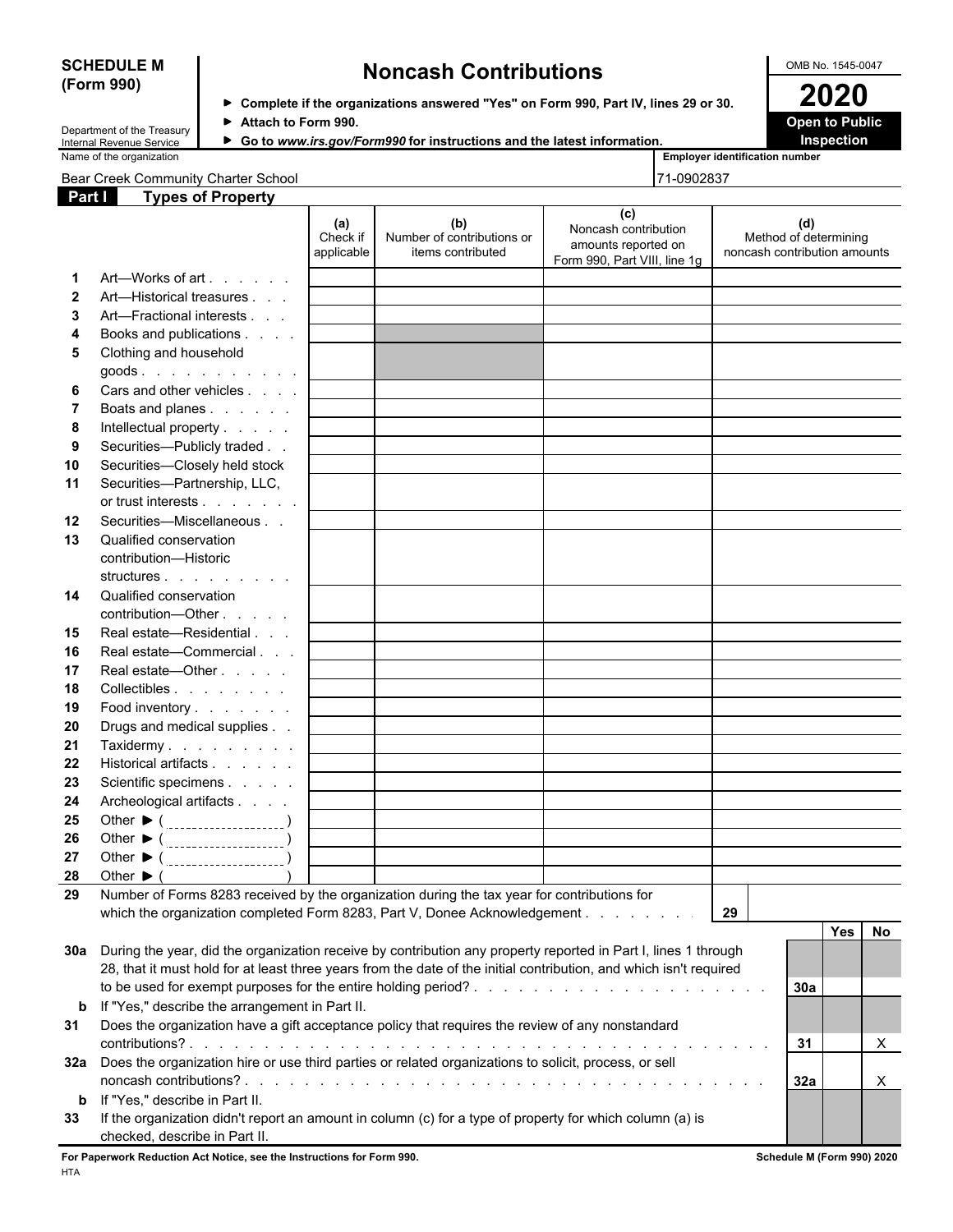| Part II | Supplemental Information. Provide the information required by Part I, lines 30b, 32b, and 33, and whether<br>the organization is reporting in Part I, column (b), the number of contributions, the number of items received,<br>or a combination of both. Also complete this part for any additional information. |
|---------|-------------------------------------------------------------------------------------------------------------------------------------------------------------------------------------------------------------------------------------------------------------------------------------------------------------------|
|         |                                                                                                                                                                                                                                                                                                                   |
|         |                                                                                                                                                                                                                                                                                                                   |
|         |                                                                                                                                                                                                                                                                                                                   |
|         |                                                                                                                                                                                                                                                                                                                   |
|         |                                                                                                                                                                                                                                                                                                                   |
|         |                                                                                                                                                                                                                                                                                                                   |
|         |                                                                                                                                                                                                                                                                                                                   |
|         |                                                                                                                                                                                                                                                                                                                   |
|         |                                                                                                                                                                                                                                                                                                                   |
|         |                                                                                                                                                                                                                                                                                                                   |
|         |                                                                                                                                                                                                                                                                                                                   |
|         |                                                                                                                                                                                                                                                                                                                   |
|         |                                                                                                                                                                                                                                                                                                                   |
|         |                                                                                                                                                                                                                                                                                                                   |
|         |                                                                                                                                                                                                                                                                                                                   |
|         |                                                                                                                                                                                                                                                                                                                   |
|         |                                                                                                                                                                                                                                                                                                                   |
|         |                                                                                                                                                                                                                                                                                                                   |
|         |                                                                                                                                                                                                                                                                                                                   |
|         |                                                                                                                                                                                                                                                                                                                   |
|         |                                                                                                                                                                                                                                                                                                                   |
|         |                                                                                                                                                                                                                                                                                                                   |
|         |                                                                                                                                                                                                                                                                                                                   |
|         |                                                                                                                                                                                                                                                                                                                   |
|         |                                                                                                                                                                                                                                                                                                                   |
|         |                                                                                                                                                                                                                                                                                                                   |
|         |                                                                                                                                                                                                                                                                                                                   |
|         |                                                                                                                                                                                                                                                                                                                   |
|         |                                                                                                                                                                                                                                                                                                                   |
|         |                                                                                                                                                                                                                                                                                                                   |
|         |                                                                                                                                                                                                                                                                                                                   |
|         |                                                                                                                                                                                                                                                                                                                   |
|         |                                                                                                                                                                                                                                                                                                                   |
|         |                                                                                                                                                                                                                                                                                                                   |
|         |                                                                                                                                                                                                                                                                                                                   |
|         |                                                                                                                                                                                                                                                                                                                   |
|         |                                                                                                                                                                                                                                                                                                                   |
|         |                                                                                                                                                                                                                                                                                                                   |
|         |                                                                                                                                                                                                                                                                                                                   |
|         |                                                                                                                                                                                                                                                                                                                   |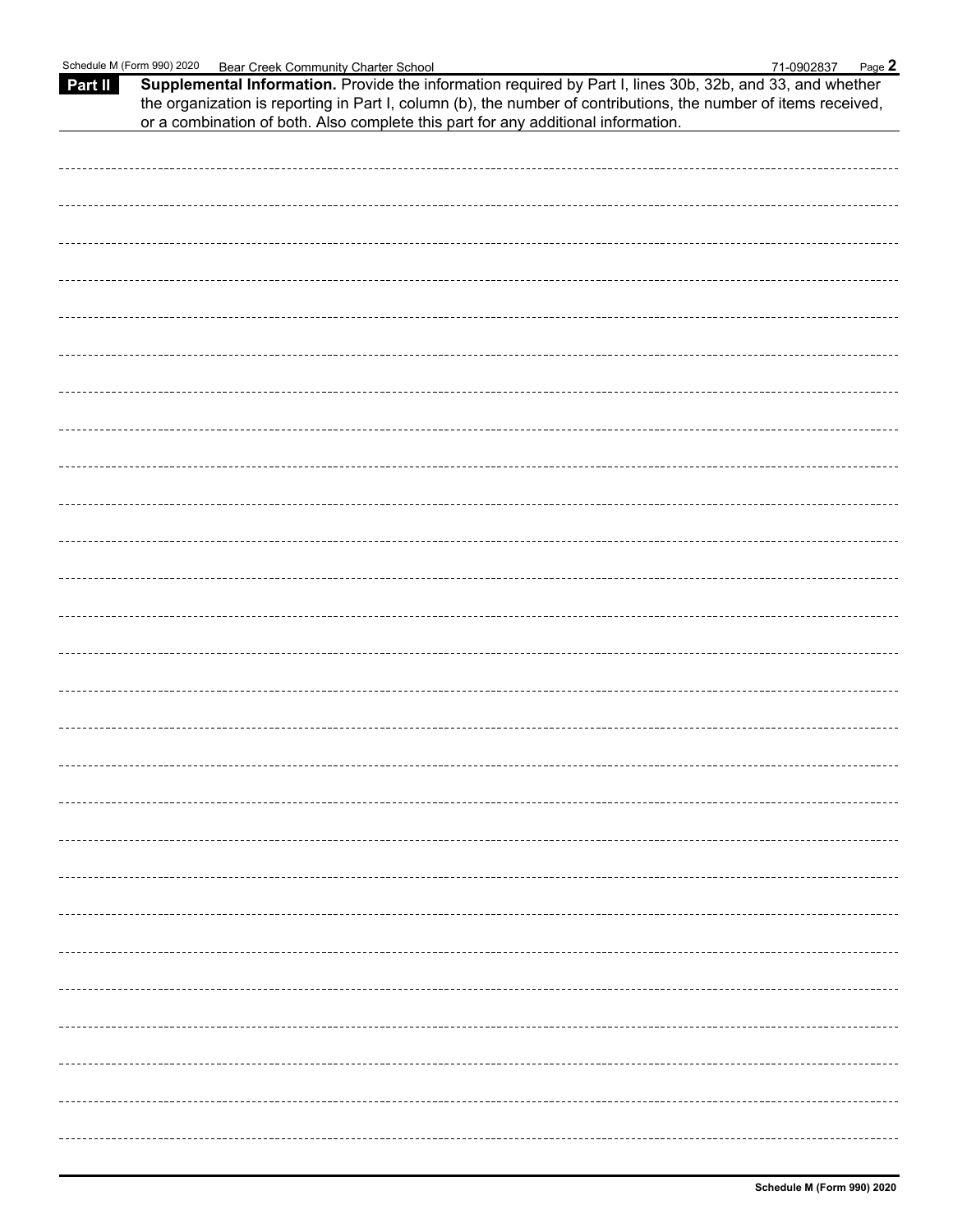# **SCHEDULE O Supplemental Information to Form 990 or 990-EZ** OMB No. 1545-0047<br>
(Form 990 or 990-EZ) Complete to provide information for responses to specific questions on

**(Form 990 or 990-EZ) Complete to provide information for responses to specific questions on Form 990 or 990-EZ or to provide any additional information. 2020**

| Department of the Treasury                           | Attach to Form 990 or 990-EZ.<br>Go to www.irs.gov/Form990 for the latest information.         | <b>Open to Public</b><br>Inspection   |
|------------------------------------------------------|------------------------------------------------------------------------------------------------|---------------------------------------|
| Internal Revenue Service<br>Name of the organization |                                                                                                | <b>Employer identification number</b> |
| Bear Creek Community Charter School                  |                                                                                                | 71-0902837                            |
|                                                      | Form 990, Part VI, Line 11b: The 990 is prepared by the Business Manager. The form is them     |                                       |
|                                                      | reviewed by the CEO and then forwarded to each board member for review and comment. Any        |                                       |
|                                                      | changes are made as necessary prior to filing the form.                                        |                                       |
|                                                      | Form 990, Part VI, Line 15a: The CEO prepares purposed goals for the upcoming school year and  |                                       |
|                                                      | distributes them to all board members to solicit feedback. The board reviews, amends and       |                                       |
|                                                      | approves the goals during the Executive Session of a board meeting. Annual performance,        |                                       |
|                                                      | including the status of all goals, is reviewed at an Executive Session of a board meeting at   |                                       |
|                                                      | year-end where compensation is discussed. The board approves the increase in compensation      |                                       |
|                                                      | along with all the other employee increases during a public board meeting. The board president |                                       |
|                                                      | issues the CEO an annual letter identifying the increase in compensation which is also         |                                       |
| retained as part of the official personnel file.     |                                                                                                |                                       |
|                                                      | Form 990, Part VI, Line 19: All documents are made available to the public upon request.       |                                       |
|                                                      | Form 990, Part VI, Line 12c: All board members, officers, and high level employees are         |                                       |
|                                                      | required to complete and return a Statement of Financial Interests form annually. These forms  |                                       |
|                                                      | are maintained on file in the school business office.                                          |                                       |
|                                                      | Form 990, Part VI, Line 15b: For all other employees - The CEO prepares goals for the upcoming |                                       |
|                                                      | school year and reviews them with the employee. Annual performance, including the status of    |                                       |
|                                                      | all goals, is reviewed with each employee at year-end. Suggested increases are provided to the |                                       |
|                                                      | board for approval. The CEO issues an annual letter identifying the increase in compensation   |                                       |
|                                                      | which is also retained as part of the employee's official personnel file.                      |                                       |
|                                                      |                                                                                                |                                       |
|                                                      |                                                                                                |                                       |
|                                                      |                                                                                                |                                       |
|                                                      |                                                                                                |                                       |
|                                                      |                                                                                                |                                       |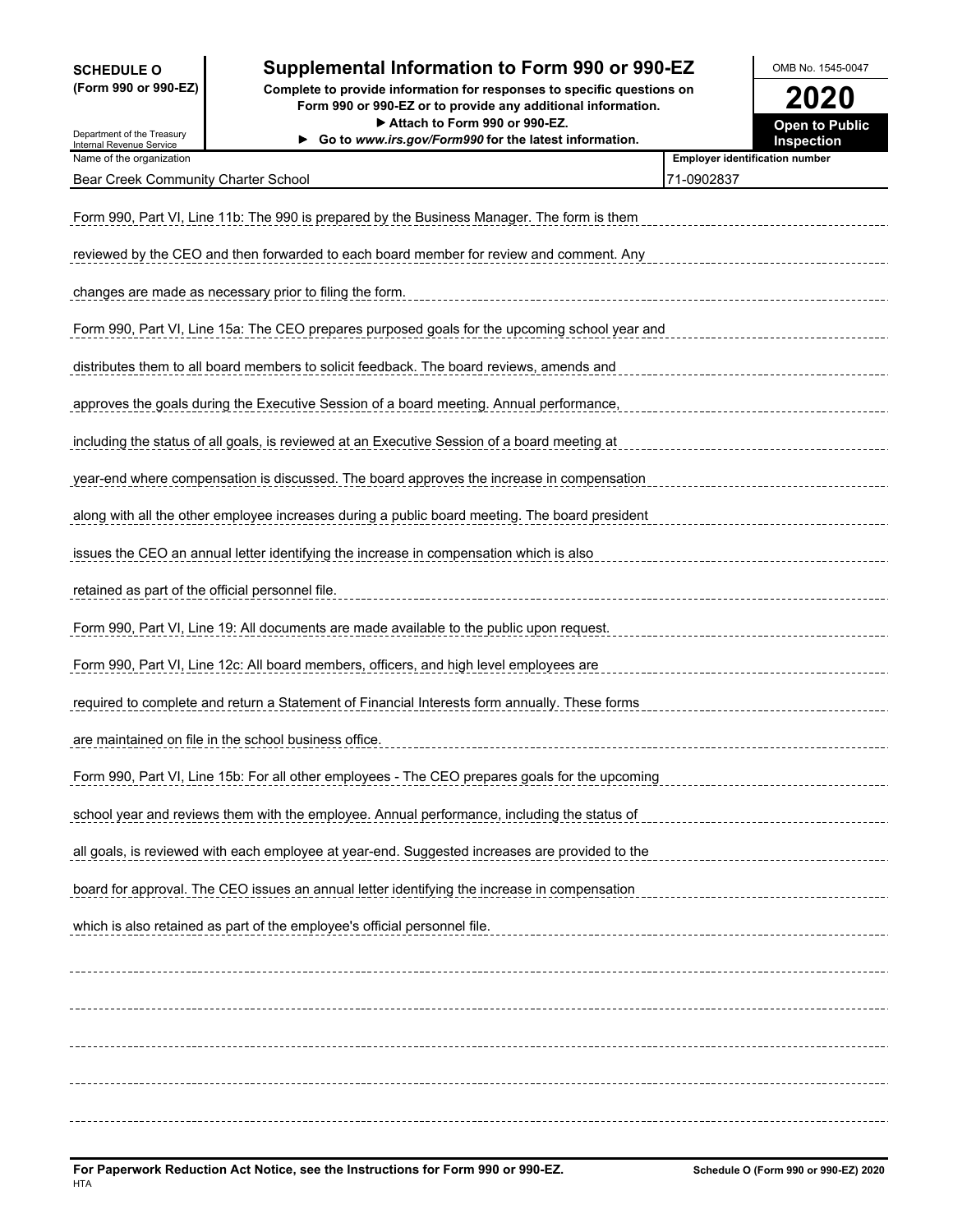| Schedule O (Form 990 or 990-EZ) 2020       | $\overline{2}$<br>Page                |
|--------------------------------------------|---------------------------------------|
| Name of the organization                   | <b>Employer identification number</b> |
| <b>Bear Creek Community Charter School</b> | 71-0902837                            |
|                                            |                                       |
|                                            |                                       |
|                                            |                                       |
|                                            |                                       |
|                                            |                                       |
|                                            |                                       |
|                                            |                                       |
|                                            |                                       |
|                                            |                                       |
|                                            |                                       |
|                                            |                                       |
|                                            |                                       |
|                                            |                                       |
|                                            |                                       |
|                                            |                                       |
|                                            |                                       |
|                                            |                                       |
|                                            |                                       |
|                                            |                                       |
|                                            |                                       |
|                                            |                                       |
|                                            |                                       |
|                                            |                                       |
|                                            |                                       |
|                                            |                                       |
|                                            |                                       |
|                                            |                                       |
|                                            |                                       |
|                                            |                                       |
|                                            |                                       |
|                                            |                                       |
|                                            |                                       |
|                                            |                                       |
|                                            |                                       |
|                                            |                                       |
|                                            |                                       |
|                                            |                                       |
|                                            |                                       |
|                                            |                                       |
|                                            |                                       |
|                                            |                                       |
|                                            |                                       |
|                                            |                                       |
|                                            |                                       |
|                                            |                                       |
|                                            |                                       |
|                                            |                                       |
|                                            |                                       |
|                                            |                                       |
|                                            |                                       |
|                                            |                                       |
|                                            |                                       |
|                                            |                                       |
|                                            |                                       |